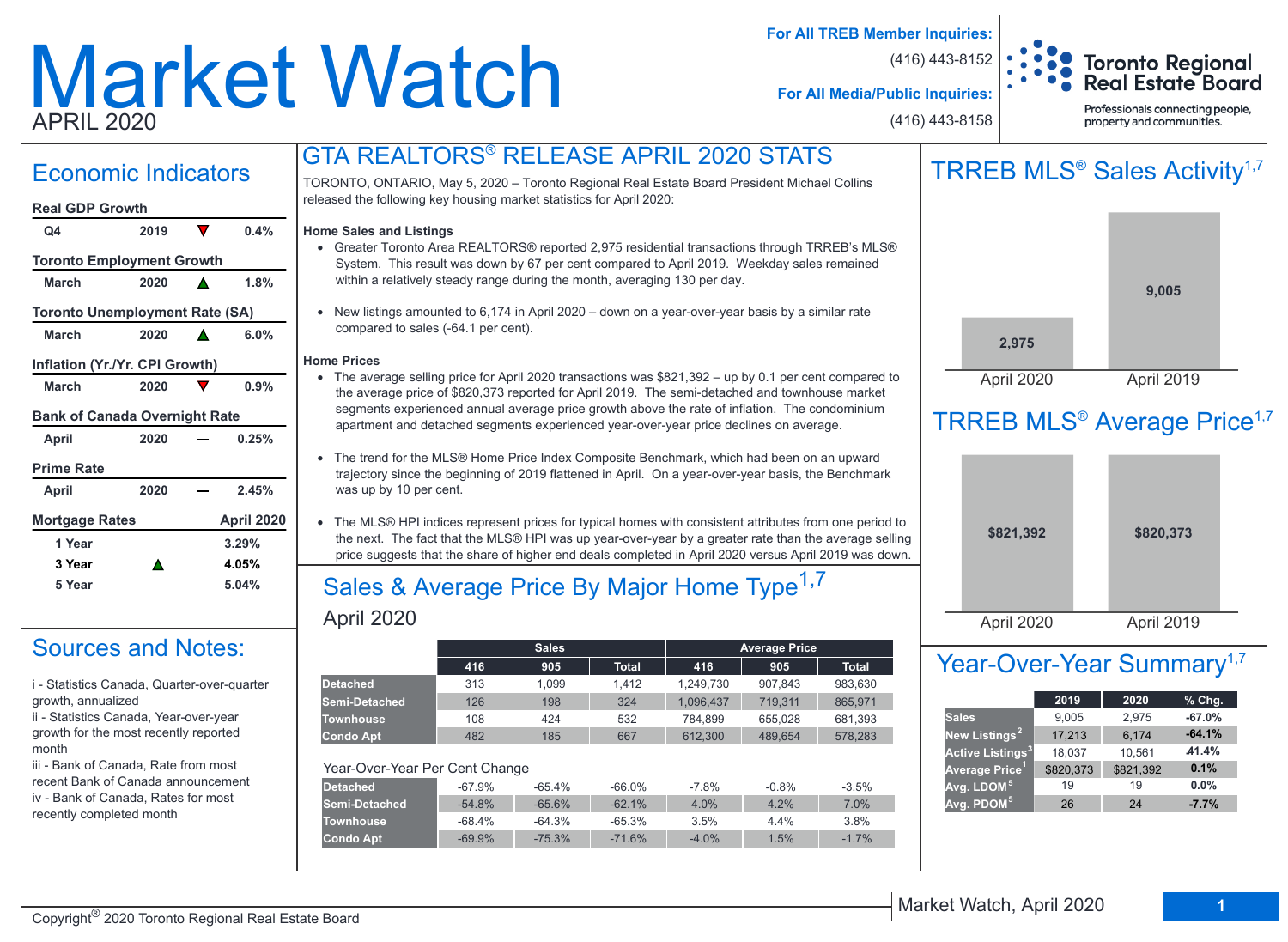## SALES BY PRICE RANGE AND HOUSE TYPE <sup>1,7</sup> APRIL 2020

|                            | <b>Detached</b> | <b>Semi-Detached</b> | <b>Att/Row/Twnhouse</b> | <b>Condo Townhouse</b> | <b>Condo Apt</b> | Link            | Co-Op Apt    | <b>Det Condo</b> | <b>Co-Ownership Apt</b> | <b>Total</b> |
|----------------------------|-----------------|----------------------|-------------------------|------------------------|------------------|-----------------|--------------|------------------|-------------------------|--------------|
| $$0$ to \$99,999           | $\mathbf{0}$    | $\Omega$             | $\mathbf{0}$            | $\mathbf{0}$           |                  | $\mathbf{0}$    | $\Omega$     | $\overline{0}$   | $\Omega$                |              |
| \$100,000 to \$199,999     | $\overline{2}$  |                      |                         | $\Omega$               | $\overline{2}$   |                 |              | $\Omega$         |                         |              |
| \$200,000 to \$299,999     | 8               | $\Omega$             |                         |                        | 6                | $\Omega$        | $\Omega$     | $\mathbf{0}$     | $\Omega$                | 16           |
| \$300,000 to \$399,999     | 22              |                      |                         | 12                     | 52               |                 | $\Omega$     |                  |                         | 88           |
| \$400,000 to \$499,999     | 57              | 22                   | 21                      | 34                     | 176              |                 | $\mathbf{0}$ |                  |                         | 316          |
| \$500,000 to \$599,999     | 115             | 18                   | 49                      | 90                     | 197              | 6               | $\Omega$     | 2                |                         | 478          |
| \$600,000 to \$699,999     | 137             | 46                   | 64                      | 44                     | 120              | 8               | $\mathbf{0}$ | $\bf 0$          | $\Omega$                | 419          |
| \$700,000 to \$799,999     | 226             | 75                   | 84                      | 33                     | 47               |                 | $\Omega$     | $\mathbf 0$      |                         | 469          |
| \$800,000 to \$899,999     | 231             | 59                   | 35                      | 9                      | 26               |                 | $\mathbf{0}$ | $\mathbf{0}$     | $\Omega$                | 364          |
| \$900,000 to \$999,999     | 174             | 30                   | 16                      | 6                      | 18               |                 | $\Omega$     | $\Omega$         |                         | 248          |
| \$1,000,000 to \$1,249,999 | 176             | 35                   | 14                      | 8                      | 14               | $\overline{2}$  | $\mathbf{0}$ | $\mathbf{0}$     | $\Omega$                | 249          |
| \$1,250,000 to \$1,499,999 | 111             | 28                   | 6                       | $\Omega$               | 3                | 0               | $\mathbf 0$  | $\overline{0}$   | $\Omega$                | 148          |
| \$1,500,000 to \$1,749,999 | 53              | $\overline{ }$       | 3                       | $\overline{0}$         | $\overline{4}$   | $\overline{0}$  | $\mathbf{0}$ | $\mathbf{0}$     | $\Omega$                | 67           |
| \$1,750,000 to \$1,999,999 | 35              | $\overline{2}$       |                         |                        |                  | 0               | $\Omega$     | $\overline{0}$   |                         | 40           |
| $$2,000,000+$              | 65              | $\overline{2}$       | $\Omega$                | $\overline{0}$         | $\overline{0}$   | $\Omega$        | $\Omega$     | $\mathbf{0}$     | $\Omega$                | 67           |
|                            |                 |                      |                         |                        |                  |                 |              |                  |                         |              |
| <b>Total Sales</b>         | 1,412           | 324                  | 294                     | 238                    | 667              | 32 <sup>°</sup> | 3            | $\mathbf{3}$     | $\overline{2}$          | 2,975        |
| Share of Total Sales (%)   | 47.5%           | 10.9%                | 9.9%                    | 8.0%                   | 22.4%            | 1.1%            | 0.1%         | 0.1%             | 0.1%                    | 100.0%       |
| Average Price (\$)         | \$983,630       | \$865,971            | \$735,818               | \$614,162              | \$578,283        | \$705,213       | \$298,000    | \$503,000        | \$497,500               | \$821,392    |

## SALES BY PRICE RANGE AND HOUSE TYPE 1,7

## YEAR-TO-DATE, 2020

|                            | <b>Detached</b> | <b>Semi-Detached</b> | <b>Att/Row/Twnhouse</b> | <b>Condo Townhouse</b> | <b>Condo Apt</b> | Link           | Co-Op Apt      | <b>Det Condo</b> | <b>Co-Ownership Apt</b> | <b>Total</b>   |
|----------------------------|-----------------|----------------------|-------------------------|------------------------|------------------|----------------|----------------|------------------|-------------------------|----------------|
| \$0 to \$99,999            | $\overline{0}$  | $\mathbf{0}$         |                         |                        | $\overline{2}$   | $\overline{0}$ | 0              | $\mathbf{0}$     | $\Omega$                | $\overline{4}$ |
| \$100,000 to \$199,999     | 11              | $\Omega$             | $\Omega$                | $\Omega$               | 19               | 0              | 3              | 0                | 0                       | 33             |
| \$200,000 to \$299,999     | 36              |                      |                         | 13                     | 29               | $\mathbf{0}$   | 3              | $\overline{0}$   | $\overline{2}$          | 85             |
| \$300,000 to \$399,999     | 102             | 8                    |                         | 77                     | 326              | 0              | 8              |                  |                         | 523            |
| \$400,000 to \$499,999     | 291             | 104                  | 96                      | 240                    | 1,202            | 10             | 3              |                  |                         | 1,951          |
| \$500,000 to \$599,999     | 654             | 99                   | 242                     | 522                    | 1,674            | 38             | $\sim$         | 9                |                         | 3,242          |
| \$600,000 to \$699,999     | 943             | 253                  | 489                     | 386                    | 1,119            | 32             | $\overline{2}$ |                  | $\Omega$                | 3,225          |
| \$700,000 to \$799,999     | 1,291           | 613                  | 554                     | 265                    | 633              | 30             |                | $\overline{2}$   |                         | 3,389          |
| \$800,000 to \$899,999     | 1,544           | 424                  | 346                     | 84                     | 329              | 53             | $\overline{0}$ | $\overline{2}$   | $\overline{0}$          | 2,782          |
| \$900,000 to \$999,999     | 1,322           | 188                  | 160                     | 47                     | 202              | 27             | $\overline{2}$ |                  | 0                       | 1,948          |
| \$1,000,000 to \$1,249,999 | 1,852           | 164                  | 128                     | 69                     | 187              | 24             |                | $\Omega$         | $\Omega$                | 2,425          |
| \$1,250,000 to \$1,499,999 | 1,110           | 112                  | 45                      | 21                     | 85               | $\Omega$       |                |                  | 0                       | 1,374          |
| \$1,500,000 to \$1,749,999 | 564             | 54                   | 22                      | $\overline{2}$         | 39               | $\Omega$       | $\overline{0}$ | $\mathbf{0}$     | $\Omega$                | 681            |
| \$1,750,000 to \$1,999,999 | 324             | 23                   | 5                       | 6                      | 23               | 0              |                |                  | 0                       | 381            |
| $$2,000,000+$              | 632             | 21                   | Δ                       | 6                      | 42               | $\mathbf{0}$   | $\overline{0}$ | $\Omega$         | $\overline{0}$          | 705            |
|                            |                 |                      |                         |                        |                  |                |                |                  |                         |                |
| <b>Total Sales</b>         | 10,676          | 2,064                | 2,094                   | 1,739                  | 5,911            | 214            | 25             | 15               | 10 <sup>°</sup>         | 22,748         |
| Share of Total Sales (%)   | 46.9%           | 9.1%                 | 9.2%                    | 7.6%                   | 26.0%            | 0.9%           | 0.1%           | 0.1%             | 0.0%                    | 100.0%         |
| Average Price (\$)         | \$1,079,968     | \$863,823            | \$769,604               | \$644,522              | \$645,859        | \$772,973      | \$479,060      | \$612,100        | \$455,200               | \$881,565      |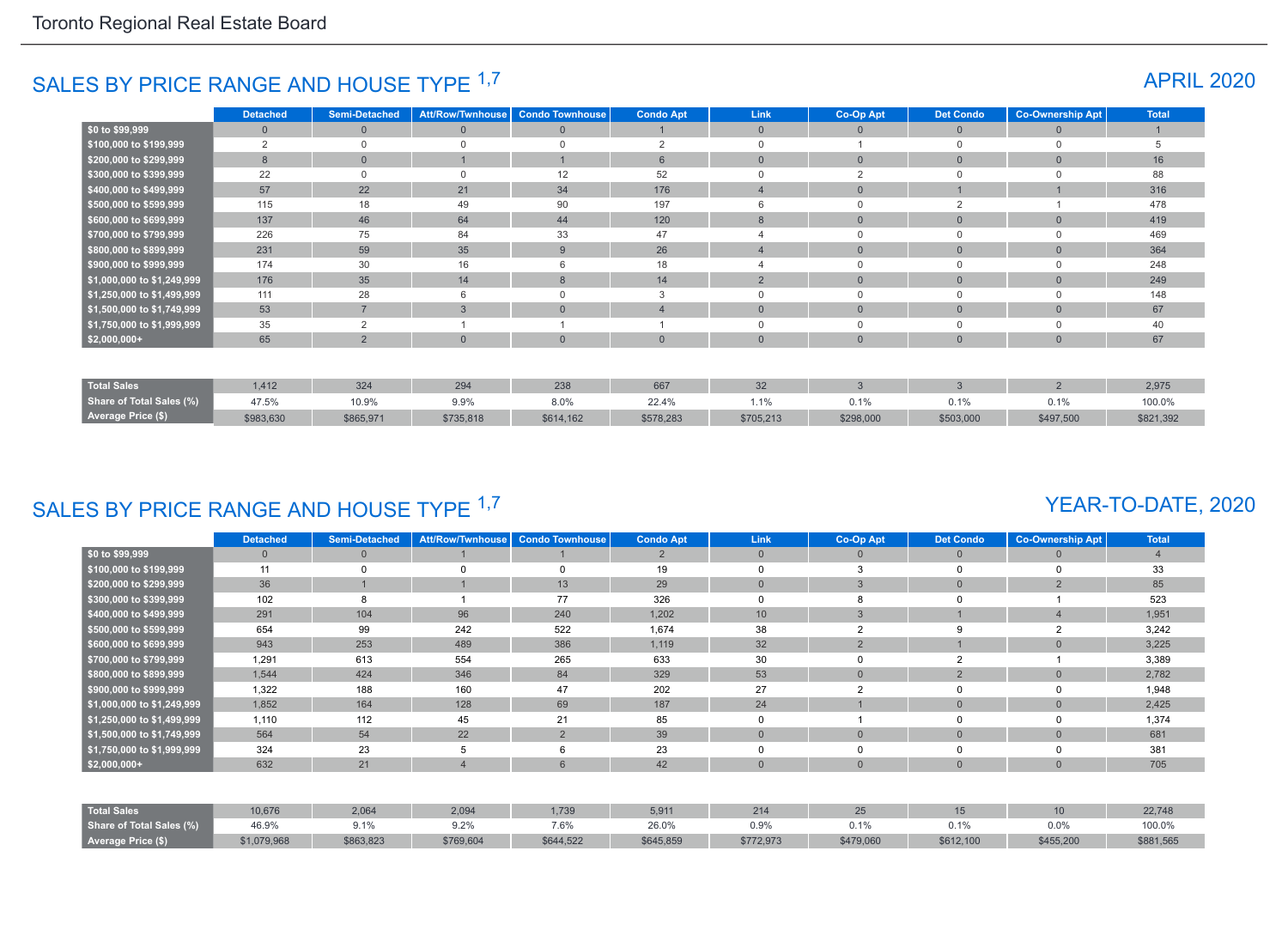## ALL TRREB AREAS ALL HOME TYPES, APRIL 2020

|                                  | # of Sales     | Dollar Volume <sup>1</sup> | <b>Average Price</b> | <b>Median Price</b> | <b>New Listings</b> | <b>SNLR</b> (Trend) <sup>8</sup> | <b>Active Listings<sup>3</sup></b> | Mos Inv (Trend) | Avg. SP/LP <sup>4</sup> | Avg. LDOM <sup>5</sup> | Avg. PDOM <sup>5</sup> |
|----------------------------------|----------------|----------------------------|----------------------|---------------------|---------------------|----------------------------------|------------------------------------|-----------------|-------------------------|------------------------|------------------------|
| <b>TREB Total</b>                | 2,975          | \$2.443.640.524            | \$821,392            | \$732,000           | 6,174               | 60.4%                            | 10,561                             | 1.9             | 98%                     | 19                     | 24                     |
| <b>Halton Region</b>             | 338            | \$294,386,520              | \$870,966            | \$782,250           | 621                 | 63.1%                            | 1,117                              | 2.0             | 98%                     | 20                     | 24                     |
| Burlington                       | 101            | \$87,328,322               | \$864,637            | \$801,000           | 182                 | 67.2%                            | 295                                | 1.8             | 97%                     | 19                     | 25                     |
| <b>Halton Hills</b>              | 40             | \$29,268,480               | \$731,712            | \$708,500           | 59                  | 62.7%                            | 116                                | 1.9             | 98%                     | 19                     | 20                     |
| Milton                           | 97             | \$71,302,600               | \$735,078            | \$732,000           | 165                 | 69.9%                            | 197                                | 1.2             | 99%                     | 16                     | 20                     |
| Oakville                         | 100            | \$106,487,118              | \$1,064,871          | \$932,500           | 215                 | 56.6%                            | 509                                | 2.6             | 97%                     | 24                     | 28                     |
| <b>Peel Region</b>               | 520            | \$417,120,795              | \$802,155            | \$750,625           | 1,181               | 63.8%                            | 1,875                              | 1.5             | 98%                     | 19                     | 23                     |
| <b>Brampton</b>                  | 239            | \$180,597,565              | \$755,638            | \$745,000           | 558                 | 64.1%                            | 781                                | 1.3             | 99%                     | 17                     | 22                     |
| Caledon                          | 21             | \$20,174,000               | \$960,667            | \$785,000           | 91                  | 53.3%                            | 220                                | 3.0             | 96%                     | 44                     | 47                     |
| Mississauga                      | 260            | \$216,349,230              | \$832,112            | \$751,000           | 532                 | 65.0%                            | 874                                | 1.5             | 98%                     | 18                     | 21                     |
| <b>City of Toronto</b>           | 1,036          | \$913,155,503              | \$881,424            | \$749,950           | 2,223               | 63.0%                            | 3,470                              | 1.6             | 99%                     | 17                     | 20                     |
| <b>Toronto West</b>              | 289            | \$245,373,096              | \$849,042            | \$770,000           | 544                 | 66.4%                            | 860                                | 1.5             | 99%                     | 18                     | 21                     |
| <b>Toronto Central</b>           | 433            | \$401,392,872              | \$927,004            | \$703,000           | 1,149               | 58.9%                            | 2,015                              | 1.9             | 98%                     | 18                     | 23                     |
| <b>Toronto East</b>              | 314            | \$266,389,535              | \$848,374            | \$798,250           | 530                 | 67.7%                            | 595                                | $1.2$           | 100%                    | 13                     | 16                     |
| <b>York Region</b>               | 436            | \$422,265,443              | \$968,499            | \$872,500           | 993                 | 51.9%                            | 2,267                              | 2.9             | 97%                     | 22                     | 29                     |
| Aurora                           | 40             | \$37,748,488               | \$943,712            | \$843,000           | 81                  | 51.7%                            | 158                                | 2.9             | 97%                     | 22                     | 30                     |
| East Gwillimbury                 | 22             | \$19,283,900               | \$876,541            | \$824,500           | 43                  | 50.6%                            | 116                                | 3.3             | 96%                     | 25                     | 25                     |
| Georgina                         | 27             | \$16,637,200               | \$616,193            | \$610,000           | 66                  | 47.1%                            | 166                                | 3.5             | 96%                     | 31                     | 49                     |
| King                             | 10             | \$11,890,000               | \$1,189,000          | \$1,225,000         | 38                  | 31.2%                            | 180                                | 8.8             | 96%                     | 33                     | 33                     |
| Markham                          | 97             | \$97,915,287               | \$1,009,436          | \$907,000           | 195                 | 56.3%                            | 401                                | 2.3             | 98%                     | 18                     | 21                     |
| Newmarket                        | 45             | \$36,486,800               | \$810,818            | \$765,000           | 89                  | 59.0%                            | 148                                | 2.1             | 98%                     | 15                     | 18                     |
| Richmond Hill                    | 91             | \$92,722,976               | \$1,018,934          | \$910,000           | 167                 | 48.8%                            | 399                                | 3.1             | 99%                     | 22                     | 28                     |
| Vaughan                          | 88             | \$90,624,967               | \$1,029,829          | \$970,000           | 261                 | 53.0%                            | 554                                | 2.6             | 97%                     | 24                     | 30                     |
| Whitchurch-Stouffville           | 16             | \$18,955,825               | \$1,184,739          | \$933,750           | 53                  | 50.0%                            | 145                                | 3.7             | 95%                     | 42                     | 71                     |
| <b>Durham Region</b>             | 513            | \$314,244,671              | \$612,563            | \$588,000           | 883                 | 60.6%                            | 1,183                              | 1.8             | 99%                     | 17                     | 23                     |
| Ajax                             | 75             | \$51,240,689               | \$683,209            | \$659,900           | 112                 | 65.7%                            | 107                                | 1.3             | 100%                    | 14                     | 16                     |
| <b>Brock</b>                     | 10             | \$4,276,500                | \$427,650            | \$431,750           | 11                  | 52.9%                            | 46                                 | 4.4             | 96%                     | 39                     | 57                     |
| Clarington                       | 106            | \$61,903,968               | \$584,000            | \$560,000           | 175                 | 59.1%                            | 236                                | 1.9             | 99%                     | 17                     | 24                     |
| Oshawa                           | 152            | \$78,696,155               | \$517,738            | \$505,500           | 266                 | 61.9%                            | 300                                | 1.5             | 100%                    | 16                     | 20                     |
| Pickering                        | 56             | \$39,146,500               | \$699,045            | \$682,500           | 135                 | 58.4%                            | 192                                | 1.8             | 99%                     | 15                     | 21                     |
| Scugog                           | 16             | \$10,074,390               | \$629,649            | \$654,995           | 22                  | 50.6%                            | 63                                 | 4.0             | 99%                     | 38                     | 55                     |
| Uxbridge                         | 12             | \$11,369,869               | \$947,489            | \$804,950           | 22                  | 51.7%                            | 71                                 | 3.7             | 94%                     | 43                     | 67                     |
| Whitby                           | 86             | \$57,536,600               | \$669,030            | \$652,750           | 140                 | 62.0%                            | 168                                | 1.5             | 99%                     | 13                     | 18                     |
| <b>Dufferin County</b>           | 14             | \$7,569,300                | \$540,664            | \$542,500           | 33                  | 73.0%                            | 62                                 | $1.4$           | 100%                    | 21                     | 25                     |
| Orangeville                      | 14             | \$7,569,300                | \$540,664            | \$542,500           | 33                  | 73.0%                            | 62                                 | 1.4             | 100%                    | 21                     | 25                     |
| <b>Simcoe County</b>             | 118            | \$74,898,292               | \$634,731            | \$611,200           | 240                 | 53.9%                            | 587                                | 3.3             | 97%                     | 33                     | 43                     |
| Adjala-Tosorontio                | $\overline{7}$ | \$5,240,237                | \$748,605            | \$826,900           | 9                   | 61.8%                            | 33                                 | 3.5             | 97%                     | 35                     | 53                     |
| <b>Bradford West Gwillimbury</b> | 24             | \$18,577,442               | \$774,060            | \$726,500           | 43                  | 56.8%                            | 70                                 | 2.4             | 97%                     | 22                     | 27                     |
| Essa                             | 24             | \$13,854,313               | \$577,263            | \$480,000           | 23                  | 62.1%                            | 69                                 | 2.8             | 96%                     | 43                     | 55                     |
| Innisfil                         | 37             | \$21,033,400               | \$568,470            | \$580,000           | 118                 | 42.5%                            | 291                                | 4.8             | 97%                     | 40                     | 54                     |
| New Tecumseth                    | 26             | \$16,192,900               | \$622,804            | \$579,500           | 47                  | 64.2%                            | 124                                | 2.6             | 97%                     | 26                     | 29                     |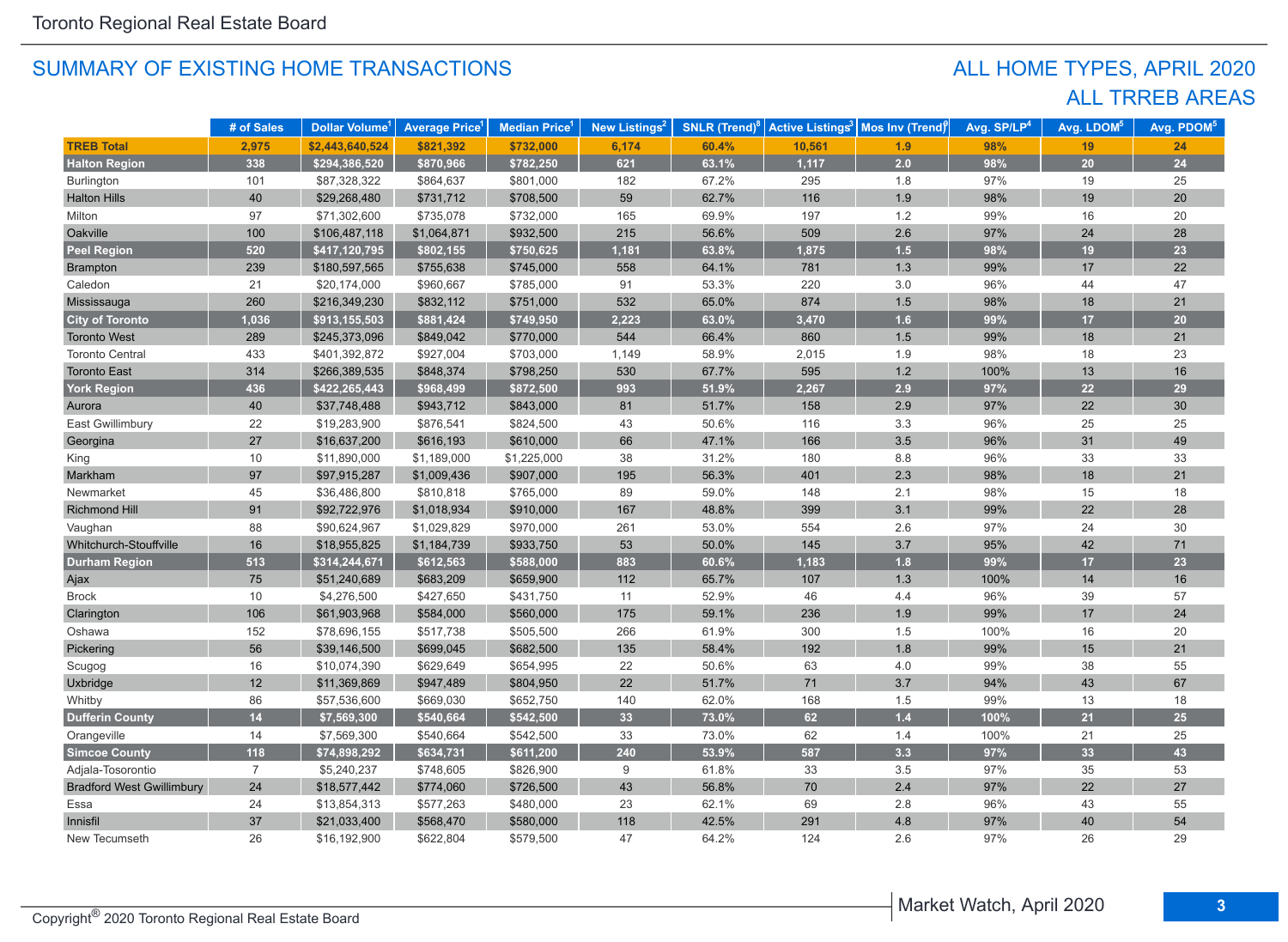## SUMMARY OF EXISTING HOME TRANSACTIONS **ALL HOME TYPES, APRIL 2020** CITY OF TORONTO MUNICIPAL BREAKDOWN

|                              | # of Sales     | Dollar Volume <sup>1</sup> | <b>Average Price</b> | <b>Median Price</b> <sup>1</sup> | New Listings <sup>2</sup> | <b>SNLR (Trend)<sup>8</sup></b> | <b>Active Listings<sup>3</sup></b> | Mos Inv (Trend) | Avg. SP/LP <sup>4</sup> | Avg. LDOM <sup>5</sup> | Avg. PDOM <sup>5</sup> |
|------------------------------|----------------|----------------------------|----------------------|----------------------------------|---------------------------|---------------------------------|------------------------------------|-----------------|-------------------------|------------------------|------------------------|
| <b>TREB Total</b>            | 2,975          | \$2,443,640,524            | \$821,392            | \$732,000                        | 6,174                     | 60.4%                           | 10,561                             | 1.9             | 98%                     | 19                     | 24                     |
| <b>City of Toronto Total</b> | 1,036          | \$913,155,503              | \$881,424            | \$749,950                        | 2,223                     | 63.0%                           | 3,470                              | 1.6             | 99%                     | 17                     | 20                     |
| <b>Toronto West</b>          | 289            | \$245,373,096              | \$849,042            | \$770,000                        | 544                       | 66.4%                           | 860                                | 1.5             | 99%                     | 18                     | 21                     |
| Toronto W01                  | 21             | \$30,229,000               | \$1,439,476          | \$1,550,000                      | 36                        | 73.6%                           | 49                                 | 0.9             | 96%                     | 13                     | 16                     |
| Toronto W02                  | 38             | \$40,365,383               | \$1,062,247          | \$1,047,500                      | 57                        | 71.0%                           | 56                                 | 0.9             | 102%                    | 16                     | 18                     |
| Toronto W03                  | 22             | \$17,524,300               | \$796,559            | \$799,000                        | 29                        | 66.5%                           | 48                                 | $1.2$           | 101%                    | 17                     | 20                     |
| Toronto W04                  | 32             | \$23,647,900               | \$738,997            | \$680,250                        | 51                        | 63.2%                           | 97                                 | 1.8             | 100%                    | 21                     | 27                     |
| Toronto W05                  | 41             | \$27,118,687               | \$661,431            | \$680,000                        | 65                        | 68.9%                           | 94                                 | 1.6             | 99%                     | 16                     | 18                     |
| Toronto W06                  | 45             | \$36,122,937               | \$802,732            | \$720,000                        | 100                       | 63.8%                           | 189                                | 1.8             | 100%                    | 21                     | 24                     |
| Toronto W07                  | 4              | \$4,047,000                | \$1,011,750          | \$1,007,500                      | 16                        | 60.4%                           | 30                                 | 1.6             | 97%                     | 15                     | 15                     |
| Toronto W08                  | 51             | \$45,684,499               | \$895,774            | \$842,500                        | 118                       | 64.5%                           | 187                                | 1.6             | 99%                     | 16                     | 20                     |
| Toronto W09                  | 14             | \$9,641,000                | \$688,643            | \$615,000                        | 35                        | 61.1%                           | 63                                 | 1.7             | 99%                     | 21                     | 23                     |
| Toronto W10                  | 21             | \$10,992,390               | \$523,447            | \$470,000                        | 37                        | 72.4%                           | 47                                 | 1.3             | 98%                     | 20                     | 21                     |
| <b>Toronto Central</b>       | 433            | \$401,392,872              | \$927,004            | \$703,000                        | 1,149                     | 58.9%                           | 2,015                              | 1.9             | 98%                     | 18                     | 23                     |
| Toronto C01                  | 122            | \$91,778,110               | \$752,280            | \$688,000                        | 371                       | 61.6%                           | 598                                | 1.6             | 100%                    | 16                     | 20                     |
| Toronto C02                  | 11             | \$14,053,900               | \$1,277,627          | \$1,170,000                      | 52                        | 54.0%                           | 117                                | 2.2             | 94%                     | 31                     | 34                     |
| Toronto C03                  | 16             | \$24,238,554               | \$1,514,910          | \$1,202,500                      | 25                        | 58.0%                           | 51                                 | 1.8             | 97%                     | 15                     | 18                     |
| Toronto C04                  | 15             | \$23,729,799               | \$1,581,987          | \$1,800,000                      | 42                        | 54.2%                           | 93                                 | 2.2             | 100%                    | 21                     | 23                     |
| Toronto C06                  | 14             | \$15,634,800               | \$1,116,771          | \$1,105,000                      | 21                        | 54.8%                           | 41                                 | 2.3             | 97%                     | 16                     | 26                     |
| Toronto C07                  | 23             | \$24,421,300               | \$1,061,796          | \$900,000                        | 66                        | 54.7%                           | 132                                | 2.5             | 99%                     | 17                     | 26                     |
| Toronto C08                  | 83             | \$60,980,267               | \$734,702            | \$618,000                        | 200                       | 62.2%                           | 288                                | 1.5             | 98%                     | 21                     | 26                     |
| Toronto C09                  | 5              | \$9,082,100                | \$1,816,420          | \$1,905,000                      | 17                        | 59.0%                           | 37                                 | $2.2\,$         | 96%                     | 20                     | 20                     |
| Toronto C10                  | 26             | \$26,292,504               | \$1,011,250          | \$700,000                        | 87                        | 62.9%                           | 90                                 | $1.4$           | 98%                     | 19                     | 25                     |
| Toronto C11                  | 10             | \$7,940,000                | \$794,000            | \$492,500                        | 25                        | 64.7%                           | 59                                 | 1.5             | 100%                    | 20                     | 21                     |
| Toronto C12                  | $6\phantom{1}$ | \$11,757,500               | \$1,959,583          | \$1,579,250                      | 26                        | 33.4%                           | 111                                | 7.1             | 91%                     | 20                     | 20                     |
| Toronto C13                  | 12             | \$8,712,000                | \$726,000            | \$627,500                        | 31                        | 60.9%                           | 81                                 | 2.0             | 98%                     | 21                     | 22                     |
| Toronto C14                  | 37             | \$32,869,950               | \$888,377            | \$650,000                        | 76                        | 57.2%                           | 136                                | 2.4             | 100%                    | 17                     | 28                     |
| Toronto C15                  | 53             | \$49,902,088               | \$941,549            | \$678,000                        | 110                       | 63.2%                           | 181                                | 1.8             | 98%                     | 18                     | 25                     |
| <b>Toronto East</b>          | 314            | \$266,389,535              | \$848,374            | \$798,250                        | 530                       | 67.7%                           | 595                                | $1.2$           | 100%                    | 13                     | 16                     |
| Toronto E01                  | 30             | \$34,993,032               | \$1,166,434          | \$1,107,514                      | 52                        | 71.0%                           | 47                                 | 0.7             | 100%                    | 11                     | 14                     |
| Toronto E02                  | 46             | \$54,374,898               | \$1,182,063          | \$1,087,000                      | 67                        | 62.0%                           | 53                                 | $1.0$           | 99%                     | 11                     | 14                     |
| Toronto E03                  | 39             | \$39,379,424               | \$1,009,729          | \$950,000                        | 65                        | 65.4%                           | 59                                 | $1.1$           | 102%                    | 11                     | 12                     |
| Toronto E04                  | 46             | \$30,151,999               | \$655,478            | \$725,000                        | 60                        | 70.0%                           | 55                                 | 1.1             | 101%                    | 14                     | 18                     |
| Toronto E05                  | 17             | \$13,097,800               | \$770,459            | \$680,000                        | 35                        | 71.4%                           | 63                                 | 1.3             | 106%                    | 13                     | 13                     |
| Toronto E06                  | 14             | \$11,667,900               | \$833,421            | \$813,000                        | 30                        | 59.2%                           | 38                                 | 1.7             | 98%                     | $16$                   | 16                     |
| Toronto E07                  | 24             | \$13,577,500               | \$565,729            | \$529,500                        | 37                        | 74.7%                           | 38                                 | $1.2$           | 101%                    | 15                     | 16                     |
| Toronto E08                  | 20             | \$15,737,401               | \$786,870            | \$812,500                        | 43                        | 59.4%                           | 68                                 | 1.9             | 99%                     | 17                     | 23                     |
| Toronto E09                  | 43             | \$30,061,293               | \$699,100            | \$740,105                        | 62                        | 73.5%                           | 61                                 | 0.9             | 100%                    | 14                     | 16                     |
| Toronto E10                  | 16             | \$11,321,900               | \$707,619            | \$710,500                        | 35                        | 62.0%                           | 62                                 | 1.8             | 97%                     | 17                     | 20                     |
| Toronto E11                  | 19             | \$12,026,388               | \$632,968            | \$535,000                        | 44                        | 69.8%                           | 51                                 | 1.1             | 101%                    | 14                     | 22                     |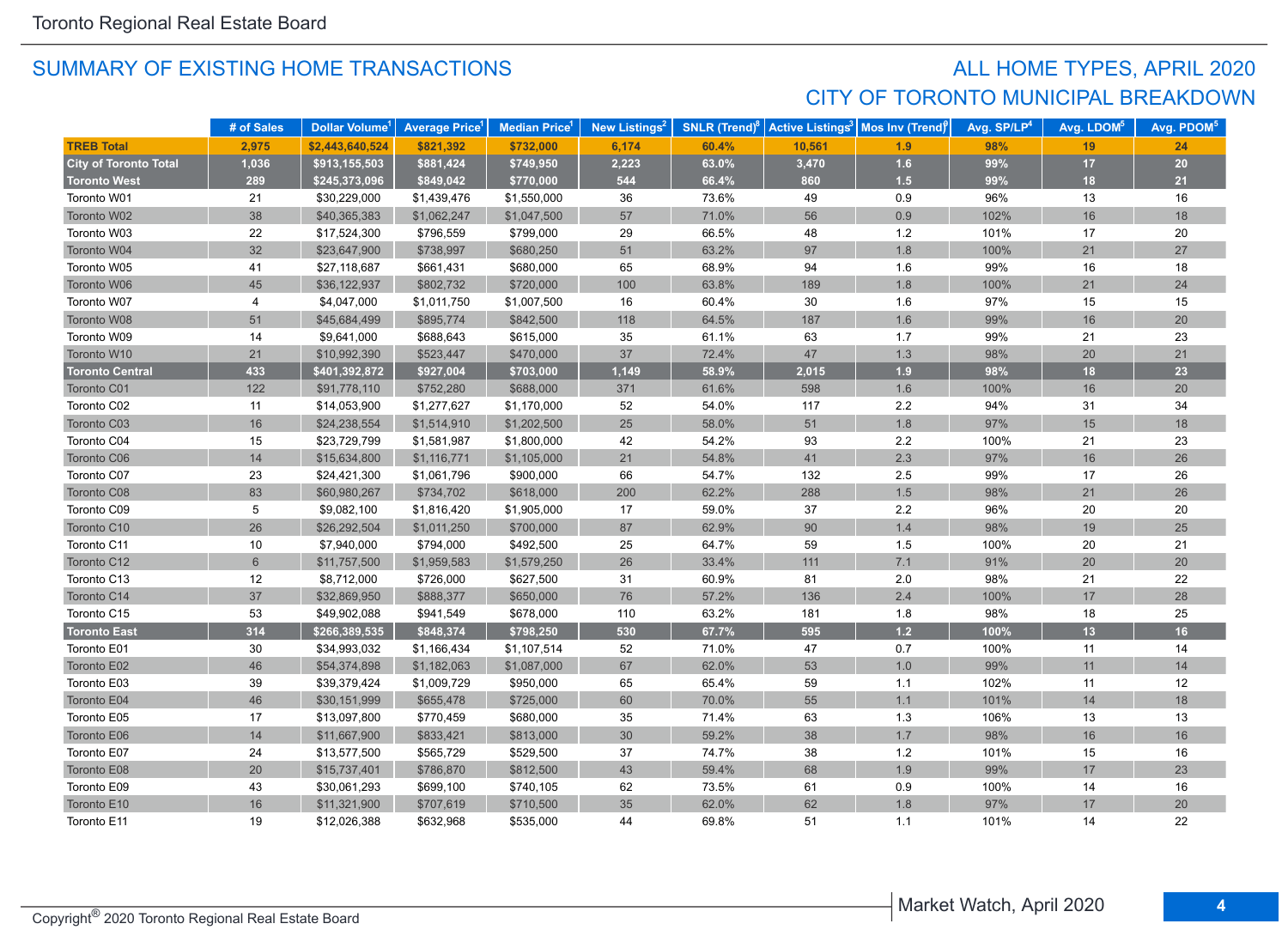## ALL TRREB AREAS ALL HOME TYPES, YEAR-TO-DATE 2020

|                                  | <b>Number of Sales</b> | Dollar Volume <sup>1</sup> | <b>Average Price</b> <sup>1</sup> | Median Price <sup>1</sup> | New Listings <sup>2</sup> | Avg. SP/LP <sup>4</sup> | Avg. LDOM <sup>5</sup> | Avg. PDOM <sup>5</sup> |
|----------------------------------|------------------------|----------------------------|-----------------------------------|---------------------------|---------------------------|-------------------------|------------------------|------------------------|
| <b>TREB Total</b>                | 22,748                 | \$20,053,842,541           | \$881,565                         | \$765,000                 | 39,062                    | 101%                    | 18                     | 24                     |
| <b>Halton Region</b>             | 2,380                  | \$2,233,975,806            | \$938,645                         | \$835,000                 | 4,000                     | 100%                    | 18                     | 24                     |
| Burlington                       | 668                    | \$569,391,696              | \$852,383                         | \$800,000                 | 1,097                     | 100%                    | 17                     | 22                     |
| <b>Halton Hills</b>              | 274                    | \$228,032,887              | \$832,237                         | \$770,000                 | 410                       | 100%                    | 20                     | 27                     |
| Milton                           | 581                    | \$466,690,372              | \$803,254                         | \$775,000                 | 926                       | 101%                    | 13                     | 16                     |
| Oakville                         | 857                    | \$969,860,851              | \$1,131,693                       | \$980,000                 | 1,567                     | 99%                     | 22                     | 30                     |
| <b>Peel Region</b>               | 4,613                  | \$3,833,130,017            | \$830,941                         | \$768,000                 | 7,838                     | 101%                    | 14                     | 19                     |
| Brampton                         | 2,254                  | \$1,799,786,007            | \$798,485                         | \$763,750                 | 3,765                     | 102%                    | 13                     | 17                     |
| Caledon                          | 223                    | \$218,287,675              | \$978,868                         | \$898,500                 | 511                       | 98%                     | 23                     | 32                     |
| Mississauga                      | 2,136                  | \$1,815,056,335            | \$849,745                         | \$760,000                 | 3,562                     | 101%                    | 15                     | 21                     |
| <b>City of Toronto</b>           | 7,864                  | \$7,493,265,437            | \$952,857                         | \$770,000                 | 13,279                    | 103%                    | 16                     | 22                     |
| <b>Toronto West</b>              | 2,151                  | \$1,857,090,661            | \$863,362                         | \$745,000                 | 3,430                     | 103%                    | 16                     | 21                     |
| <b>Toronto Central</b>           | 3,754                  | \$3,971,959,281            | \$1,058,061                       | \$765,000                 | 6,803                     | 101%                    | 19                     | 26                     |
| <b>Toronto East</b>              | 1,959                  | \$1,664,215,495            | \$849,523                         | \$800,001                 | 3,046                     | 106%                    | 12                     | 16                     |
| <b>York Region</b>               | 3,857                  | \$3,877,966,746            | \$1,005,436                       | \$915,000                 | 7,282                     | 101%                    | 21                     | 29                     |
| Aurora                           | 273                    | \$262,299,394              | \$960,804                         | \$889,000                 | 513                       | 100%                    | 23                     | 31                     |
| <b>East Gwillimbury</b>          | 148                    | \$124,814,148              | \$843,339                         | \$814,500                 | 310                       | 98%                     | 25                     | 30                     |
| Georgina                         | 233                    | \$138,313,451              | \$593,620                         | \$585,000                 | 456                       | 98%                     | 27                     | 36                     |
| <b>King</b>                      | 98                     | \$129,218,999              | \$1,318,561                       | \$1,313,625               | 275                       | 97%                     | 37                     | 60                     |
| Markham                          | 939                    | \$960,878,129              | \$1,023,299                       | \$939,900                 | 1,643                     | 103%                    | 18                     | 24                     |
| Newmarket                        | 409                    | \$335,212,410              | \$819,590                         | \$779,900                 | 676                       | 101%                    | 16                     | 22                     |
| Richmond Hill                    | 732                    | \$810,356,778              | \$1,107,045                       | \$1,024,000               | 1,364                     | 101%                    | 21                     | 29                     |
| Vaughan                          | 881                    | \$973,712,045              | \$1,105,235                       | \$1,005,000               | 1,715                     | 101%                    | 21                     | 29                     |
| Whitchurch-Stouffville           | 144                    | \$143,161,392              | \$994,176                         | \$886,250                 | 330                       | 99%                     | 32                     | 44                     |
| <b>Durham Region</b>             | 3,080                  | \$1,998,353,033            | \$648,816                         | \$620,500                 | 4,956                     | 101%                    | 18                     | 24                     |
| Ajax                             | 458                    | \$330,089,122              | \$720,719                         | \$699,950                 | 669                       | 102%                    | 13                     | 16                     |
| <b>Brock</b>                     | 50                     | \$26,084,400               | \$521,688                         | \$489,450                 | 89                        | 97%                     | 49                     | 66                     |
| Clarington                       | 553                    | \$336,981,430              | \$609,370                         | \$577,000                 | 907                       | 100%                    | 21                     | 27                     |
| Oshawa                           | 938                    | \$522,048,143              | \$556,555                         | \$540,000                 | 1,447                     | 101%                    | 16                     | 23                     |
| Pickering                        | 354                    | \$257,656,677              | \$727,844                         | \$699,900                 | 667                       | 101%                    | 17                     | 23                     |
| Scugog                           | 81                     | \$55,727,090               | \$687,989                         | \$635,000                 | 144                       | 98%                     | 39                     | 53                     |
| Uxbridge                         | 82                     | \$70,192,502               | \$856,006                         | \$788,500                 | 163                       | 97%                     | 41                     | 53                     |
| Whitby                           | 564                    | \$399,573,669              | \$708,464                         | \$678,000                 | 870                       | 101%                    | 15                     | $20\,$                 |
| <b>Dufferin County</b>           | 148                    | \$88,980,976               | \$601,223                         | \$600,000                 | 230                       | 100%                    | 17                     | 22                     |
| Orangeville                      | 148                    | \$88,980,976               | \$601,223                         | \$600,000                 | 230                       | 100%                    | 17                     | 22                     |
| <b>Simcoe County</b>             | 806                    | \$528,170,526              | \$655,298                         | \$620,000                 | 1,477                     | 98%                     | 32                     | 41                     |
| Adjala-Tosorontio                | 40                     | \$32,369,237               | \$809,231                         | \$742,750                 | 66                        | 95%                     | 55                     | 67                     |
| <b>Bradford West Gwillimbury</b> | 181                    | \$135,552,042              | \$748,906                         | \$728,000                 | 310                       | 99%                     | 17                     | 25                     |
| Essa                             | 120                    | \$70,185,413               | \$584,878                         | \$531,500                 | 195                       | 98%                     | 32                     | 39                     |
| Innisfil                         | 254                    | \$154,722,769              | \$609,145                         | \$580,000                 | 571                       | 98%                     | 36                     | 49                     |
| New Tecumseth                    | 211                    | \$135,341,065              | \$641,427                         | \$612,800                 | 335                       | 98%                     | 34                     | 41                     |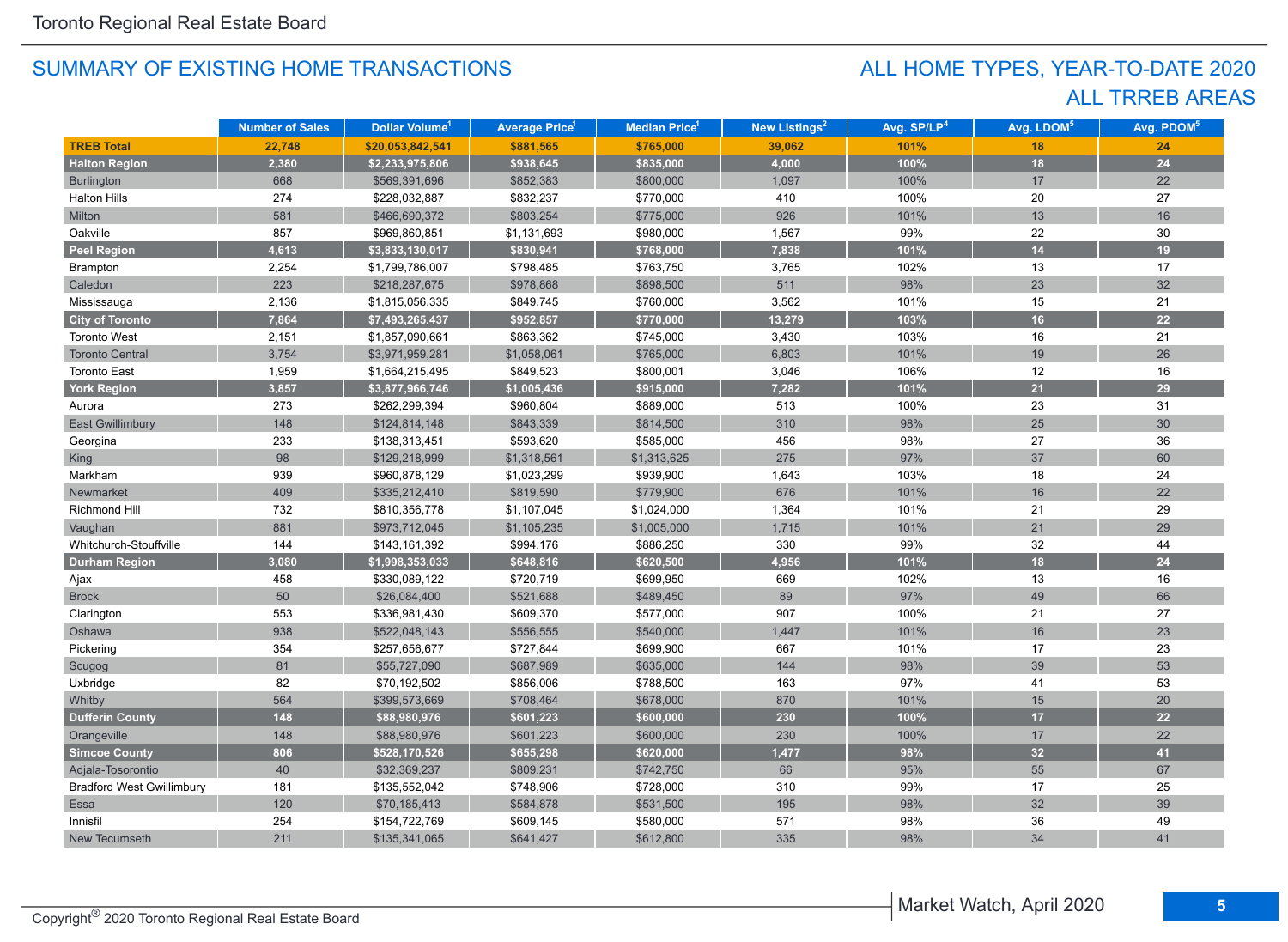## CITY OF TORONTO MUNICIPAL BREAKDOWN ALL HOME TYPES, YEAR-TO-DATE 2020

|                              | <b>Number of Sales</b> | Dollar Volume <sup>1</sup> | <b>Average Price</b> | <b>Median Price</b> <sup>1</sup> | <b>New Listings<sup>2</sup></b> | Avg. SP/LP <sup>4</sup> | Avg. LDOM <sup>5</sup> | Avg. PDOM <sup>5</sup> |
|------------------------------|------------------------|----------------------------|----------------------|----------------------------------|---------------------------------|-------------------------|------------------------|------------------------|
| <b>TREB Total</b>            | 22.748                 | \$20,053,842,541           | \$881,565            | \$765,000                        | 39,062                          | 101%                    | 18                     | 24                     |
| <b>City of Toronto Total</b> | 7,864                  | \$7,493,265,437            | \$952,857            | \$770,000                        | 13,279                          | 103%                    | 16                     | 22                     |
| <b>Toronto West</b>          | 2,151                  | \$1,857,090,661            | \$863,362            | \$745,000                        | 3,430                           | 103%                    | 16                     | 21                     |
| Toronto W01                  | 150                    | \$171,949,169              | \$1,146,328          | \$817,550                        | 238                             | 106%                    | 11                     | 14                     |
| Toronto W02                  | 182                    | \$207,132,929              | \$1,138,093          | \$1,097,000                      | 265                             | 107%                    | 12                     | 15                     |
| Toronto W03                  | 149                    | \$129,554,829              | \$869,495            | \$850,000                        | 236                             | 107%                    | 12                     | 17                     |
| Toronto W04                  | 240                    | \$181,230,780              | \$755,128            | \$707,500                        | 370                             | 104%                    | 21                     | 28                     |
| Toronto W05                  | 288                    | \$188,725,454              | \$655,297            | \$609,250                        | 418                             | 102%                    | 18                     | 22                     |
| Toronto W06                  | 386                    | \$318,708,509              | \$825,670            | \$712,625                        | 650                             | 102%                    | 17                     | 23                     |
| Toronto W07                  | 54                     | \$69,058,128               | \$1,278,854          | \$1,222,500                      | 97                              | 103%                    | 16                     | 24                     |
| Toronto W08                  | 403                    | \$389,880,231              | \$967,445            | \$665,000                        | 699                             | 101%                    | 14                     | 21                     |
| Toronto W09                  | 109                    | \$87,616,090               | \$803,817            | \$798,000                        | 198                             | 102%                    | 20                     | 27                     |
| Toronto W10                  | 190                    | \$113,234,542              | \$595,971            | \$515,000                        | 259                             | 102%                    | 16                     | 21                     |
| <b>Toronto Central</b>       | 3,754                  | \$3,971,959,281            | \$1,058,061          | \$765,000                        | 6,803                           | 101%                    | 19                     | 26                     |
| Toronto C01                  | 1,099                  | \$956,780,749              | \$870,592            | \$740,000                        | 2,051                           | 103%                    | 17                     | 23                     |
| Toronto C02                  | 170                    | \$274,905,328              | \$1,617,090          | \$1,135,000                      | 333                             | 99%                     | 20                     | 26                     |
| Toronto C03                  | 116                    | \$170,731,762              | \$1,471,826          | \$1,254,400                      | 197                             | 102%                    | 19                     | 24                     |
| Toronto C04                  | 195                    | \$377,004,834              | \$1,933,358          | \$1,818,000                      | 362                             | 101%                    | 18                     | 25                     |
| Toronto C06                  | 70                     | \$68,321,989               | \$976,028            | \$877,500                        | 160                             | 100%                    | 18                     | 25                     |
| Toronto C07                  | 274                    | \$300,772,540              | \$1,097,710          | \$804,500                        | 456                             | 100%                    | 22                     | 32                     |
| Toronto C08                  | 521                    | \$420,487,732              | \$807,078            | \$705,000                        | 977                             | 102%                    | 17                     | 22                     |
| Toronto C09                  | 58                     | \$102,950,833              | \$1,775,014          | \$1,424,250                      | 109                             | 99%                     | 37                     | 46                     |
| Toronto C10                  | 157                    | \$169,073,841              | \$1,076,903          | \$808,000                        | 301                             | 102%                    | 18                     | 24                     |
| Toronto C11                  | 91                     | \$88,403,500               | \$971,467            | \$620,000                        | 170                             | 104%                    | 18                     | 24                     |
| Toronto C12                  | 91                     | \$215,581,904              | \$2,369,032          | \$1,945,000                      | 230                             | 95%                     | 29                     | 46                     |
| Toronto C13                  | 161                    | \$162,849,450              | \$1,011,487          | \$845,000                        | 264                             | 101%                    | 17                     | 23                     |
| Toronto C14                  | 328                    | \$317,066,999              | \$966,668            | \$706,500                        | 514                             | 101%                    | 22                     | 34                     |
| Toronto C15                  | 423                    | \$347,027,820              | \$820,397            | \$650,000                        | 679                             | 102%                    | 17                     | 22                     |
| <b>Toronto East</b>          | 1,959                  | \$1,664,215,495            | \$849,523            | \$800,001                        | 3,046                           | 106%                    | 12                     | 16                     |
| Toronto E01                  | 157                    | \$183,523,885              | \$1,168,942          | \$1,122,500                      | 250                             | 110%                    | 9                      | 11                     |
| Toronto E02                  | 181                    | \$222,126,260              | \$1,227,217          | \$1,100,000                      | 334                             | 107%                    | 10                     | 13                     |
| Toronto E03                  | 192                    | \$204,873,536              | \$1,067,050          | \$1,031,250                      | 309                             | 111%                    | 12                     | 15                     |
| Toronto E04                  | 256                    | \$193,269,923              | \$754,961            | \$787,750                        | 353                             | 106%                    | 13                     | 17                     |
| Toronto E05                  | 173                    | \$129,626,768              | \$749,288            | \$660,000                        | 262                             | 105%                    | 13                     | 17                     |
| Toronto E06                  | 96                     | \$89,143,900               | \$928,582            | \$820,000                        | 163                             | 104%                    | 14                     | 18                     |
| Toronto E07                  | 186                    | \$121,809,452              | \$654,890            | \$552,000                        | 262                             | 106%                    | 12                     | 14                     |
| Toronto E08                  | 137                    | \$109,980,914              | \$802,780            | \$793,000                        | 245                             | 102%                    | 18                     | 23                     |
| Toronto E09                  | 255                    | \$177,521,418              | \$696,162            | \$730,000                        | 365                             | 106%                    | 10                     | 14                     |
| Toronto E10                  | 143                    | \$117,032,275              | \$818,408            | \$781,000                        | 226                             | 102%                    | 18                     | 26                     |
| Toronto E11                  | 183                    | \$115,307,164              | \$630,094            | \$605,000                        | 277                             | 105%                    | 11                     | 14                     |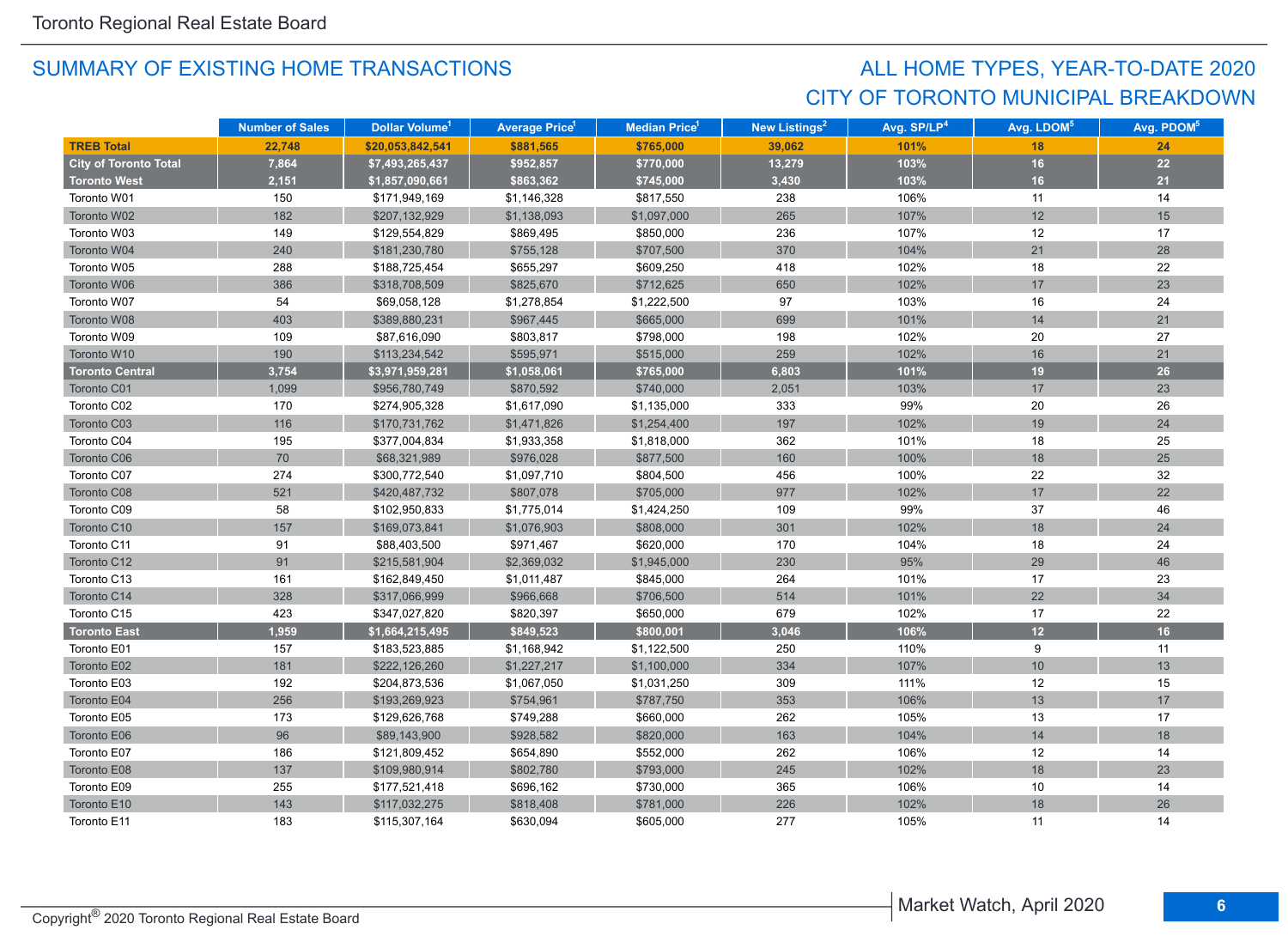## DETACHED, APRIL 2020 ALL TRREB AREAS

|                                  | Number of Sales <sup>1</sup> | Dollar Volume <sup>1</sup> | <b>Average Price<sup>1</sup></b> | Median Price <sup>1</sup> | <b>New Listings<sup>2</sup></b> | <b>Active Listings<sup>3</sup></b> | Avg. SP/LP <sup>4</sup> | Avg. LDOM <sup>5</sup> |
|----------------------------------|------------------------------|----------------------------|----------------------------------|---------------------------|---------------------------------|------------------------------------|-------------------------|------------------------|
| <b>TREB Total</b>                | 1,412                        | \$1,388,885,320            | \$983,630                        | \$858,000                 | 2,972                           | 6,127                              | 97%                     | 22                     |
| <b>Halton Region</b>             | 174                          | \$185,275,996              | \$1,064,805                      | \$929,750                 | 353                             | 794                                | 97%                     | 22                     |
| Burlington                       | 63                           | \$64,465,498               | \$1,023,262                      | \$890,000                 | 109                             | 200                                | 97%                     | 21                     |
| <b>Halton Hills</b>              | 27                           | \$21,212,480               | \$785,647                        | \$750,000                 | 50                              | 109                                | 98%                     | 21                     |
| Milton                           | 34                           | \$29,540,000               | \$868,824                        | \$830,000                 | 68                              | 108                                | 99%                     | 17                     |
| Oakville                         | 50                           | \$70,058,018               | \$1,401,160                      | \$1,290,500               | 126                             | 377                                | 95%                     | 28                     |
| <b>Peel Region</b>               | 237                          | \$236,479,422              | \$997,803                        | \$899,000                 | 575                             | 1,091                              | 97%                     | 22                     |
| Brampton                         | 127                          | \$109,327,526              | \$860,847                        | \$838,500                 | 315                             | 469                                | 99%                     | 19                     |
| Caledon                          | 15                           | \$16,188,000               | \$1,079,200                      | \$1,040,000               | 69                              | 189                                | 95%                     | 52                     |
| Mississauga                      | 95                           | \$110,963,896              | \$1,168,041                      | \$999,008                 | 191                             | 433                                | 96%                     | 21                     |
| <b>City of Toronto</b>           | 313                          | \$391,165,588              | \$1,249,730                      | \$978,000                 | 594                             | 1,155                              | 98%                     | 17                     |
| <b>Toronto West</b>              | 114                          | \$125,735,747              | \$1,102,945                      | \$962,500                 | 193                             | 330                                | 99%                     | 17                     |
| <b>Toronto Central</b>           | 69                           | \$133,357,354              | \$1,932,715                      | \$1,818,000               | 169                             | 523                                | 96%                     | 22                     |
| <b>Toronto East</b>              | 130                          | \$132,072,487              | \$1,015,942                      | \$870,000                 | 232                             | 302                                | 99%                     | 14                     |
| <b>York Region</b>               | 247                          | \$283,923,200              | \$1,149,487                      | \$1,025,000               | 627                             | 1,700                              | 96%                     | 26                     |
| Aurora                           | 20                           | \$23,643,000               | \$1,182,150                      | \$1,027,500               | 51                              | 116                                | 96%                     | 23                     |
| <b>East Gwillimbury</b>          | 20                           | \$17,930,900               | \$896,545                        | \$849,450                 | 38                              | 106                                | 95%                     | 27                     |
| Georgina                         | 25                           | \$15,645,200               | \$625,808                        | \$650,000                 | 64                              | 162                                | 96%                     | 32                     |
| <b>King</b>                      | 8                            | \$10,290,000               | \$1,286,250                      | \$1,282,500               | 37                              | 176                                | 96%                     | 26                     |
| Markham                          | 47                           | \$59,270,299               | \$1,261,070                      | \$1,099,000               | 103                             | 258                                | 96%                     | 19                     |
| Newmarket                        | 26                           | \$24,064,000               | \$925,538                        | \$852,500                 | 58                              | 109                                | 96%                     | 18                     |
| Richmond Hill                    | 38                           | \$55,667,688               | \$1,464,939                      | \$1,275,000               | 101                             | 298                                | 99%                     | 29                     |
| Vaughan                          | 47                           | \$58,456,288               | \$1,243,751                      | \$1,136,000               | 132                             | 346                                | 96%                     | 29                     |
| Whitchurch-Stouffville           | 16                           | \$18,955,825               | \$1,184,739                      | \$933,750                 | 43                              | 129                                | 95%                     | 42                     |
| <b>Durham Region</b>             | 345                          | \$228,433,622              | \$662,126                        | \$647,000                 | 612                             | 872                                | 99%                     | 18                     |
| Ajax                             | 42                           | \$32,099,590               | \$764,276                        | \$752,500                 | 71                              | 71                                 | 100%                    | 13                     |
| <b>Brock</b>                     | $10$                         | \$4,276,500                | \$427,650                        | \$431,750                 | 11                              | 44                                 | 96%                     | 39                     |
| Clarington                       | 80                           | \$50,067,868               | \$625,848                        | \$610,000                 | 130                             | 172                                | 99%                     | 18                     |
| Oshawa                           | 101                          | \$57,280,505               | \$567,134                        | \$541,600                 | 194                             | 214                                | 99%                     | 15                     |
| Pickering                        | 26                           | \$21,789,500               | \$838,058                        | \$835,000                 | 64                              | 112                                | 97%                     | 17                     |
| Scugog                           | 16                           | \$10,074,390               | \$629,649                        | \$654,995                 | 22                              | 63                                 | 99%                     | 38                     |
| Uxbridge                         | 10                           | \$10,216,869               | \$1,021,687                      | \$869,500                 | 20                              | 66                                 | 94%                     | 49                     |
| Whitby                           | 60                           | \$42,628,400               | \$710,473                        | \$710,000                 | 100                             | 130                                | 98%                     | 13                     |
| <b>Dufferin County</b>           | $\overline{6}$               | \$3,861,900                | \$643,650                        | \$661,950                 | 24                              | 47                                 | 99%                     | 20                     |
| Orangeville                      | $6\phantom{1}$               | \$3,861,900                | \$643,650                        | \$661,950                 | 24                              | 47                                 | 99%                     | 20                     |
| <b>Simcoe County</b>             | 90                           | \$59,745,592               | \$663,840                        | \$636,500                 | 187                             | 468                                | 97%                     | 38                     |
| Adjala-Tosorontio                | $\overline{7}$               | \$5,240,237                | \$748,605                        | \$826,900                 | 9                               | 32                                 | 97%                     | 35                     |
| <b>Bradford West Gwillimbury</b> | 15                           | \$12,859,142               | \$857,276                        | \$820,000                 | 31                              | 63                                 | 97%                     | 28                     |
| Essa                             | 15                           | \$9,546,913                | \$636,461                        | \$555,000                 | 18                              | 62                                 | 96%                     | 56                     |
| Innisfil                         | 34                           | \$19,445,400               | \$571,924                        | \$597,500                 | 100                             | 222                                | 96%                     | 42                     |
| New Tecumseth                    | 19                           | \$12,653,900               | \$665,995                        | \$595,000                 | 29                              | 89                                 | 97%                     | 26                     |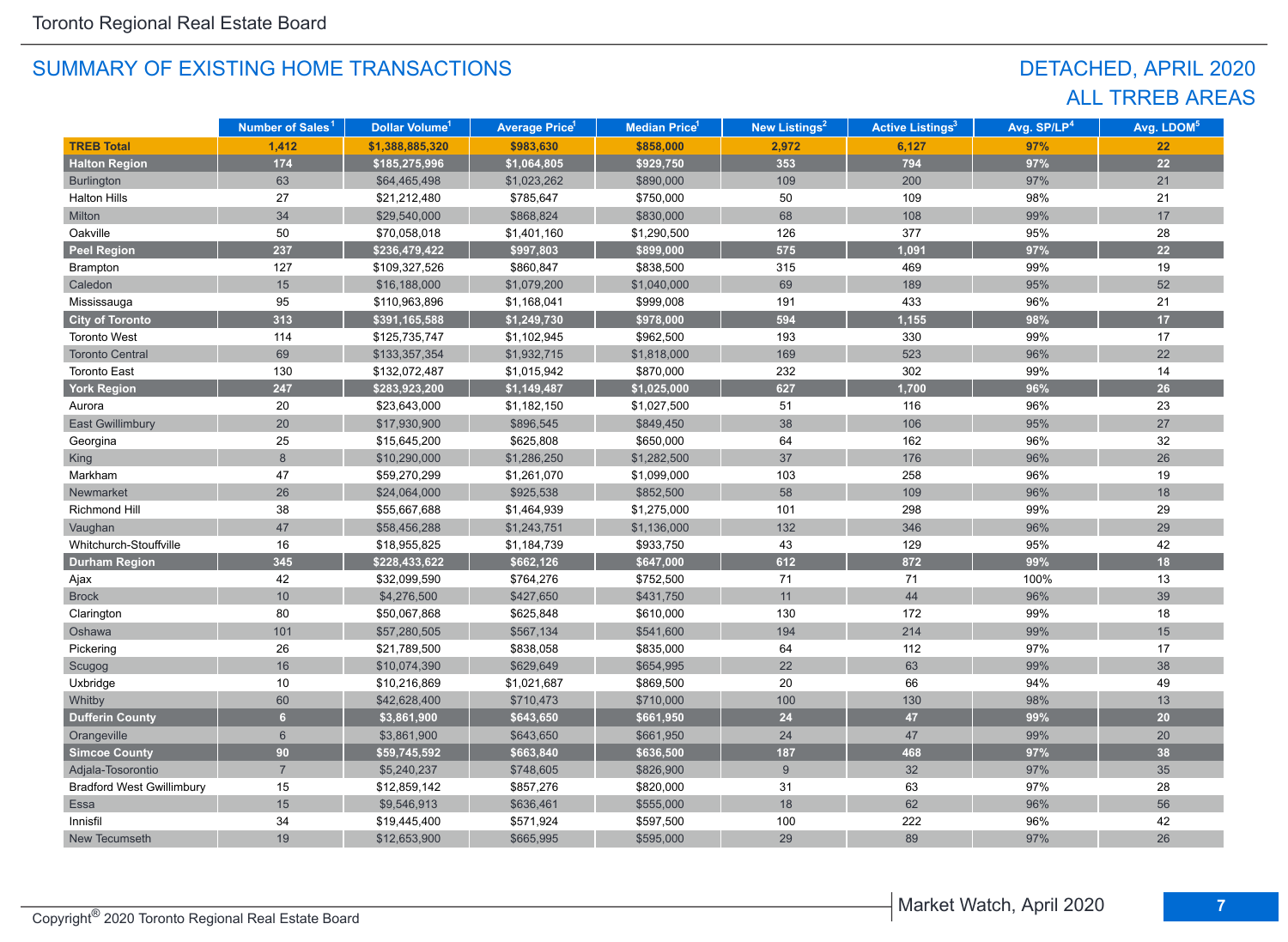## DETACHED, APRIL 2020 CITY OF TORONTO MUNICIPAL BREAKDOWN

|                        | Number of Sales <sup>1</sup> | Dollar Volume <sup>1</sup> | <b>Average Price<sup>1</sup></b> | Median Price <sup>1</sup> | New Listings <sup>2</sup> | <b>Active Listings<sup>3</sup></b> | Avg. SP/LP <sup>4</sup> | Avg. LDOM <sup>5</sup> |
|------------------------|------------------------------|----------------------------|----------------------------------|---------------------------|---------------------------|------------------------------------|-------------------------|------------------------|
| <b>TREB Total</b>      | 1,412                        | \$1,388,885,320            | \$983,630                        | \$858,000                 | 2,972                     | 6,127                              | 97%                     | 22                     |
| <b>City of Toronto</b> | 313                          | \$391,165,588              | \$1,249,730                      | \$978,000                 | 594                       | 1,155                              | 98%                     | $17$                   |
| <b>Toronto West</b>    | 114                          | \$125,735,747              | \$1,102,945                      | \$962,500                 | 193                       | 330                                | 99%                     | 17                     |
| Toronto W01            | 11                           | \$20,486,000               | \$1,862,364                      | \$1,800,000               | 12                        | 18                                 | 96%                     | 15                     |
| Toronto W02            | 12                           | \$15,584,111               | \$1,298,676                      | \$1,334,300               | 17                        | 21                                 | 102%                    | 17                     |
| Toronto W03            | 15                           | \$11,695,300               | \$779,687                        | \$799,000                 | 19                        | 24                                 | 102%                    | 14                     |
| Toronto W04            | 16                           | \$15,446,900               | \$965,431                        | \$909,000                 | 22                        | 51                                 | 101%                    | 24                     |
| Toronto W05            | 9                            | \$8,515,900                | \$946,211                        | \$860,000                 | 14                        | 22                                 | 98%                     | 19                     |
| Toronto W06            | 12                           | \$11,930,137               | \$994,178                        | \$942,000                 | 22                        | 41                                 | 97%                     | 17                     |
| Toronto W07            | 3                            | \$2,957,000                | \$985,667                        | \$925,000                 | 13                        | 24                                 | 97%                     | 17                     |
| Toronto W08            | 23                           | \$28,005,499               | \$1,217,630                      | \$1,200,000               | 46                        | 84                                 | 98%                     | 13                     |
| Toronto W09            | 6                            | \$6,030,000                | \$1,005,000                      | \$967,500                 | 19                        | 33                                 | 100%                    | 10                     |
| Toronto W10            | $\overline{7}$               | \$5,084,900                | \$726,414                        | \$770,000                 | 9                         | 12                                 | 97%                     | 25                     |
| <b>Toronto Central</b> | 69                           | \$133,357,354              | \$1,932,715                      | \$1,818,000               | 169                       | 523                                | 96%                     | 22                     |
| Toronto C01            | $\mathbf{1}$                 | \$860,000                  | \$860,000                        | \$860,000                 | $\sqrt{5}$                | 13                                 | 99%                     | 18                     |
| Toronto C02            | 3                            | \$4,773,900                | \$1,591,300                      | \$1,500,000               | 9                         | 15                                 | 98%                     | 6                      |
| Toronto C03            | $10$                         | \$18,235,054               | \$1,823,505                      | \$1,325,018               | 13                        | 28                                 | 97%                     | 15                     |
| Toronto C04            | 10                           | \$20,259,900               | \$2,025,990                      | \$2,054,950               | 29                        | 70                                 | 100%                    | 21                     |
| Toronto C06            | $\overline{8}$               | \$11,119,900               | \$1,389,988                      | \$1,362,450               | $8\phantom{1}$            | 23                                 | 96%                     | 15                     |
| Toronto C07            | 8                            | \$14,091,000               | \$1,761,375                      | \$1,691,000               | 21                        | 76                                 | 97%                     | 24                     |
| Toronto C08            | $\Omega$                     | \$0                        | \$0                              |                           | 2                         | $5\overline{)}$                    |                         |                        |
| Toronto C09            | 3                            | \$7,515,100                | \$2,505,033                      | \$2,225,100               | 5                         | 11                                 | 95%                     | 16                     |
| Toronto C10            | 5                            | \$9,568,000                | \$1,913,600                      | \$1,868,000               | 10                        | 13                                 | 94%                     | 19                     |
| Toronto C11            | 1                            | \$2,810,000                | \$2,810,000                      | \$2,810,000               | $\overline{2}$            | 10                                 | 97%                     | 54                     |
| Toronto C12            | 3                            | \$8,976,000                | \$2,992,000                      | \$2,258,000               | 18                        | 90                                 | 89%                     | 33                     |
| Toronto C13            | 1                            | \$1,815,000                | \$1,815,000                      | \$1,815,000               | 11                        | 45                                 | 92%                     | 37                     |
| Toronto C14            | $\overline{7}$               | \$12,830,000               | \$1,832,857                      | \$1,800,000               | 18                        | 73                                 | 99%                     | 35                     |
| Toronto C15            | 9                            | \$20,503,500               | \$2,278,167                      | \$2,180,000               | 18                        | 51                                 | 96%                     | 24                     |
| <b>Toronto East</b>    | 130                          | \$132,072,487              | \$1,015,942                      | \$870,000                 | 232                       | 302                                | 99%                     | 14                     |
| Toronto E01            | 4                            | \$7,260,295                | \$1,815,074                      | \$1,687,648               | 9                         | 8                                  | 95%                     | 6                      |
| Toronto E02            | 10                           | \$18,108,000               | \$1,810,800                      | \$1,367,500               | 18                        | 20                                 | 95%                     | 16                     |
| Toronto E03            | 25                           | \$26,892,900               | \$1,075,716                      | \$950,000                 | 41                        | 37                                 | 103%                    | 10                     |
| Toronto E04            | 20                           | \$16,013,999               | \$800,700                        | \$788,750                 | 30                        | 35                                 | 99%                     | 16                     |
| Toronto E05            | 5                            | \$5,579,000                | \$1,115,800                      | \$945,000                 | 8                         | 23                                 | 104%                    | 12                     |
| Toronto E06            | 12                           | \$10,638,000               | \$886,500                        | \$888,000                 | 23                        | 30                                 | 99%                     | 14                     |
| Toronto E07            | $\overline{\mathbf{c}}$      | \$1,780,000                | \$890,000                        | \$890,000                 | 13                        | 18                                 | 102%                    | 9                      |
| Toronto E08            | 13                           | \$12,520,500               | \$963,115                        | \$849,000                 | 30 <sup>°</sup>           | 45                                 | 99%                     | 17                     |
| Toronto E09            | 24                           | \$19,992,393               | \$833,016                        | \$808,000                 | 30                        | 27                                 | 101%                    | 14                     |
| Toronto E10            | 10                           | \$8,679,900                | \$867,990                        | \$865,500                 | 19                        | 44                                 | 96%                     | 17                     |
| Toronto E11            | 5                            | \$4,607,500                | \$921.500                        | \$944.000                 | 11                        | 15                                 | 100%                    | 15                     |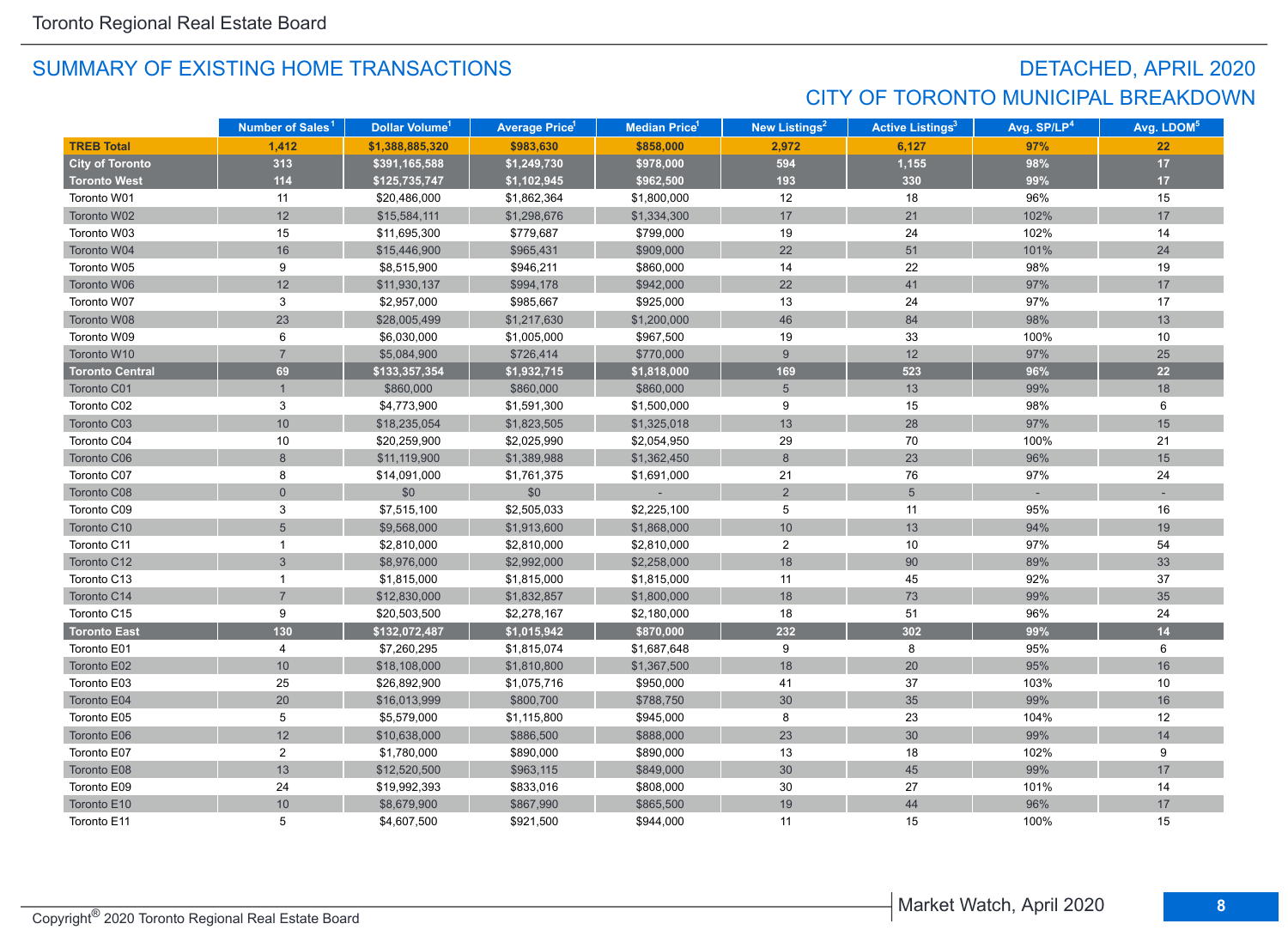## SEMI-DETACHED, APRIL 2020 ALL TRREB AREAS

|                                  | Number of Sales <sup>1</sup> | Dollar Volume <sup>1</sup> | <b>Average Price</b> <sup>1</sup> | <b>Median Price<sup>1</sup></b> | <b>New Listings<sup>2</sup></b> | <b>Active Listings<sup>3</sup></b> | Avg. SP/LP <sup>4</sup> | Avg. LDOM <sup>5</sup> |
|----------------------------------|------------------------------|----------------------------|-----------------------------------|---------------------------------|---------------------------------|------------------------------------|-------------------------|------------------------|
| <b>TREB Total</b>                | 324                          | \$280,574,559              | \$865,971                         | \$800,000                       | 510                             | 534                                | 100%                    | 13                     |
| <b>Halton Region</b>             | 20                           | \$15,313,800               | \$765,690                         | \$732,500                       | 32                              | 37                                 | 99%                     | 18                     |
| <b>Burlington</b>                | $\overline{3}$               | \$2,401,500                | \$800,500                         | \$825,000                       | $\overline{7}$                  | 11                                 | 101%                    | 12                     |
| <b>Halton Hills</b>              | $\overline{c}$               | \$1,340,000                | \$670,000                         | \$670,000                       | $\overline{2}$                  | $\overline{2}$                     | 99%                     | 9                      |
| Milton                           | 12                           | \$8,854,300                | \$737,858                         | \$720,000                       | 16                              | 18                                 | 99%                     | 18                     |
| Oakville                         | 3                            | \$2,718,000                | \$906,000                         | \$963,000                       | $\overline{7}$                  | 6                                  | 97%                     | 32                     |
| <b>Peel Region</b>               | 93                           | \$69,345,048               | \$745,646                         | \$750,000                       | 154                             | 185                                | 99%                     | 15                     |
| Brampton                         | 49                           | \$34,563,449               | \$705,377                         | \$705,000                       | 89                              | 112                                | 100%                    | 14                     |
| Caledon                          | 3                            | \$1,872,500                | \$624,167                         | \$610,000                       | 10 <sup>1</sup>                 | $\bf 8$                            | 97%                     | 30                     |
| Mississauga                      | 41                           | \$32,909,099               | \$802,661                         | \$789,900                       | 55                              | 65                                 | 99%                     | 15                     |
| <b>City of Toronto</b>           | 126                          | \$138,151,013              | \$1,096,437                       | \$1,050,000                     | 187                             | 183                                | 101%                    | 12                     |
| <b>Toronto West</b>              | 38                           | \$39,289,760               | \$1,033,941                       | \$982,500                       | 54                              | 58                                 | 103%                    | 13                     |
| <b>Toronto Central</b>           | 32                           | \$39,606,004               | \$1,237,688                       | \$1,230,000                     | 61                              | 82                                 | 99%                     | 14                     |
| <b>Toronto East</b>              | 56                           | \$59,255,249               | \$1,058,129                       | \$1,060,000                     | $72\,$                          | 43                                 | 101%                    | 10                     |
| <b>York Region</b>               | 45 <sup>°</sup>              | \$36,673,799               | \$814,973                         | \$839,000                       | 65                              | 64                                 | 100%                    | 12                     |
| Aurora                           | 8                            | \$6,022,800                | \$752,850                         | \$730,000                       | 9                               | 8                                  | 101%                    | 14                     |
| <b>East Gwillimbury</b>          |                              | \$768,000                  | \$768,000                         | \$768,000                       | $\mathbf{3}$                    | 3                                  | 97%                     | 2                      |
| Georgina                         | 0                            | \$0                        | \$0                               |                                 | 0                               | $\overline{2}$                     | $\sim$                  |                        |
| King                             | $\overline{0}$               | \$0                        | \$0                               |                                 | $\overline{0}$                  | $\overline{0}$                     |                         |                        |
| Markham                          | 12                           | \$10,290,000               | \$857,500                         | \$856,500                       | 14                              | 11                                 | 100%                    | 11                     |
| Newmarket                        | 8                            | \$5,354,000                | \$669,250                         | \$686,250                       | 11                              | 12                                 | 100%                    | 10                     |
| <b>Richmond Hill</b>             | 5                            | \$4,356,000                | \$871,200                         | \$841,000                       | $\overline{7}$                  | 10                                 | 99%                     | 15                     |
| Vaughan                          | 11                           | \$9,882,999                | \$898,454                         | \$900,000                       | 21                              | 17                                 | 101%                    | 13                     |
| Whitchurch-Stouffville           | 0                            | \$0                        | \$0                               |                                 | $\mathsf{O}$                    | $\mathbf{1}$                       |                         |                        |
| <b>Durham Region</b>             | 34                           | \$17,830,999               | \$524,441                         | \$497,500                       | 57                              | 50                                 | 101%                    | 11                     |
| Ajax                             | 8                            | \$4,905,999                | \$613,250                         | \$630,000                       | 11                              | 8                                  | 99%                     | 14                     |
| <b>Brock</b>                     | $\overline{0}$               | \$0                        | $$0$$                             |                                 | $\mathbf 0$                     | $\mathbf 0$                        |                         |                        |
| Clarington                       | $\overline{c}$               | \$959,900                  | \$479,950                         | \$479,950                       | 6                               | $\overline{7}$                     | 98%                     | 12                     |
| Oshawa                           | 18                           | \$8,380,900                | \$465,606                         | \$460,000                       | 31                              | 25                                 | 102%                    | 11                     |
| Pickering                        | 4                            | \$2,427,500                | \$606,875                         | \$603,750                       | 6                               | 4                                  | 102%                    | $\overline{7}$         |
| Scugog                           | $\overline{0}$               | \$0                        | \$0                               |                                 | $\mathsf{O}\xspace$             | $\overline{0}$                     |                         |                        |
| Uxbridge                         | 0                            | \$0                        | \$0                               |                                 | $\mathbf{1}$                    | $\mathbf{1}$                       |                         | $\overline{a}$         |
| Whitby                           | $\overline{2}$               | \$1,156,700                | \$578,350                         | \$578,350                       | $\overline{2}$                  | $\sqrt{5}$                         | 100%                    | 10                     |
| <b>Dufferin County</b>           |                              | \$472,000                  | \$472,000                         | \$472,000                       | 6                               | 9                                  | 99%                     | 39                     |
| Orangeville                      | $\mathbf{1}$                 | \$472,000                  | \$472,000                         | \$472,000                       | $6\phantom{1}$                  | 9                                  | 99%                     | 39                     |
| <b>Simcoe County</b>             | 5 <sup>1</sup>               | \$2,787,900                | \$557,580                         | \$579,000                       | 9                               | 6 <sup>1</sup>                     | 99%                     | 13                     |
| Adjala-Tosorontio                | $\mathbf{0}$                 | $$0$$                      | \$0                               | $\sim$                          | $\mathsf{O}\xspace$             | $\mathbf{1}$                       | $\sim$                  |                        |
| <b>Bradford West Gwillimbury</b> | 3                            | \$1,926,900                | \$642,300                         | \$655,000                       | $\overline{7}$                  | $\overline{4}$                     | 99%                     | 10                     |
| Essa                             | $\overline{1}$               | \$455,000                  | \$455,000                         | \$455,000                       | $\overline{1}$                  | $\mathbf{1}$                       | 99%                     | 20                     |
| Innisfil                         | 0                            | \$0                        | \$0                               |                                 | $\mathbf 0$                     | 0                                  |                         |                        |
| New Tecumseth                    |                              | \$406,000                  | \$406,000                         | \$406,000                       |                                 | $\overline{0}$                     | 97%                     | 15                     |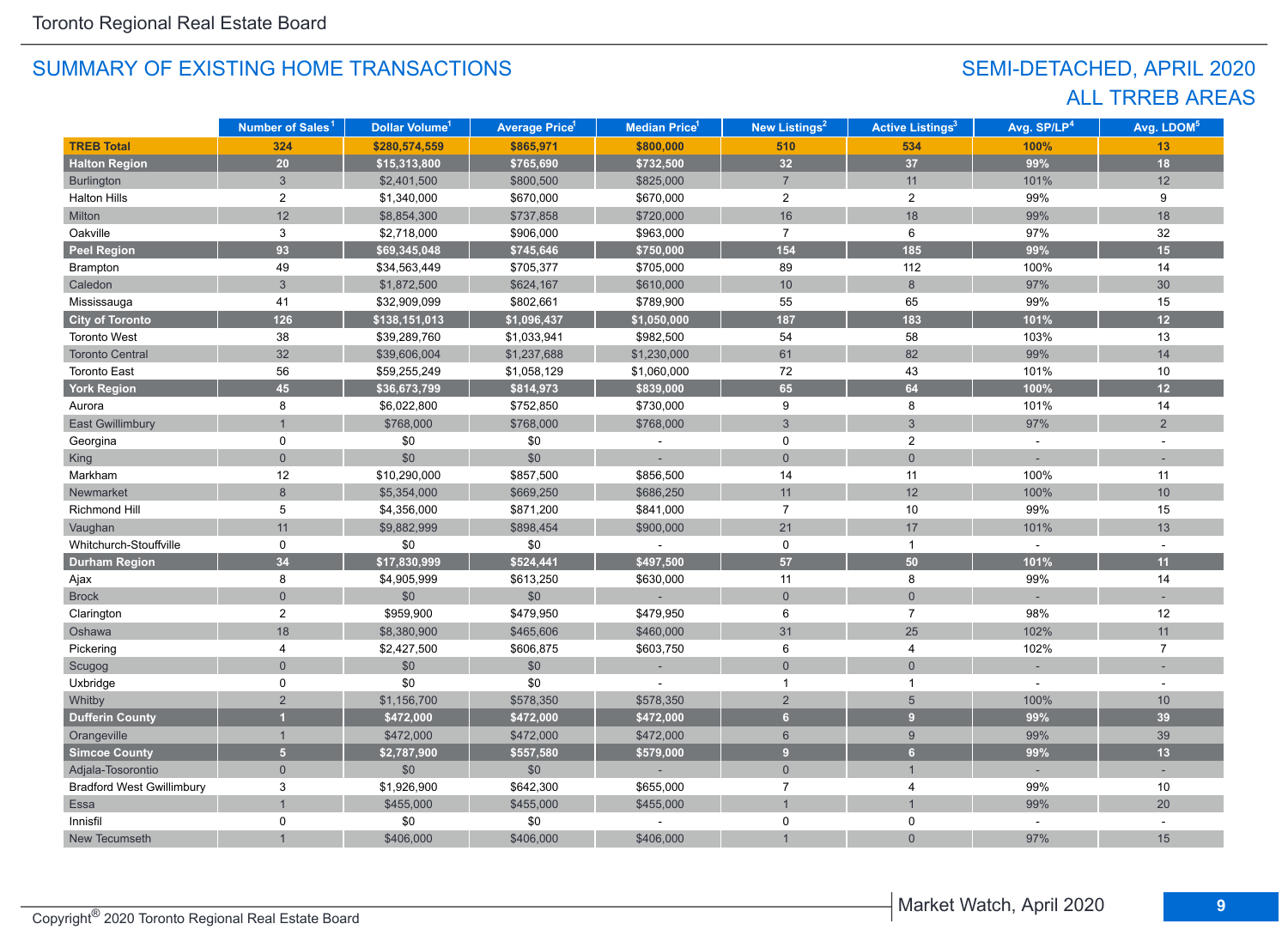## SEMI-DETACHED, APRIL 2020 CITY OF TORONTO MUNICIPAL BREAKDOWN

|                        | Number of Sales <sup>1</sup> | Dollar Volume <sup>1</sup> | <b>Average Price</b> <sup>1</sup> | <b>Median Price<sup>1</sup></b> | New Listings <sup>2</sup> | <b>Active Listings<sup>3</sup></b> | Avg. SP/LP <sup>4</sup> | Avg. LDOM <sup>5</sup> |
|------------------------|------------------------------|----------------------------|-----------------------------------|---------------------------------|---------------------------|------------------------------------|-------------------------|------------------------|
| <b>TREB Total</b>      | 324                          | \$280,574,559              | \$865,971                         | \$800,000                       | 510                       | 534                                | 100%                    | 13                     |
| <b>City of Toronto</b> | 126                          | \$138,151,013              | \$1,096,437                       | \$1,050,000                     | 187                       | 183                                | 101%                    | $12$                   |
| <b>Toronto West</b>    | 38                           | \$39,289,760               | \$1,033,941                       | \$982,500                       | 54                        | 58                                 | 103%                    | 13                     |
| Toronto W01            | 4                            | \$6,188,000                | \$1,547,000                       | \$1,606,500                     | 5                         | 8                                  | 98%                     | 13                     |
| Toronto W02            | 15                           | \$16,740,372               | \$1,116,025                       | \$1,117,500                     | 20                        | 9                                  | 105%                    | 10                     |
| Toronto W03            | $\overline{7}$               | \$5,829,000                | \$832,714                         | \$800,000                       | $\overline{7}$            | 11                                 | 99%                     | 22                     |
| Toronto W04            | $\overline{0}$               | \$0                        | \$0                               | $\sim$                          | $\mathbf{0}$              | $\mathbf{1}$                       | $\sim$                  |                        |
| Toronto W05            | 8                            | \$6,231,888                | \$778,986                         | \$782,500                       | 15                        | 20                                 | 99%                     | 12                     |
| Toronto W06            | $\overline{2}$               | \$2,618,000                | \$1,309,000                       | \$1,309,000                     | $\overline{4}$            | 5                                  | 131%                    | 3                      |
| Toronto W07            | 0                            | \$0                        | \$0                               | $\sim$                          | 0                         | 0                                  | $\mathcal{L}$           |                        |
| Toronto W08            | $\overline{2}$               | \$1,682,500                | \$841,250                         | \$841,250                       | 2                         | $\overline{2}$                     | 100%                    | 9                      |
| Toronto W09            | 0                            | \$0                        | \$0                               |                                 | $\mathbf{1}$              | $\overline{2}$                     | $\sim$                  |                        |
| Toronto W10            | $\mathbf{0}$                 | \$0                        | \$0                               |                                 | $\mathbf{0}$              | $\overline{0}$                     |                         |                        |
| <b>Toronto Central</b> | 32                           | \$39,606,004               | \$1,237,688                       | \$1,230,000                     | 61                        | 82                                 | 99%                     | $14$                   |
| Toronto C01            | $5\overline{)}$              | \$7,166,000                | \$1,433,200                       | \$1,450,000                     | 10 <sup>1</sup>           | 21                                 | 105%                    | 22                     |
| Toronto C02            | 3                            | \$5,725,000                | \$1,908,333                       | \$2,200,000                     | 9                         | 9                                  | 89%                     | 23                     |
| Toronto C03            | 3                            | \$3,735,000                | \$1,245,000                       | \$1,235,000                     | $\overline{5}$            | $5\phantom{.0}$                    | 98%                     | $\overline{7}$         |
| Toronto C04            | $\mathbf{1}$                 | \$1,250,000                | \$1,250,000                       | \$1,250,000                     | $\overline{2}$            | 4                                  | 104%                    | $\overline{7}$         |
| Toronto C06            | 2                            | \$1,895,000                | \$947,500                         | \$947,500                       | $\overline{1}$            | 3                                  | 101%                    | 15                     |
| Toronto C07            | $\overline{2}$               | \$1,815,000                | \$907,500                         | \$907,500                       | 5                         | 4                                  | 104%                    | 14                     |
| Toronto C08            | $\overline{4}$               | \$4,600,000                | \$1,150,000                       | \$1,175,000                     | $6\phantom{1}$            | 10                                 | 94%                     | 15                     |
| Toronto C09            | 0                            | \$0                        | \$0                               | $\blacksquare$                  | $\mathbf 0$               | $\mathbf{1}$                       | $\omega$                |                        |
| Toronto C10            | $\overline{4}$               | \$5,917,004                | \$1,479,251                       | \$1,371,000                     | $\overline{7}$            | $\overline{4}$                     | 100%                    | $8\phantom{1}$         |
| Toronto C11            | $\mathbf{1}$                 | \$1,295,000                | \$1,295,000                       | \$1,295,000                     | 4                         | 5                                  | 100%                    | $\overline{2}$         |
| Toronto C12            | $\overline{0}$               | \$0                        | \$0                               | $\sim$                          | $\mathbf{1}$              | $\mathbf{1}$                       |                         |                        |
| Toronto C13            | 3                            | \$2,552,000                | \$850,667                         | \$817,000                       | 3                         | 6                                  | 96%                     | 8                      |
| Toronto C14            | $\overline{0}$               | \$0                        | \$0                               |                                 | $\mathbf{0}$              | $\mathbf{1}$                       |                         |                        |
| Toronto C15            | 4                            | \$3,656,000                | \$914,000                         | \$928,000                       | 8                         | 8                                  | 108%                    | 14                     |
| <b>Toronto East</b>    | 56                           | \$59,255,249               | \$1,058,129                       | \$1,060,000                     | $72\,$                    | 43                                 | 101%                    | 10                     |
| Toronto E01            | 15                           | \$18,268,827               | \$1,217,922                       | \$1,205,500                     | 20                        | 18                                 | 101%                    | 13                     |
| Toronto E02            | 22                           | \$24,153,898               | \$1,097,904                       | \$1,084,500                     | 24                        | 9                                  | 101%                    | $\overline{7}$         |
| Toronto E03            | 10                           | \$10,154,524               | \$1,015,452                       | \$1,022,500                     | 13                        | 4                                  | 100%                    | 11                     |
| Toronto E04            | 5                            | \$3,759,000                | \$751,800                         | \$720,000                       | 8                         | 3                                  | 102%                    | 12                     |
| Toronto E05            | 0                            | \$0                        | \$0                               |                                 | 0                         | $\overline{2}$                     |                         |                        |
| Toronto E06            | $\overline{0}$               | \$0                        | \$0                               |                                 | $\overline{0}$            | $\overline{0}$                     |                         |                        |
| Toronto E07            | 0                            | \$0                        | \$0                               |                                 | $\overline{1}$            | $\mathbf{2}$                       |                         |                        |
| Toronto E08            | $\mathbf 0$                  | \$0                        | \$0                               |                                 | $\mathbf{0}$              | $\overline{0}$                     |                         |                        |
| Toronto E09            | $\overline{c}$               | \$1,409,000                | \$704,500                         | \$704,500                       | $\mathbf{1}$              | 0                                  | 97%                     | 10                     |
| Toronto E10            |                              | \$680,000                  | \$680,000                         | \$680,000                       | $\overline{2}$            | $\overline{2}$                     | 96%                     | $\sqrt{5}$             |
| Toronto E11            | 1                            | \$830,000                  | \$830,000                         | \$830,000                       | 3                         | 3                                  | 104%                    | 14                     |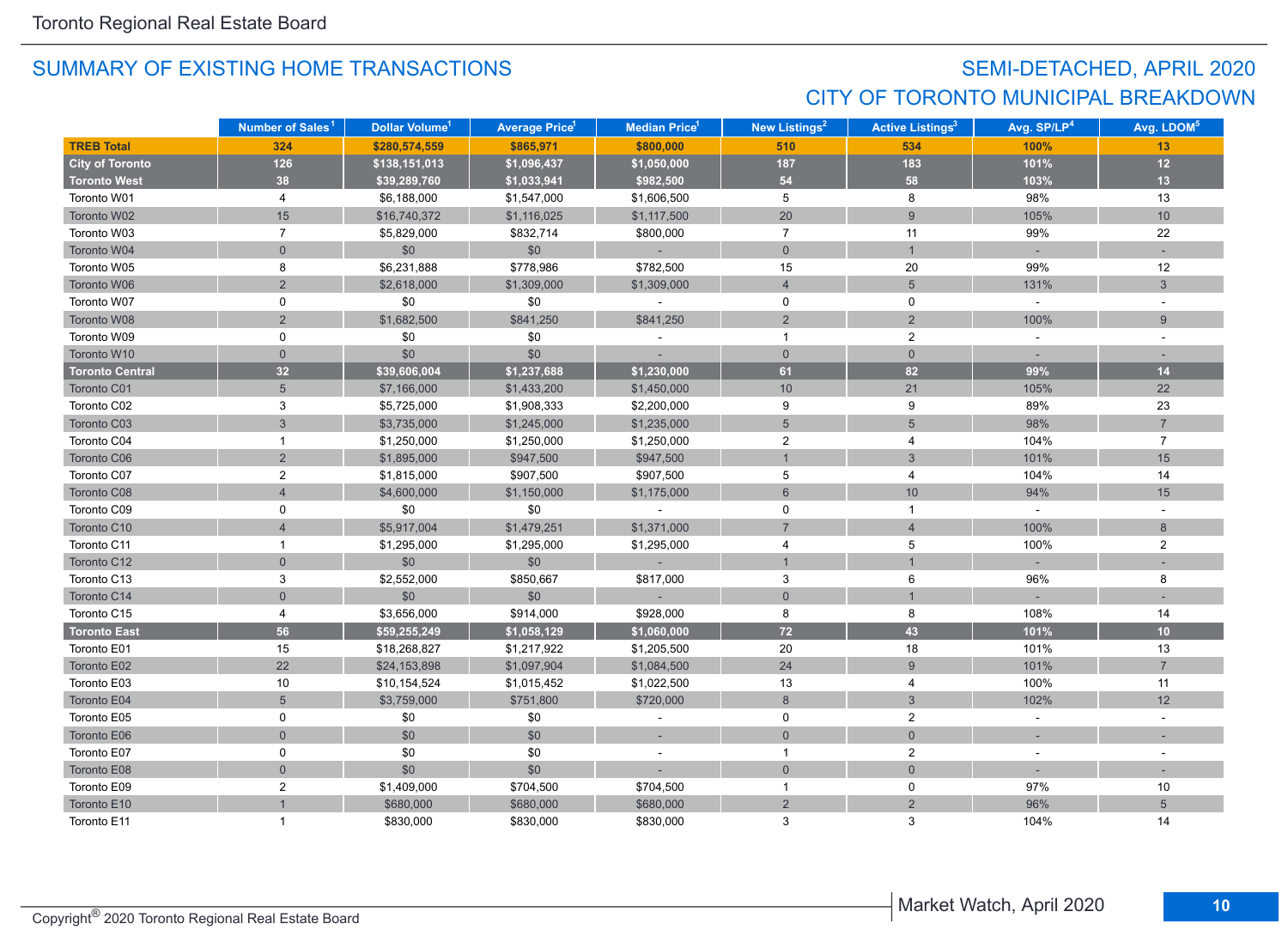## ATT/ROW/TWNHOUSE, APRIL 2020 ALL TRREB AREAS

|                                  | Number of Sales <sup>1</sup> | <b>Dollar Volume<sup>1</sup></b> | <b>Average Price<sup>1</sup></b> | <b>Median Price</b> <sup>1</sup> | New Listings <sup>2</sup> | <b>Active Listings<sup>3</sup></b> | Avg. SP/LP <sup>4</sup> | Avg. LDOM <sup>5</sup> |
|----------------------------------|------------------------------|----------------------------------|----------------------------------|----------------------------------|---------------------------|------------------------------------|-------------------------|------------------------|
| <b>TREB Total</b>                | 294                          | \$216,330,466                    | \$735,818                        | \$719,750                        | 513                       | 690                                | 100%                    | 16                     |
| <b>Halton Region</b>             | 73                           | \$54,720,500                     | \$749,596                        | \$730,000                        | 102                       | 107                                | 99%                     | 18                     |
| <b>Burlington</b>                | 10 <sup>°</sup>              | \$6,888,000                      | \$688,800                        | \$692,500                        | 10                        | 9                                  | 99%                     | 21                     |
| <b>Halton Hills</b>              | $\overline{7}$               | \$4,867,500                      | \$695,357                        | \$721,000                        | 5                         | 5                                  | 98%                     | 20                     |
| Milton                           | 34                           | \$24,037,400                     | \$706,982                        | \$717,500                        | 49                        | 41                                 | 100%                    | 16                     |
| Oakville                         | 22                           | \$18,927,600                     | \$860,345                        | \$786,450                        | 38                        | 52                                 | 97%                     | 20                     |
| <b>Peel Region</b>               | 40                           | \$28,465,880                     | \$711,647                        | \$717,250                        | 95                        | $142$                              | 99%                     | 16                     |
| Brampton                         | 27                           | \$18,165,590                     | \$672,800                        | \$674,900                        | 68                        | 104                                | 99%                     | 18                     |
| Caledon                          | $\overline{2}$               | \$1,494,500                      | \$747,250                        | \$747,250                        | 12                        | 20                                 | 100%                    | 15                     |
| Mississauga                      | 11                           | \$8,805,790                      | \$800,526                        | \$770,000                        | 15                        | 18                                 | 100%                    | 10                     |
| <b>City of Toronto</b>           | 37                           | \$35,238,710                     | \$952,398                        | \$808,000                        | 56                        | 98                                 | 100%                    | 15                     |
| <b>Toronto West</b>              | 12                           | \$10,146,500                     | \$845,542                        | \$799,000                        | 17                        | 24                                 | 98%                     | 15                     |
| <b>Toronto Central</b>           | $\overline{9}$               | \$11,515,000                     | \$1,279,444                      | \$1,250,000                      | 19                        | 53                                 | 97%                     | 16                     |
| <b>Toronto East</b>              | 16                           | \$13,577,210                     | \$848,576                        | \$792,500                        | 20                        | 21                                 | 105%                    | 15                     |
| <b>York Region</b>               | 64                           | \$53,050,276                     | \$828,911                        | \$822,500                        | 134                       | 201                                | 100%                    | 16                     |
| Aurora                           | 5                            | \$3,735,600                      | \$747,120                        | \$755,800                        | 9                         | 12                                 | 99%                     | 24                     |
| <b>East Gwillimbury</b>          |                              | \$585,000                        | \$585,000                        | \$585,000                        | $\overline{2}$            | $\overline{7}$                     | 98%                     | 22                     |
| Georgina                         | 2                            | \$992,000                        | \$496,000                        | \$496,000                        | $\mathbf{1}$              | $\mathbf 0$                        | 100%                    | 15                     |
| King                             | $\overline{0}$               | \$0                              | \$0                              | i.                               | $\overline{1}$            | $\overline{4}$                     |                         |                        |
| Markham                          | 17                           | \$14,883,488                     | \$875,499                        | \$832,000                        | 25                        | 37                                 | 101%                    | 17                     |
| Newmarket                        | 8                            | \$5,201,800                      | \$650,225                        | \$632,500                        | 14                        | 18                                 | 99%                     | 8                      |
| Richmond Hill                    | 17                           | \$15,226,388                     | \$895,670                        | \$910,000                        | 26                        | 43                                 | 101%                    | 12                     |
| Vaughan                          | 14                           | \$12,426,000                     | \$887,571                        | \$830,500                        | 49                        | 72                                 | 99%                     | 19                     |
| Whitchurch-Stouffville           | 0                            | \$0                              | \$0                              |                                  | $\overline{7}$            | 8                                  |                         |                        |
| <b>Durham Region</b>             | 65                           | \$36,968,700                     | \$568,749                        | \$575,000                        | $102$                     | 98                                 | 101%                    | 15                     |
| Ajax                             | 16                           | \$9,719,400                      | \$607,463                        | \$604,000                        | 20                        | 15                                 | 102%                    | 15                     |
| <b>Brock</b>                     | $\overline{0}$               | \$0                              | \$0                              |                                  | $\overline{0}$            | $\overline{0}$                     |                         |                        |
| Clarington                       | 15                           | \$7,199,300                      | \$479,953                        | \$482,500                        | 18                        | 22                                 | 99%                     | 13                     |
| Oshawa                           | 9                            | \$4,281,500                      | \$475,722                        | \$502,000                        | 17                        | 19                                 | 102%                    | 17                     |
| Pickering                        | 10                           | \$6,618,500                      | \$661,850                        | \$677,500                        | 24                        | 25                                 | 102%                    | 16                     |
| Scugog                           | $\overline{0}$               | \$0                              | \$0                              |                                  | $\mathsf{O}\xspace$       | $\mathsf{O}\xspace$                |                         |                        |
| Uxbridge                         | $\mathbf{1}$                 | \$538,000                        | \$538,000                        | \$538,000                        | $\mathbf{1}$              | $\overline{2}$                     | 98%                     | 20                     |
| Whitby                           | 14                           | \$8,612,000                      | \$615,143                        | \$596,000                        | 22                        | 15                                 | 100%                    | 13                     |
| <b>Dufferin County</b>           | 4                            | \$2,110,000                      | \$527,500                        | \$530,000                        | $\overline{2}$            | $\overline{\mathbf{A}}$            | 101%                    | 23                     |
| Orangeville                      | $\overline{4}$               | \$2,110,000                      | \$527,500                        | \$530,000                        | 2                         | $\overline{4}$                     | 101%                    | 23                     |
| <b>Simcoe County</b>             | 11                           | \$5,776,400                      | \$525,127                        | \$480,000                        | 22                        | 40                                 | 98%                     | 20                     |
| Adjala-Tosorontio                | $\overline{0}$               | \$0                              | \$0                              |                                  | $\overline{0}$            | $\overline{0}$                     |                         |                        |
| <b>Bradford West Gwillimbury</b> | 4                            | \$2,566,500                      | \$641,625                        | \$652,250                        | $\overline{4}$            | $\overline{c}$                     | 98%                     | 18                     |
| Essa                             | 5                            | \$2,249,900                      | \$449,980                        | \$440,000                        | $\overline{2}$            | $\mathbf{1}$                       | 97%                     | 19                     |
| Innisfil                         | 2                            | \$960,000                        | \$480,000                        | \$480,000                        | 9                         | 31                                 | 98%                     | 25                     |
| New Tecumseth                    | $\overline{0}$               | \$0                              | \$0                              |                                  | $\overline{7}$            | $6\overline{6}$                    |                         |                        |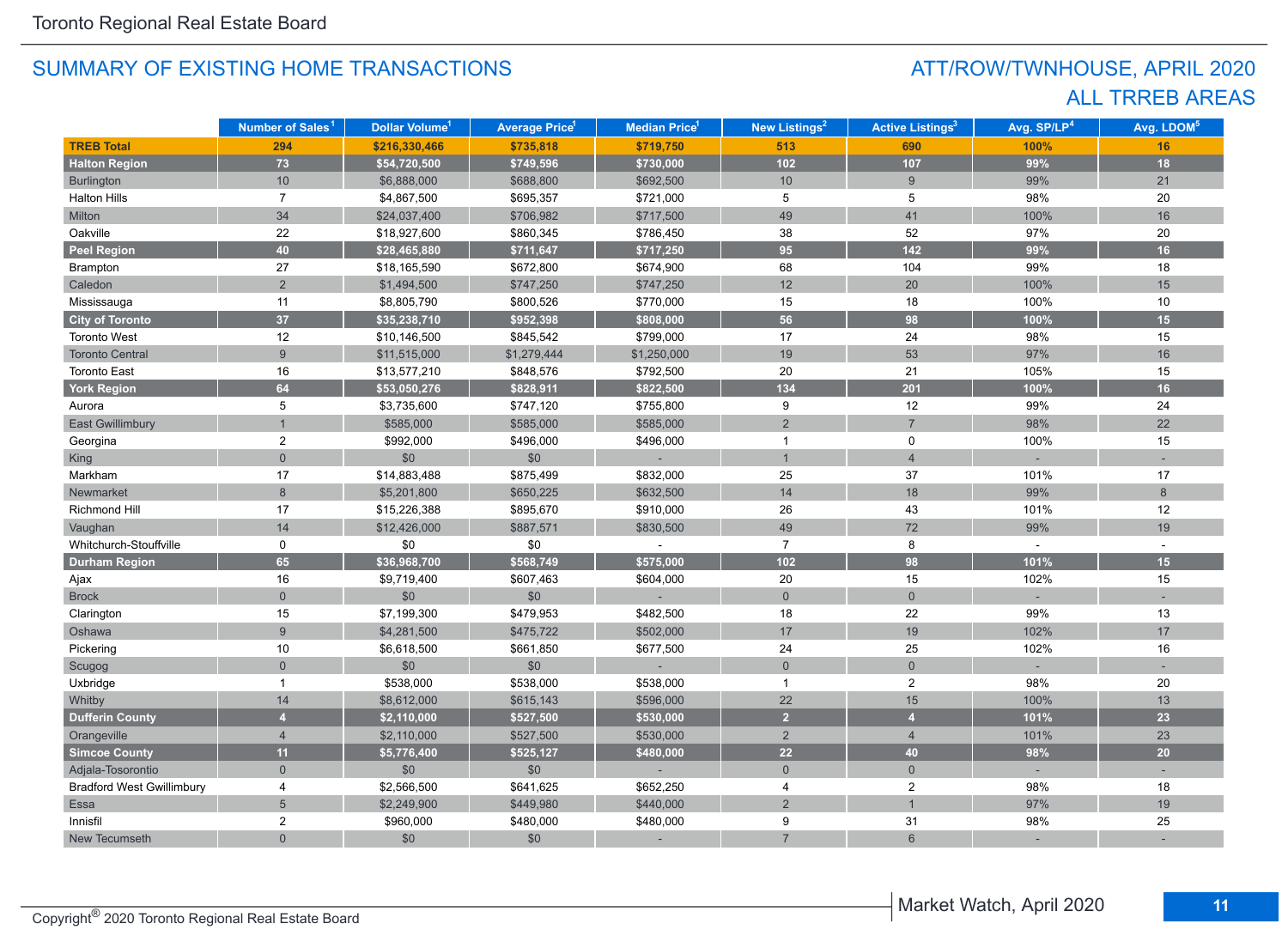## ATT/ROW/TWNHOUSE, APRIL 2020 CITY OF TORONTO MUNICIPAL BREAKDOWN

|                        | Number of Sales <sup>1</sup> | Dollar Volume <sup>1</sup> | <b>Average Price</b> <sup>1</sup> | <b>Median Price</b> <sup>1</sup> | New Listings <sup>2</sup> | <b>Active Listings<sup>3</sup></b> | Avg. SP/LP <sup>4</sup> | Avg. LDOM <sup>5</sup>   |
|------------------------|------------------------------|----------------------------|-----------------------------------|----------------------------------|---------------------------|------------------------------------|-------------------------|--------------------------|
| <b>TREB Total</b>      | 294                          | \$216,330,466              | \$735,818                         | \$719,750                        | 513                       | 690                                | 100%                    | 16                       |
| <b>City of Toronto</b> | $37\,$                       | \$35,238,710               | \$952,398                         | \$808,000                        | 56                        | 98                                 | 100%                    | 15                       |
| <b>Toronto West</b>    | 12                           | \$10,146,500               | \$845,542                         | \$799,000                        | 17 <sup>2</sup>           | $24$                               | 98%                     | 15                       |
| Toronto W01            | $\mathbf{1}$                 | \$895,000                  | \$895,000                         | \$895,000                        | $\mathbf 0$               | $\mathbf{1}$                       | 91%                     | 16                       |
| Toronto W02            |                              | \$1,270,000                | \$1,270,000                       | \$1,270,000                      | $\overline{4}$            | $5\phantom{.0}$                    | 98%                     | 14                       |
| Toronto W03            | 0                            | \$0                        | \$0                               | $\sim$                           | $\mathbf{1}$              | $\overline{2}$                     | $\omega$                | $\sim$                   |
| Toronto W04            | $\overline{2}$               | \$1,400,000                | \$700,000                         | \$700,000                        | $\overline{1}$            | $\overline{1}$                     | 99%                     | 25                       |
| Toronto W05            | 3                            | \$2,065,000                | \$688,333                         | \$680,000                        | 5                         | $\overline{7}$                     | 98%                     | 15                       |
| Toronto W06            |                              | \$790,000                  | \$790,000                         | \$790,000                        | $\sqrt{2}$                | $\overline{4}$                     | 95%                     | $\overline{7}$           |
| Toronto W07            | $\mathbf{1}$                 | \$1,090,000                | \$1,090,000                       | \$1,090,000                      | $\overline{1}$            | $\mathbf{1}$                       | 96%                     | 11                       |
| Toronto W08            | $\overline{2}$               | \$1,828,500                | \$914,250                         | \$914,250                        | $\sqrt{2}$                | $\mathbf{1}$                       | 105%                    | $6\phantom{1}$           |
| Toronto W09            | $\mathbf{1}$                 | \$808,000                  | \$808,000                         | \$808,000                        | $\overline{1}$            | $\mathbf{1}$                       | 95%                     | 24                       |
| Toronto W10            | $\overline{0}$               | \$0                        | \$0                               | $\sim$                           | $\overline{0}$            | $\mathbf{1}$                       |                         |                          |
| <b>Toronto Central</b> | 9 <sup>°</sup>               | \$11,515,000               | \$1,279,444                       | \$1,250,000                      | 19                        | 53                                 | 97%                     | 16                       |
| Toronto C01            | $\overline{4}$               | \$5,075,000                | \$1,268,750                       | \$1,257,500                      | $\overline{7}$            | 17                                 | 99%                     | 12                       |
| Toronto C02            | 0                            | \$0                        | \$0                               | $\blacksquare$                   | $\mathsf{O}$              | 4                                  | $\sim$                  | $\sim$                   |
| Toronto C03            | $\mathbf 0$                  | \$0                        | \$0                               |                                  | $\mathbf 0$               | $\mathsf{O}\xspace$                |                         |                          |
| Toronto C04            | 0                            | \$0                        | \$0                               |                                  | $\mathsf{O}$              | $\mathbf{1}$                       |                         |                          |
| Toronto C06            | $\mathbf 0$                  | \$0                        | \$0                               | ÷.                               | $\mathbf 0$               | $\overline{0}$                     | $\sim$                  | $\overline{\phantom{a}}$ |
| Toronto C07            | 0                            | \$0                        | \$0                               |                                  | $\overline{1}$            | 3                                  |                         |                          |
| Toronto C08            | $\overline{4}$               | \$4,990,000                | \$1,247,500                       | \$1,175,000                      | $6\overline{6}$           | 12                                 | 96%                     | 20                       |
| Toronto C09            | 0                            | \$0                        | \$0                               |                                  | 0                         | $\mathbf{1}$                       | $\sim$                  |                          |
| Toronto C10            | $\mathbf 0$                  | \$0                        | \$0                               |                                  | $\sqrt{3}$                | $\mathfrak{S}$                     |                         |                          |
| Toronto C11            | $\mathsf 0$                  | $$0$$                      | \$0                               | $\sim$                           | $\mathbf{1}$              | $\mathbf{1}$                       | $\sim$                  |                          |
| Toronto C12            | $\mathsf{O}\xspace$          | \$0                        | \$0                               |                                  | $\mathbf 0$               | $\overline{4}$                     |                         |                          |
| Toronto C13            | $\mathbf 0$                  | \$0                        | \$0                               |                                  | $\mathsf 0$               | $\mathbf{2}$                       | $\sim$                  | $\overline{a}$           |
| Toronto C14            |                              | \$1,450,000                | \$1,450,000                       | \$1,450,000                      | $\overline{1}$            | 5                                  | 95%                     | 16                       |
| Toronto C15            | 0                            | \$0                        | \$0                               |                                  | $\mathbf 0$               | 0                                  | $\sim$                  |                          |
| <b>Toronto East</b>    | 16 <sup>°</sup>              | \$13,577,210               | \$848,576                         | \$792,500                        | $20\degree$               | 21                                 | 105%                    | 15                       |
| Toronto E01            | $\mathbf{1}$                 | \$903,210                  | \$903,210                         | \$903,210                        | 4                         | 4                                  | 129%                    | $\mathbf 0$              |
| Toronto E02            | 5                            | \$5,326,000                | \$1,065,200                       | \$1,071,000                      | $\sqrt{3}$                | $\overline{2}$                     | 104%                    | $10$                     |
| Toronto E03            | $\overline{c}$               | \$1,492,000                | \$746,000                         | \$746,000                        | $\mathbf{1}$              | $\mathbf 0$                        | 105%                    | 21                       |
| Toronto E04            | $\overline{2}$               | \$1,419,000                | \$709,500                         | \$709,500                        | 3                         | 3                                  | 107%                    | 13                       |
| Toronto E05            | $\overline{2}$               | \$1,580,000                | \$790,000                         | \$790,000                        | $\mathbf 0$               | 0                                  | 107%                    | 21                       |
| Toronto E06            | $\overline{0}$               | \$0                        | \$0                               | $\sim$                           | $\mathbf{0}$              | $\overline{0}$                     |                         |                          |
| Toronto E07            | $\mathbf{1}$                 | \$738,000                  | \$738,000                         | \$738,000                        | $\overline{1}$            | $\mathbf{1}$                       | 98%                     | 3                        |
| Toronto E08            | $\overline{0}$               | \$0                        | \$0                               |                                  | $\mathbf{1}$              | $\overline{2}$                     |                         |                          |
| Toronto E09            | $\mathbf{1}$                 | \$639,000                  | \$639,000                         | \$639,000                        | $\mathsf 0$               | $\mathbf 0$                        | 100%                    | 42                       |
| Toronto E10            | $\mathsf{O}\xspace$          | \$0                        | \$0                               |                                  | $\mathbf{3}$              | $\sqrt{3}$                         |                         |                          |
| Toronto E11            | $\overline{2}$               | \$1,480,000                | \$740,000                         | \$740.000                        | $\Delta$                  | 6                                  | 102%                    | 17                       |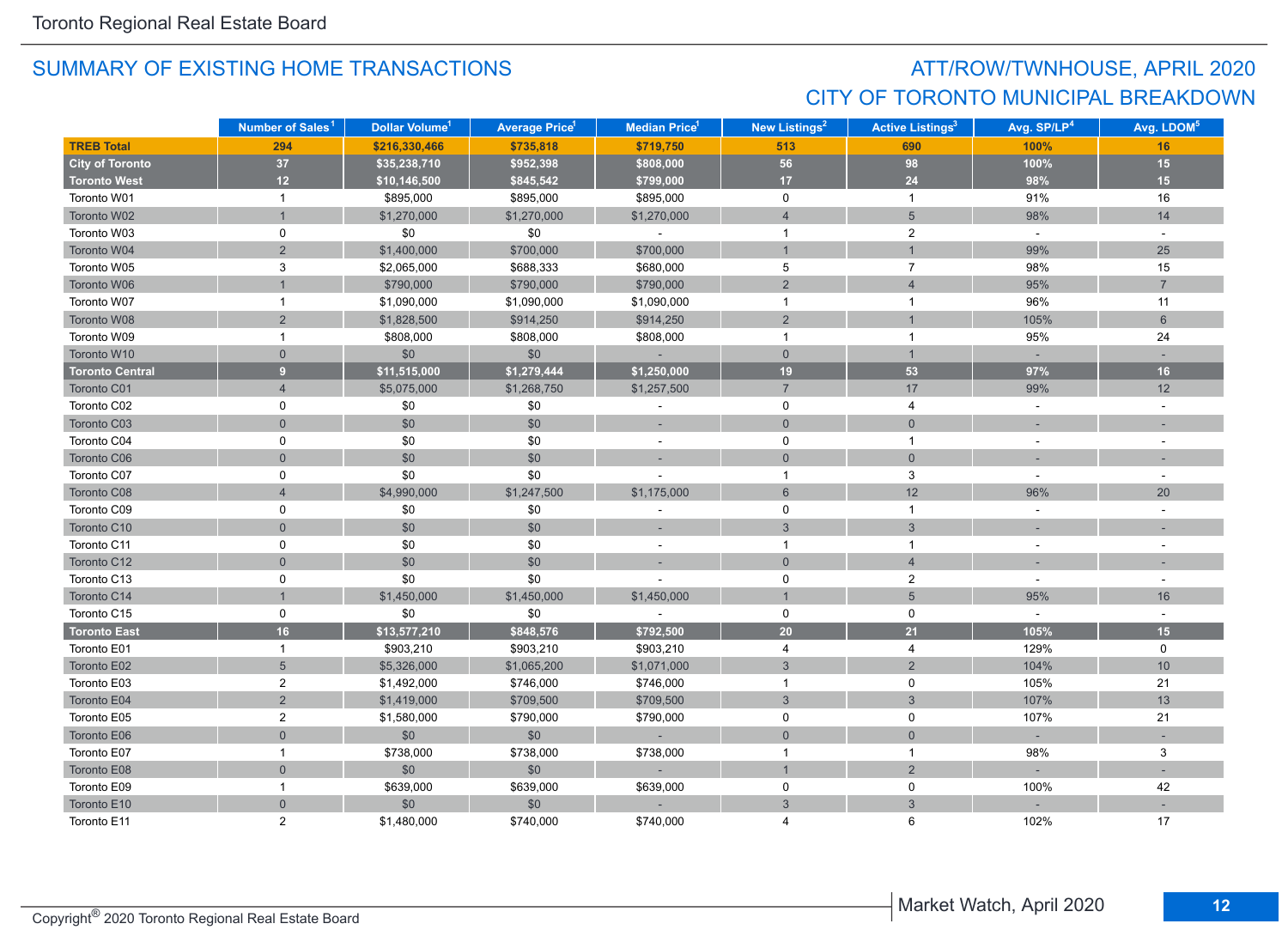## CONDO TOWNHOUSE, APRIL 2020 ALL TRREB AREAS

|                                  | Number of Sales <sup>1</sup> | Dollar Volume <sup>1</sup> | <b>Average Price</b> <sup>1</sup> | <b>Median Price<sup>1</sup></b> | <b>New Listings<sup>2</sup></b> | <b>Active Listings<sup>3</sup></b> | Avg. SP/LP <sup>4</sup> | Avg. LDOM <sup>5</sup> |
|----------------------------------|------------------------------|----------------------------|-----------------------------------|---------------------------------|---------------------------------|------------------------------------|-------------------------|------------------------|
| <b>TREB Total</b>                | 238                          | \$146,170,539              | \$614,162                         | \$579,450                       | 469                             | 551                                | 100%                    | 16                     |
| <b>Halton Region</b>             | 32                           | \$18,344,199               | \$573,256                         | \$557,500                       | 51                              | 57                                 | 103%                    | 16                     |
| Burlington                       | 11                           | \$6,506,699                | \$591,518                         | \$565,000                       | 25                              | 27                                 | 100%                    | 17                     |
| <b>Halton Hills</b>              | 4                            | \$1,848,500                | \$462,125                         | \$441,750                       | $\overline{2}$                  | $\mathbf 0$                        | 102%                    | 12                     |
| Milton                           | 5                            | \$2,704,000                | \$540,800                         | \$545,000                       | $\,6\,$                         | $\overline{5}$                     | 98%                     | 17                     |
| Oakville                         | 12                           | \$7,285,000                | \$607,083                         | \$605,000                       | 18                              | 25                                 | 110%                    | 16                     |
| <b>Peel Region</b>               | 76                           | \$46,301,813               | \$609,234                         | \$589,500                       | 149                             | 150                                | 99%                     | 16                     |
| Brampton                         | $20\,$                       | \$11,032,600               | \$551,630                         | \$546,450                       | 47                              | 51                                 | 100%                    | 18                     |
| Caledon                          | $\mathbf{1}$                 | \$619,000                  | \$619,000                         | \$619,000                       | $\mathbf 0$                     | $\overline{2}$                     | 99%                     | 17                     |
| Mississauga                      | 55                           | \$34,650,213               | \$630,004                         | \$615,000                       | 102                             | 97                                 | 99%                     | 15                     |
| <b>City of Toronto</b>           | 71                           | \$49,530,389               | \$697,611                         | \$680,000                       | 162                             | $201$                              | 100%                    | 13                     |
| <b>Toronto West</b>              | 19                           | \$12,118,000               | \$637,789                         | \$602,000                       | 45                              | 61                                 | 99%                     | 15                     |
| <b>Toronto Central</b>           | 21                           | \$17,960,100               | \$855,243                         | \$766,600                       | 54                              | 80                                 | 99%                     | 12                     |
| <b>Toronto East</b>              | 31                           | \$19,452,289               | \$627,493                         | \$590,000                       | 63                              | 60                                 | 102%                    | 11                     |
| <b>York Region</b>               | 23                           | \$15,080,588               | \$655,678                         | \$642,000                       | 44                              | 63                                 | 97%                     | 22                     |
| Aurora                           | 5                            | \$3,172,088                | \$634,418                         | \$552,000                       | 9                               | 14                                 | 92%                     | 31                     |
| <b>East Gwillimbury</b>          | $\overline{0}$               | \$0                        | \$0                               | ٠                               | $\overline{0}$                  | $\overline{0}$                     |                         |                        |
| Georgina                         | 0                            | \$0                        | \$0                               |                                 | $\mathbf{1}$                    | $\overline{2}$                     |                         |                        |
| <b>King</b>                      | $\overline{0}$               | \$0                        | \$0                               |                                 | $\overline{0}$                  | $\overline{0}$                     |                         |                        |
| Markham                          | 5                            | \$3,392,500                | \$678,500                         | \$665,000                       | 14                              | 19                                 | 98%                     | 22                     |
| Newmarket                        | $\overline{3}$               | \$1,867,000                | \$622,333                         | \$642,000                       | $\mathbf{3}$                    | $6\phantom{a}$                     | 99%                     | 20                     |
| Richmond Hill                    | 8                            | \$5,484,000                | \$685,500                         | \$675,000                       | 5                               | 8                                  | 98%                     | 20                     |
| Vaughan                          | $\overline{2}$               | \$1,165,000                | \$582,500                         | \$582,500                       | 11                              | 14                                 | 99%                     | $\overline{7}$         |
| Whitchurch-Stouffville           | 0                            | \$0                        | \$0                               |                                 | $\mathbf{1}$                    | $\mathbf 0$                        |                         |                        |
| <b>Durham Region</b>             | 33 <sup>°</sup>              | \$15,716,150               | \$476,247                         | \$482,000                       | 62                              | 78                                 | 101%                    | 18                     |
| Ajax                             | 6                            | \$3,148,700                | \$524,783                         | \$526,750                       | $\overline{7}$                  | 10                                 | 101%                    | 17                     |
| <b>Brock</b>                     | $\overline{0}$               | $$0$$                      | $$0$$                             |                                 | $\mathbf{0}$                    | $\overline{2}$                     |                         |                        |
| Clarington                       | $\mathbf{1}$                 | \$440,000                  | \$440,000                         | \$440,000                       | 3                               | 4                                  | 98%                     | 35                     |
| Oshawa                           | 10                           | \$4,168,750                | \$416,875                         | \$422,375                       | 14                              | 23                                 | 101%                    | 19                     |
| Pickering                        | 12                           | \$6,183,700                | \$515,308                         | \$519,000                       | 31                              | 30                                 | 102%                    | 14                     |
| Scugog                           | $\overline{0}$               | $$0$$                      | $\$0$                             |                                 | $\mathsf{O}\xspace$             | $\mathbf 0$                        |                         |                        |
| Uxbridge                         | 0                            | \$0                        | \$0                               |                                 | $\mathbf 0$                     | $\mathbf{1}$                       |                         | $\overline{a}$         |
| Whitby                           | $\overline{4}$               | \$1,775,000                | \$443,750                         | \$451,000                       | $\overline{7}$                  | 8                                  | 101%                    | 22                     |
| <b>Dufferin County</b>           | 2 <sup>1</sup>               | \$777,400                  | \$388,700                         | \$388,700                       | $\mathbf{0}$                    | $\overline{0}$                     | 100%                    | 17                     |
| Orangeville                      | $\overline{2}$               | \$777,400                  | \$388,700                         | \$388,700                       | $\overline{0}$                  | $\overline{0}$                     | 100%                    | 17                     |
| <b>Simcoe County</b>             | $\overline{1}$               | \$420,000                  | \$420,000                         | \$420,000                       | $\overline{1}$                  | $\overline{2}$                     | 98%                     | 13                     |
| Adjala-Tosorontio                | $\overline{0}$               | \$0                        | \$0                               |                                 | $\mathsf{O}$                    | $\overline{0}$                     |                         |                        |
| <b>Bradford West Gwillimbury</b> | 0                            | \$0                        | \$0                               | $\sim$                          | $\mathbf 0$                     | $\mathbf 0$                        |                         |                        |
| Essa                             | $\overline{0}$               | $$0$$                      | $$0$$                             |                                 | $\overline{0}$                  | $\mathbf 0$                        |                         |                        |
| Innisfil                         | 0                            | \$0                        | \$0                               |                                 | $\pmb{0}$                       | $\mathbf{1}$                       |                         |                        |
| New Tecumseth                    |                              | \$420,000                  | \$420,000                         | \$420,000                       |                                 | $\mathbf{1}$                       | 98%                     | 13                     |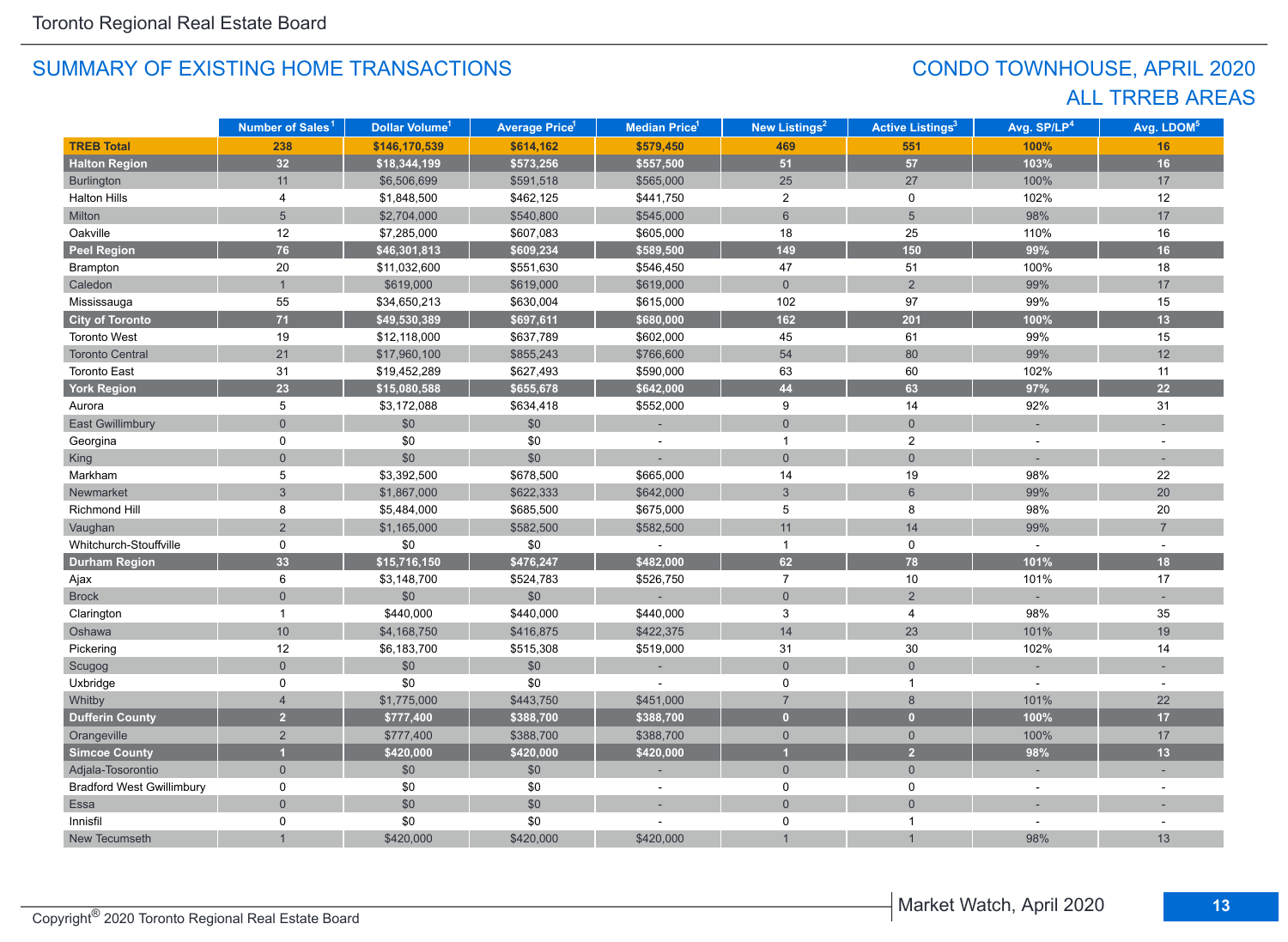## CONDO TOWNHOUSE, APRIL 2020 CITY OF TORONTO MUNICIPAL BREAKDOWN

|                        | Number of Sales <sup>1</sup> | Dollar Volume <sup>1</sup> | <b>Average Price</b> 1 | Median Price <sup>1</sup> | <b>New Listings<sup>2</sup></b> | <b>Active Listings<sup>3</sup></b> | Avg. SP/LP <sup>4</sup> | Avg. LDOM <sup>5</sup> |
|------------------------|------------------------------|----------------------------|------------------------|---------------------------|---------------------------------|------------------------------------|-------------------------|------------------------|
| <b>TREB Total</b>      | 238                          | \$146,170,539              | \$614,162              | \$579,450                 | 469                             | 551                                | 100%                    | 16                     |
| <b>City of Toronto</b> | $71$                         | \$49,530,389               | \$697,611              | \$680,000                 | 162                             | 201                                | 100%                    | 13                     |
| <b>Toronto West</b>    | 19                           | \$12,118,000               | \$637,789              | \$602,000                 | 45                              | 61                                 | 99%                     | 15                     |
| Toronto W01            | 0                            | \$0                        | \$0                    | $\mathbf{r}$              | $\overline{1}$                  | $\mathbf{1}$                       | $\sim$                  | $\omega$               |
| Toronto W02            | $\mathbf{3}$                 | \$2,335,000                | \$778,333              | \$760,000                 | $\mathbf{3}$                    | $\overline{4}$                     | 99%                     | 23                     |
| Toronto W03            | 0                            | \$0                        | \$0                    | $\sim$                    | 0                               | 3                                  | $\sim$                  | $\sim$                 |
| Toronto W04            |                              | \$500,000                  | \$500,000              | \$500,000                 | 6                               | $\overline{7}$                     | 100%                    | 10                     |
| Toronto W05            | 9                            | \$4,717,000                | \$524,111              | \$518,000                 | 12                              | 19                                 | 100%                    | 15                     |
| Toronto W06            | $\overline{2}$               | \$1,990,000                | \$995,000              | \$995,000                 | $\overline{2}$                  | $\sqrt{5}$                         | 97%                     | 15                     |
| Toronto W07            | 0                            | \$0                        | \$0                    | $\sim$                    | $\mathbf 0$                     | 0                                  | $\sim$                  | $\sim$                 |
| Toronto W08            | $\mathfrak{S}$               | \$2,241,000                | \$747,000              | \$706,000                 | 11                              | 12                                 | 100%                    | 12                     |
| Toronto W09            | 0                            | \$0                        | \$0                    | $\sim$                    | 3                               | 4                                  | $\sim$                  | $\sim$                 |
| Toronto W10            | $\mathbf{1}$                 | \$335,000                  | \$335,000              | \$335,000                 | $\overline{7}$                  | $6\phantom{1}$                     | 93%                     | 10                     |
| <b>Toronto Central</b> | 21                           | \$17,960,100               | \$855,243              | \$766,600                 | 54                              | 80                                 | 99%                     | 12                     |
| Toronto C01            | $6\phantom{1}$               | \$4,530,000                | \$755,000              | \$763,500                 | 21                              | 24                                 | 98%                     | $\overline{7}$         |
| Toronto C02            | 0                            | \$0                        | \$0                    | $\blacksquare$            | $\overline{1}$                  | 3                                  | $\sim$                  | $\sim$                 |
| Toronto C03            | $\mathbf 0$                  | \$0                        | \$0                    |                           | $\mathsf{O}\xspace$             | $\mathbf{1}$                       |                         |                        |
| Toronto C04            | 0                            | \$0                        | \$0                    |                           | 0                               | 0                                  | $\sim$                  |                        |
| Toronto C06            |                              | \$735,000                  | \$735,000              | \$735,000                 | $\mathbf{1}$                    | $\overline{1}$                     | 98%                     | 27                     |
| Toronto C07            | 2                            | \$1,775,000                | \$887,500              | \$887,500                 | $\overline{1}$                  | 3                                  | 108%                    | 18                     |
| Toronto C08            |                              | \$1,000,000                | \$1,000,000            | \$1,000,000               | $5\overline{)}$                 | 9                                  | 87%                     | 16                     |
| Toronto C09            | 0                            | \$0                        | \$0                    | $\sim$                    | $\overline{2}$                  | 4                                  | $\omega$                | $\sim$                 |
| Toronto C10            |                              | \$808,000                  | \$808,000              | \$808,000                 | $\overline{2}$                  | 3                                  | 95%                     | 14                     |
| Toronto C11            | 0                            | \$0                        | \$0                    | $\sim$                    | $\mathbf{1}$                    | $\boldsymbol{2}$                   | $\omega$                |                        |
| Toronto C12            | $\overline{c}$               | \$2,116,500                | \$1,058,250            | \$1,058,250               | $\overline{2}$                  | $\,6\,$                            | 101%                    | 9                      |
| Toronto C13            | 0                            | \$0                        | \$0                    |                           | $\mathbf 0$                     | $\mathbf 0$                        | $\sim$                  |                        |
| Toronto C14            |                              | \$1,030,000                | \$1,030,000            | \$1,030,000               | $\overline{4}$                  | $\overline{4}$                     | 99%                     | $\overline{1}$         |
| Toronto C15            | $\overline{7}$               | \$5,965,600                | \$852,229              | \$710,000                 | 14                              | 20                                 | 100%                    | 16                     |
| <b>Toronto East</b>    | 31                           | \$19,452,289               | \$627,493              | \$590,000                 | 63                              | 60                                 | 102%                    | 11                     |
| Toronto E01            | 3                            | \$2,184,600                | \$728,200              | \$770,000                 | 5                               | 4                                  | 97%                     | 8                      |
| Toronto E02            | $\overline{4}$               | \$3,299,000                | \$824,750              | \$804,000                 | $\bf 8$                         | $\overline{4}$                     | 99%                     | 17                     |
| Toronto E03            | 0                            | \$0                        | \$0                    | $\sim$                    | $\overline{1}$                  | 3                                  | $\omega$                | $\overline{a}$         |
| Toronto E04            | 5                            | \$3,102,000                | \$620,400              | \$570,000                 | $\overline{4}$                  | $\overline{4}$                     | 112%                    | 9                      |
| Toronto E05            | 4                            | \$2,658,800                | \$664,700              | \$666,900                 | 11                              | 11                                 | 105%                    | 3                      |
| Toronto E06            | $\overline{0}$               | \$0                        | \$0                    | <b>Card</b>               | 3                               | 3                                  |                         |                        |
| Toronto E07            | $\sqrt{2}$                   | \$1,368,000                | \$684,000              | \$684,000                 | 4                               | $\boldsymbol{2}$                   | 104%                    | 5                      |
| Toronto E08            |                              | \$560,001                  | \$560,001              | \$560,001                 | $\mathbf{1}$                    | $\sqrt{2}$                         | 106%                    | $6\phantom{1}$         |
| Toronto E09            | 5                            | \$2,659,000                | \$531,800              | \$527,000                 | 6                               | 3                                  | 97%                     | 17                     |
| Toronto E10            | $\overline{c}$               | \$1,115,000                | \$557,500              | \$557,500                 | $\overline{7}$                  | $10$                               | 101%                    | 20                     |
| Toronto E11            | 5                            | \$2,505,888                | \$501,178              | \$523,000                 | 13                              | 14                                 | 105%                    | 10                     |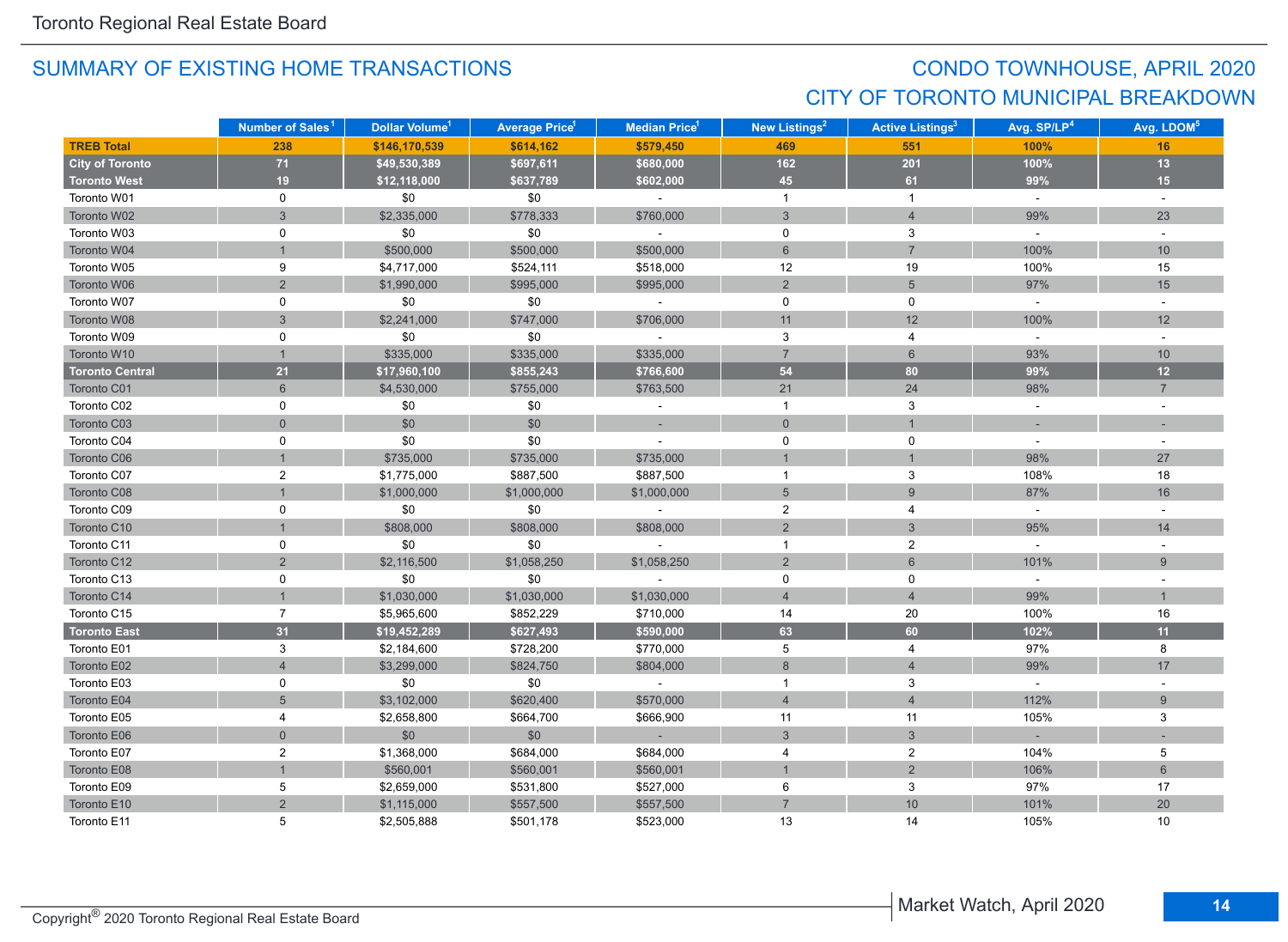## CONDO APT, APRIL 2020 ALL TRREB AREAS

|                                  | Number of Sales <sup>1</sup> | Dollar Volume <sup>1</sup> | <b>Average Price<sup>1</sup></b> | Median Price <sup>1</sup> | New Listings <sup>2</sup> | <b>Active Listings<sup>3</sup></b> | Avg. SP/LP <sup>4</sup> | Avg. LDOM <sup>5</sup> |
|----------------------------------|------------------------------|----------------------------|----------------------------------|---------------------------|---------------------------|------------------------------------|-------------------------|------------------------|
| <b>TREB Total</b>                | 667                          | \$385,714,840              | \$578,283                        | \$540,000                 | 1,659                     | 2,560                              | 99%                     | 18                     |
| <b>Halton Region</b>             | 36                           | \$18,227,025               | \$506,306                        | \$485,500                 | $77\,$                    | $111$                              | 98%                     | 17                     |
| <b>Burlington</b>                | 13                           | \$6,265,625                | \$481,971                        | \$437,000                 | 29                        | 44                                 | 98%                     | 15                     |
| <b>Halton Hills</b>              | 0                            | \$0                        | \$0                              |                           | $\mathbf 0$               | $\mathbf 0$                        | $\sim$                  | $\omega$               |
| Milton                           | 11                           | \$5,386,900                | \$489,718                        | \$491,000                 | 24                        | 22                                 | 99%                     | 14                     |
| Oakville                         | 12                           | \$6,574,500                | \$547,875                        | \$547,500                 | 24                        | 45                                 | 98%                     | 22                     |
| <b>Peel Region</b>               | 73                           | \$35,778,632               | \$490,118                        | \$495,000                 | 202                       | 296                                | 98%                     | 19                     |
| Brampton                         | 15                           | \$6,758,400                | \$450,560                        | \$445,000                 | 35                        | 38                                 | 99%                     | 17                     |
| Caledon                          | $\overline{0}$               | \$0                        | \$0                              |                           | $\mathbf 0$               | $\mathbf 0$                        |                         |                        |
| Mississauga                      | 58                           | \$29,020,232               | \$500,349                        | \$502,000                 | 167                       | 258                                | 98%                     | 19                     |
| <b>City of Toronto</b>           | 482                          | \$295,128,803              | \$612,300                        | \$574,000                 | 1,212                     | 1,810                              | 100%                    | 18                     |
| <b>Toronto West</b>              | 104                          | \$56,929,089               | \$547,395                        | \$528,500                 | 231                       | 378                                | 99%                     | 21                     |
| <b>Toronto Central</b>           | 300                          | \$197,959,414              | \$659,865                        | \$620,500                 | 842                       | 1,268                              | 99%                     | 18                     |
| <b>Toronto East</b>              | 78                           | \$40,240,300               | \$515,901                        | \$472,500                 | 139                       | 164                                | 101%                    | 15                     |
| <b>York Region</b>               | 50                           | \$27,112,680               | \$542,254                        | \$520,000                 | 113                       | 221                                | 98%                     | 20                     |
| Aurora                           | $\overline{2}$               | \$1,175,000                | \$587,500                        | \$587,500                 | 3                         | 8                                  | 96%                     | 23                     |
| <b>East Gwillimbury</b>          | $\Omega$                     | \$0                        | $$0$$                            |                           | $\mathbf{0}$              | $\overline{0}$                     |                         |                        |
| Georgina                         | 0                            | \$0                        | \$0                              |                           | 0                         | 0                                  |                         |                        |
| King                             | $\overline{0}$               | \$0                        | \$0                              |                           | $\mathbf{0}$              | $\mathbf{0}$                       |                         |                        |
| Markham                          | 13                           | \$7,174,000                | \$551,846                        | \$530,000                 | 35                        | 66                                 | 99%                     | 20                     |
| Newmarket                        | $\overline{0}$               | \$0                        | \$0                              |                           | $\overline{2}$            | $\sqrt{2}$                         |                         |                        |
| Richmond Hill                    | 22                           | \$11,139,000               | \$506,318                        | \$512,500                 | 25                        | 35                                 | 99%                     | 17                     |
| Vaughan                          | 13                           | \$7,624,680                | \$586,514                        | \$520,000                 | 46                        | 103                                | 97%                     | 23                     |
| Whitchurch-Stouffville           | 0                            | \$0                        | \$0                              |                           | $\overline{2}$            | $\overline{7}$                     | $\sim$                  |                        |
| <b>Durham Region</b>             | $25\phantom{.0}$             | \$9,119,700                | \$364,788                        | \$362,000                 | 41                        | $\overline{74}$                    | 99%                     | 19                     |
| Ajax                             | $\overline{2}$               | \$797,000                  | \$398,500                        | \$398,500                 | $\overline{2}$            | $\overline{2}$                     | 102%                    | 9                      |
| <b>Brock</b>                     | $\overline{0}$               | \$0                        | \$0                              |                           | $\mathbf{0}$              | $\mathbf 0$                        |                         |                        |
| Clarington                       | 6                            | \$2,221,900                | \$370,317                        | \$358,500                 | 16                        | 23                                 | 97%                     | 18                     |
| Oshawa                           | 10                           | \$2,635,500                | \$263,550                        | \$246,250                 | $\overline{9}$            | 19                                 | 97%                     | 26                     |
| Pickering                        | 4                            | \$2,127,300                | \$531,825                        | \$525,000                 | 9                         | 19                                 | 102%                    | 13                     |
| Scugog                           | $\mathbf 0$                  | \$0                        | $$0$$                            |                           | $\mathsf{O}\xspace$       | $\mathsf{O}\xspace$                |                         |                        |
| Uxbridge                         | $\Omega$                     | \$0                        | \$0                              |                           | 0                         | $\mathbf{1}$                       | $\sim$                  |                        |
| Whitby                           | 3                            | \$1,338,000                | \$446,000                        | \$422,000                 | $\overline{5}$            | $10$                               | 99%                     | 16                     |
| <b>Dufferin County</b>           |                              | \$348,000                  | \$348,000                        | \$348,000                 | и                         | $\overline{2}$                     | 99%                     | 9                      |
| Orangeville                      | $\mathbf{1}$                 | \$348,000                  | \$348,000                        | \$348,000                 | $\overline{1}$            | 2                                  | 99%                     | 9                      |
| <b>Simcoe County</b>             | $\overline{0}$               | \$0                        | \$0                              |                           | 13                        | 46                                 |                         |                        |
| Adjala-Tosorontio                | $\overline{0}$               | \$0                        | \$0                              |                           | $\overline{0}$            | $\overline{0}$                     |                         |                        |
| <b>Bradford West Gwillimbury</b> | 0                            | \$0                        | \$0                              |                           | 0                         | 0                                  |                         |                        |
| Essa                             | $\overline{0}$               | \$0                        | \$0                              |                           | $\overline{0}$            | $\overline{0}$                     |                         |                        |
| Innisfil                         | $\Omega$                     | \$0                        | \$0                              |                           | 8                         | 37                                 |                         |                        |
| New Tecumseth                    | $\Omega$                     | \$0                        | \$0                              |                           | 5                         | $\overline{9}$                     |                         |                        |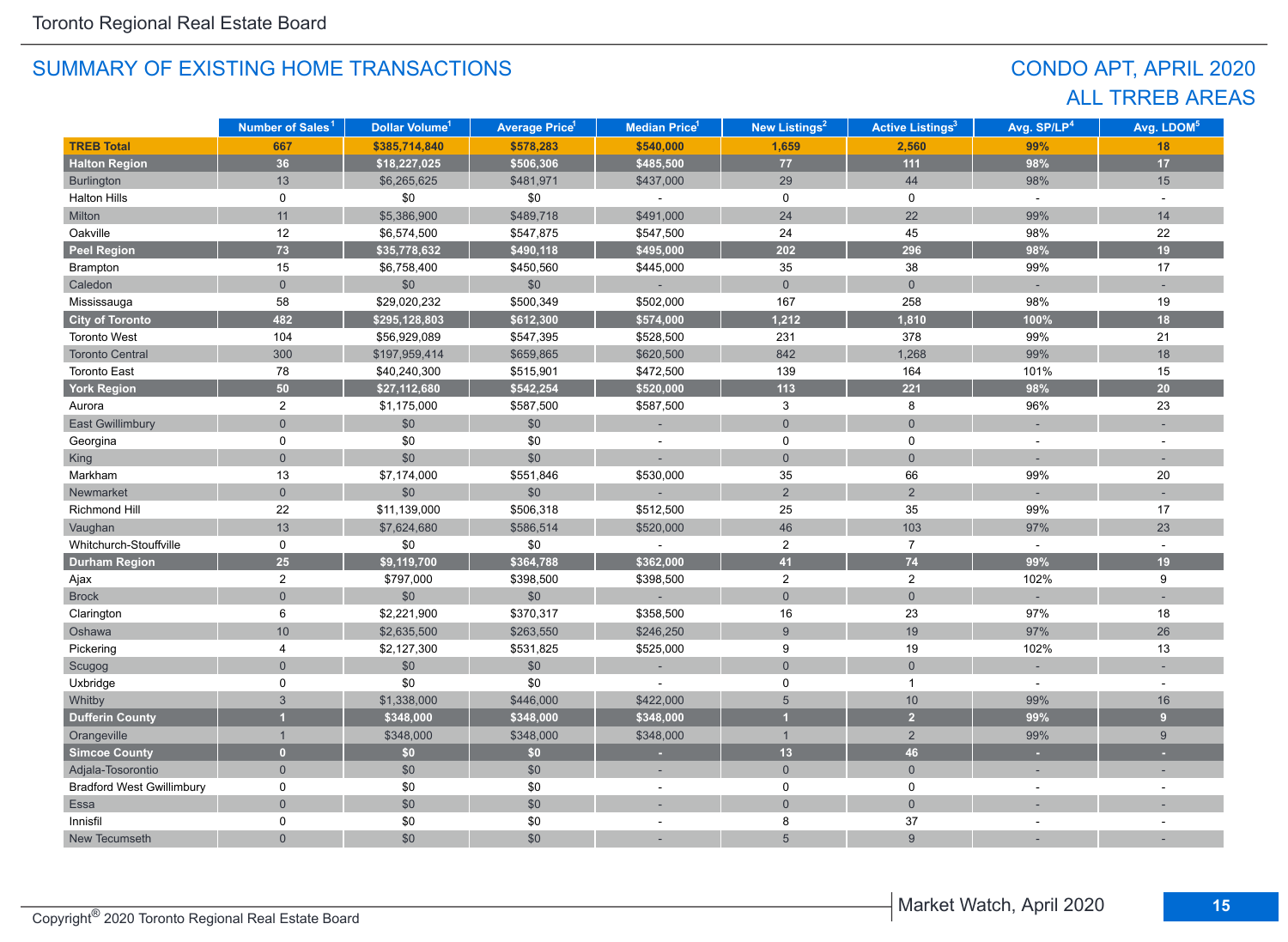## CONDO APT, APRIL 2020 CITY OF TORONTO MUNICIPAL BREAKDOWN

|                        | Number of Sales <sup>1</sup> | Dollar Volume <sup>1</sup> | <b>Average Price</b> | Median Price <sup>1</sup> | New Listings <sup>2</sup> | <b>Active Listings<sup>3</sup></b> | Avg. SP/LP <sup>4</sup> | Avg. LDOM <sup>5</sup> |
|------------------------|------------------------------|----------------------------|----------------------|---------------------------|---------------------------|------------------------------------|-------------------------|------------------------|
| <b>TREB Total</b>      | 667                          | \$385,714,840              | \$578,283            | \$540,000                 | 1,659                     | 2,560                              | 99%                     | 18                     |
| <b>City of Toronto</b> | 482                          | \$295,128,803              | \$612,300            | \$574,000                 | 1,212                     | 1,810                              | 100%                    | 18                     |
| <b>Toronto West</b>    | 104                          | \$56,929,089               | \$547,395            | \$528,500                 | 231                       | 378                                | 99%                     | 21                     |
| Toronto W01            | 5                            | \$2,660,000                | \$532,000            | \$512,000                 | 18                        | 21                                 | 98%                     | 8                      |
| Toronto W02            | $\overline{7}$               | \$4,435,900                | \$633,700            | \$650,900                 | 13                        | 17                                 | 98%                     | 20                     |
| Toronto W03            | 0                            | \$0                        | \$0                  |                           | $\overline{2}$            | 8                                  | $\sim$                  | $\sim$                 |
| Toronto W04            | 13                           | \$6,301,000                | \$484,692            | \$479,000                 | 22                        | 37                                 | 98%                     | 17                     |
| Toronto W05            | 11                           | \$4,793,899                | \$435,809            | \$409,999                 | 19                        | 23                                 | 99%                     | 17                     |
| Toronto W06            | 28                           | \$18,794,800               | \$671,243            | \$577,500                 | 69                        | 133                                | 99%                     | 26                     |
| Toronto W07            | 0                            | \$0                        | \$0                  | $\omega$                  | $\overline{2}$            | 4                                  | $\sim$                  | $\sim$                 |
| Toronto W08            | 21                           | \$11,927,000               | \$567,952            | \$570,000                 | 55                        | 85                                 | 99%                     | 21                     |
| Toronto W09            | 6                            | \$2,444,000                | \$407,333            | \$398,750                 | 10                        | 22                                 | 100%                    | 30                     |
| Toronto W10            | 13                           | \$5,572,490                | \$428,653            | \$418,000                 | 21                        | 28                                 | 100%                    | 17                     |
| <b>Toronto Central</b> | 300                          | \$197,959,414              | \$659,865            | \$620,500                 | 842                       | 1,268                              | 99%                     | 18                     |
| Toronto C01            | 106                          | \$74,147,110               | \$699,501            | \$677,500                 | 327                       | 522                                | 99%                     | 16                     |
| Toronto C02            | 3                            | \$2,560,000                | \$853,333            | \$890,000                 | 32                        | 85                                 | 96%                     | 60                     |
| Toronto C03            | 3                            | \$2,268,500                | \$756,167            | \$858,500                 | $\overline{7}$            | 16                                 | 98%                     | 25                     |
| Toronto C04            | 4                            | \$2,219,899                | \$554,975            | \$535,000                 | 10                        | 17                                 | 98%                     | 23                     |
| Toronto C06            | $\overline{3}$               | \$1,884,900                | \$628,300            | \$625,000                 | 11                        | 14                                 | 99%                     | 13                     |
| Toronto C07            | 11                           | \$6,740,300                | \$612,755            | \$580,000                 | 38                        | 46                                 | 102%                    | 12                     |
| Toronto C08            | 74                           | \$50,390,267               | \$680,950            | \$611,600                 | 180                       | 251                                | 99%                     | 21                     |
| Toronto C09            | $\overline{2}$               | \$1,567,000                | \$783,500            | \$783,500                 | 10                        | 18                                 | 97%                     | 25                     |
| Toronto C10            | 16                           | \$9,999,500                | \$624,969            | \$617,500                 | 65                        | 67                                 | 100%                    | 22                     |
| Toronto C11            | 8                            | \$3,835,000                | \$479,375            | \$467,500                 | 17                        | 41                                 | 102%                    | 18                     |
| Toronto C12            |                              | \$665,000                  | \$665,000            | \$665,000                 | $5\phantom{.0}$           | 10                                 | 97%                     | $5\overline{)}$        |
| Toronto C13            | 8                            | \$4,345,000                | \$543,125            | \$504,500                 | 17                        | 28                                 | 103%                    | 23                     |
| Toronto C14            | 28                           | \$17,559,950               | \$627,141            | \$597,950                 | 53                        | 52                                 | 101%                    | 13                     |
| Toronto C15            | 33                           | \$19,776,988               | \$599,303            | \$575,000                 | 70                        | 101                                | 99%                     | 17                     |
| <b>Toronto East</b>    | 78                           | \$40,240,300               | \$515,901            | \$472,500                 | 139                       | 164                                | 101%                    | 15                     |
| Toronto E01            | $\overline{7}$               | \$6,376,100                | \$910,871            | \$858,000                 | 14                        | 13                                 | 101%                    | 11                     |
| Toronto E02            | $5\overline{)}$              | \$3,488,000                | \$697,600            | \$553,000                 | 14                        | 18                                 | 100%                    | 11                     |
| Toronto E03            | $\overline{2}$               | \$840,000                  | \$420,000            | \$420,000                 | 9                         | 15                                 | 99%                     | 16                     |
| Toronto E04            | 14                           | \$5,858,000                | \$418,429            | \$396,250                 | 15                        | 10                                 | 100%                    | 15                     |
| Toronto E05            | 5                            | \$2,456,000                | \$491,200            | \$496,000                 | 16                        | 27                                 | 115%                    | 14                     |
| Toronto E06            | $\overline{2}$               | \$1,029,900                | \$514,950            | \$514,950                 | $\overline{4}$            | $\sqrt{5}$                         | 95%                     | 30                     |
| Toronto E07            | 18                           | \$8,883,500                | \$493,528            | \$506,500                 | 16                        | 13                                 | 99%                     | 18                     |
| Toronto E08            | $6\phantom{a}$               | \$2,656,900                | \$442,817            | \$405,000                 | 11                        | 18                                 | 100%                    | 18                     |
| Toronto E09            | 11                           | \$5,361,900                | \$487,445            | \$465,000                 | 25                        | 31                                 | 100%                    | 11                     |
| Toronto E10            | $\overline{2}$               | \$687,000                  | \$343,500            | \$343,500                 | $\mathfrak{S}$            | $\overline{2}$                     | 111%                    | 17                     |
| Toronto E11            | 6                            | \$2,603,000                | \$433,833            | \$434,500                 | 12                        | 12                                 | 98%                     | 16                     |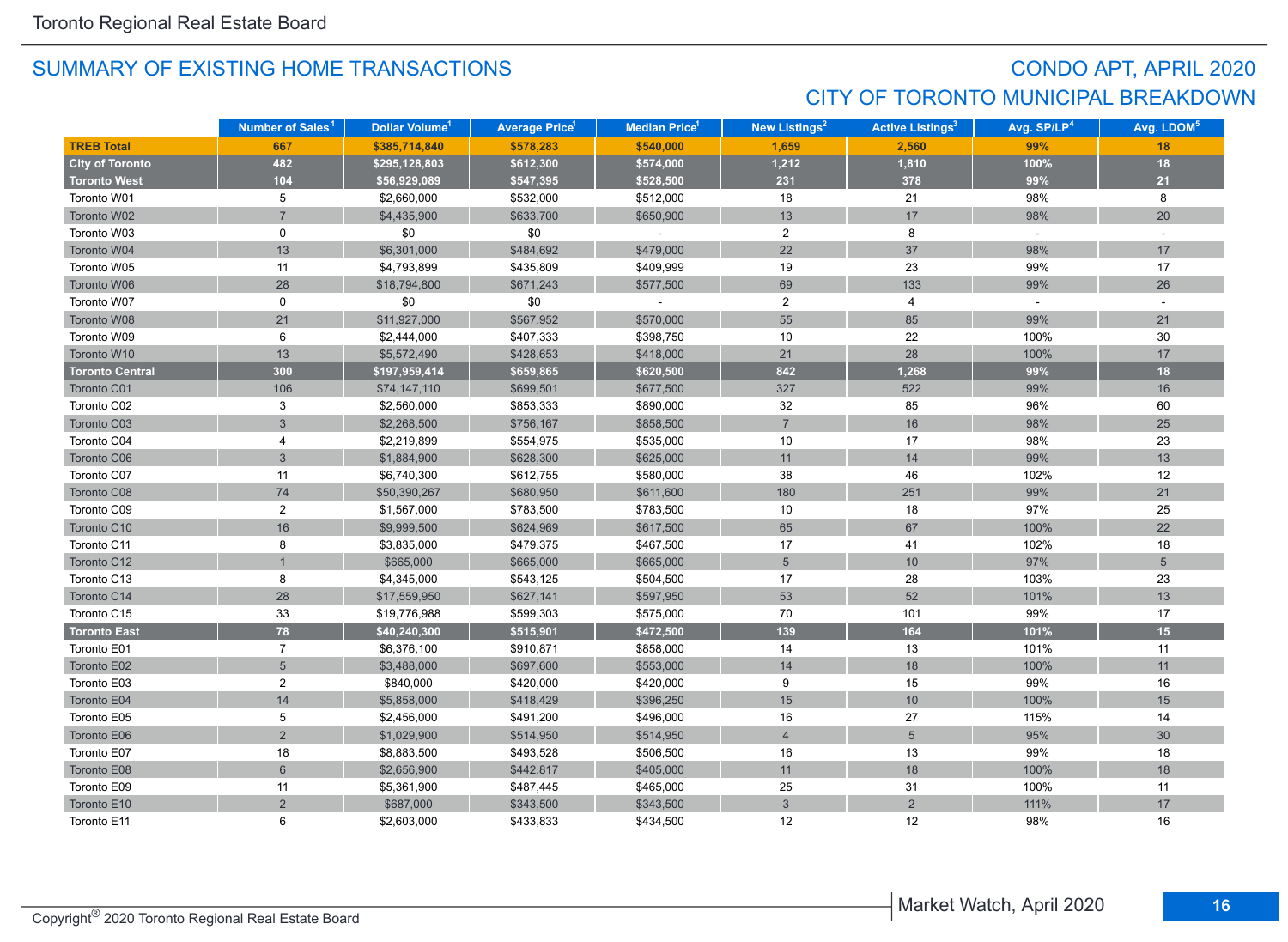## LINK, APRIL 2020 ALL TRREB AREAS

|                                  | Number of Sales <sup>1</sup> | Dollar Volume <sup>1</sup> | <b>Average Price<sup>1</sup></b> | <b>Median Price</b> <sup>1</sup> | New Listings <sup>2</sup> | <b>Active Listings<sup>3</sup></b> | Avg. SP/LP <sup>4</sup> | Avg. LDOM <sup>5</sup> |
|----------------------------------|------------------------------|----------------------------|----------------------------------|----------------------------------|---------------------------|------------------------------------|-------------------------|------------------------|
| <b>TREB Total</b>                | 32                           | \$22,566,800               | \$705,213                        | \$652,250                        | 35 <sub>5</sub>           | 57                                 | 100%                    | 15                     |
| <b>Halton Region</b>             | 3 <sup>1</sup>               | \$2,505,000                | \$835,000                        | \$801,000                        | 5 <sub>5</sub>            | 9                                  | 101%                    | $\overline{7}$         |
| Burlington                       | $\overline{1}$               | \$801,000                  | \$801,000                        | \$801,000                        | $\mathbf{1}$              | 2                                  | 107%                    | $2^{\circ}$            |
| <b>Halton Hills</b>              | 0                            | \$0                        | \$0                              | $\mathbf{r}$                     | $\mathbf 0$               | $\mathbf 0$                        | $\omega$                | $\omega$               |
| Milton                           |                              | \$780,000                  | \$780,000                        | \$780,000                        | $\overline{2}$            | $\mathfrak{S}$                     | 98%                     | 10                     |
| Oakville                         | $\mathbf{1}$                 | \$924,000                  | \$924,000                        | \$924,000                        | $\sqrt{2}$                | 4                                  | 99%                     | 9                      |
| <b>Peel Region</b>               |                              | \$750,000                  | \$750,000                        | \$750,000                        | $\overline{4}$            | 9 <sup>°</sup>                     | 100%                    |                        |
| Brampton                         | $\mathbf{1}$                 | \$750,000                  | \$750,000                        | \$750,000                        | 3                         | 6                                  | 100%                    | $\overline{1}$         |
| Caledon                          | $\overline{0}$               | \$0                        | \$0                              | ÷                                | $\mathbf{0}$              | $\overline{0}$                     |                         |                        |
| Mississauga                      | 0                            | \$0                        | \$0                              |                                  | $\mathbf{1}$              | 3                                  | $\sim$                  |                        |
| <b>City of Toronto</b>           | $\overline{\mathbf{3}}$      | \$2,427,000                | \$809,000                        | \$808,000                        | $\overline{\mathbf{3}}$   | $\overline{\mathbf{3}}$            | 103%                    | 16                     |
| <b>Toronto West</b>              | $\mathbf{1}$                 | \$795,000                  | \$795,000                        | \$795,000                        | $\mathbf 0$               | $\mathbf 0$                        | 101%                    | 5                      |
| <b>Toronto Central</b>           | $\overline{0}$               | \$0                        | \$0                              |                                  | $\mathbf{0}$              | $\overline{0}$                     |                         |                        |
| <b>Toronto East</b>              | $\overline{2}$               | \$1,632,000                | \$816,000                        | \$816,000                        | 3                         | 3                                  | 105%                    | 22                     |
| <b>York Region</b>               | $6\phantom{a}$               | \$6,049,900                | \$1,008,317                      | \$974,000                        | 10                        | 18                                 | 99%                     | 21                     |
| Aurora                           | $\mathbf 0$                  | \$0                        | \$0                              |                                  | $\mathbf 0$               | 0                                  |                         |                        |
| <b>East Gwillimbury</b>          | $\Omega$                     | \$0                        | \$0                              | ×.                               | $\mathbf{0}$              | $\overline{0}$                     |                         |                        |
| Georgina                         | $\mathbf 0$                  | \$0                        | \$0                              |                                  | 0                         | 0                                  | $\sim$                  |                        |
| King                             |                              | \$1,225,000                | \$1,225,000                      | \$1,225,000                      | $\mathbf{0}$              | $\overline{0}$                     | 98%                     | 22                     |
| Markham                          | 3                            | \$2,905,000                | \$968,333                        | \$958,000                        | $\overline{4}$            | 10                                 | 101%                    | 16                     |
| Newmarket                        | $\overline{0}$               | \$0                        | \$0                              | $\overline{a}$                   | $\overline{1}$            | $\mathbf{1}$                       |                         |                        |
| Richmond Hill                    | $\mathbf{1}$                 | \$849,900                  | \$849,900                        | \$849,900                        | $\mathbf{3}$              | 5                                  | 100%                    | 27                     |
| Vaughan                          |                              | \$1,070,000                | \$1,070,000                      | \$1,070,000                      | $\overline{2}$            | $\overline{2}$                     | 93%                     | 30                     |
| Whitchurch-Stouffville           | 0                            | \$0                        | \$0                              |                                  | $\mathbf 0$               | $\mathbf 0$                        |                         |                        |
| <b>Durham Region</b>             | 11                           | \$6,175,500                | \$561,409                        | \$550,000                        | 9                         | 11                                 | 101%                    | 13                     |
| Ajax                             | $\mathbf{1}$                 | \$570,000                  | \$570,000                        | \$570,000                        | $\overline{1}$            | $\mathbf{1}$                       | 99%                     | 34                     |
| <b>Brock</b>                     | $\mathbf 0$                  | \$0                        | \$0                              |                                  | $\mathbf{0}$              | $\mathbf 0$                        |                         |                        |
| Clarington                       | $\boldsymbol{2}$             | \$1,015,000                | \$507,500                        | \$507,500                        | $\sqrt{2}$                | $\bf 8$                            | 99%                     | 23                     |
| Oshawa                           | $\overline{4}$               | \$1,949,000                | \$487,250                        | \$492,000                        | $\overline{1}$            | $\overline{0}$                     | 101%                    | 11                     |
| Pickering                        | 0                            | \$0                        | \$0                              | $\bar{a}$                        | $\mathbf{1}$              | $\mathbf{2}$                       | $\omega$                | $\sim$                 |
| Scugog                           | $\mathbf 0$                  | \$0                        | \$0                              |                                  | $\mathbf 0$               | $\mathbf 0$                        |                         |                        |
| Uxbridge                         | $\mathbf{1}$                 | \$615,000                  | \$615,000                        | \$615,000                        | $\mathsf 0$               | $\pmb{0}$                          | 103%                    | 6                      |
| Whitby                           | $\overline{3}$               | \$2,026,500                | \$675,500                        | \$675,000                        | $\overline{4}$            | $\overline{0}$                     | 101%                    | $\overline{4}$         |
| <b>Dufferin County</b>           | $\overline{0}$               | \$0                        | \$0                              | ×.                               | $\mathbf{0}$              | $\mathbf{0}$                       | $\sim$                  | ٠                      |
| Orangeville                      | $\mathbf{0}$                 | \$0                        | \$0                              |                                  | $\overline{0}$            | $\overline{0}$                     |                         |                        |
| <b>Simcoe County</b>             | $\overline{\mathbf{8}}$      | \$4,659,400                | \$582,425                        | \$612,450                        | $\overline{4}$            | $\overline{7}$                     | 98%                     | 18                     |
| Adjala-Tosorontio                | $\mathbf{0}$                 | \$0                        | \$0                              |                                  | $\mathbf{0}$              | $\overline{0}$                     |                         | $\sim$                 |
| <b>Bradford West Gwillimbury</b> | $\overline{2}$               | \$1,224,900                | \$612,450                        | \$612,450                        | $\mathbf{1}$              | $\mathbf{1}$                       | 98%                     | 11                     |
| Essa                             | $\mathbf{3}$                 | \$1,602,500                | \$534,167                        | \$542,500                        | $\overline{2}$            | $5\overline{)}$                    | 97%                     | 27                     |
| Innisfil                         | $\mathbf{1}$                 | \$628,000                  | \$628,000                        | \$628,000                        | $\mathbf{1}$              | 0                                  | 101%                    | $\overline{7}$         |
| New Tecumseth                    | $\overline{2}$               | \$1,204,000                | \$602,000                        | \$602,000                        | $\mathbf{0}$              |                                    | 99%                     | 17                     |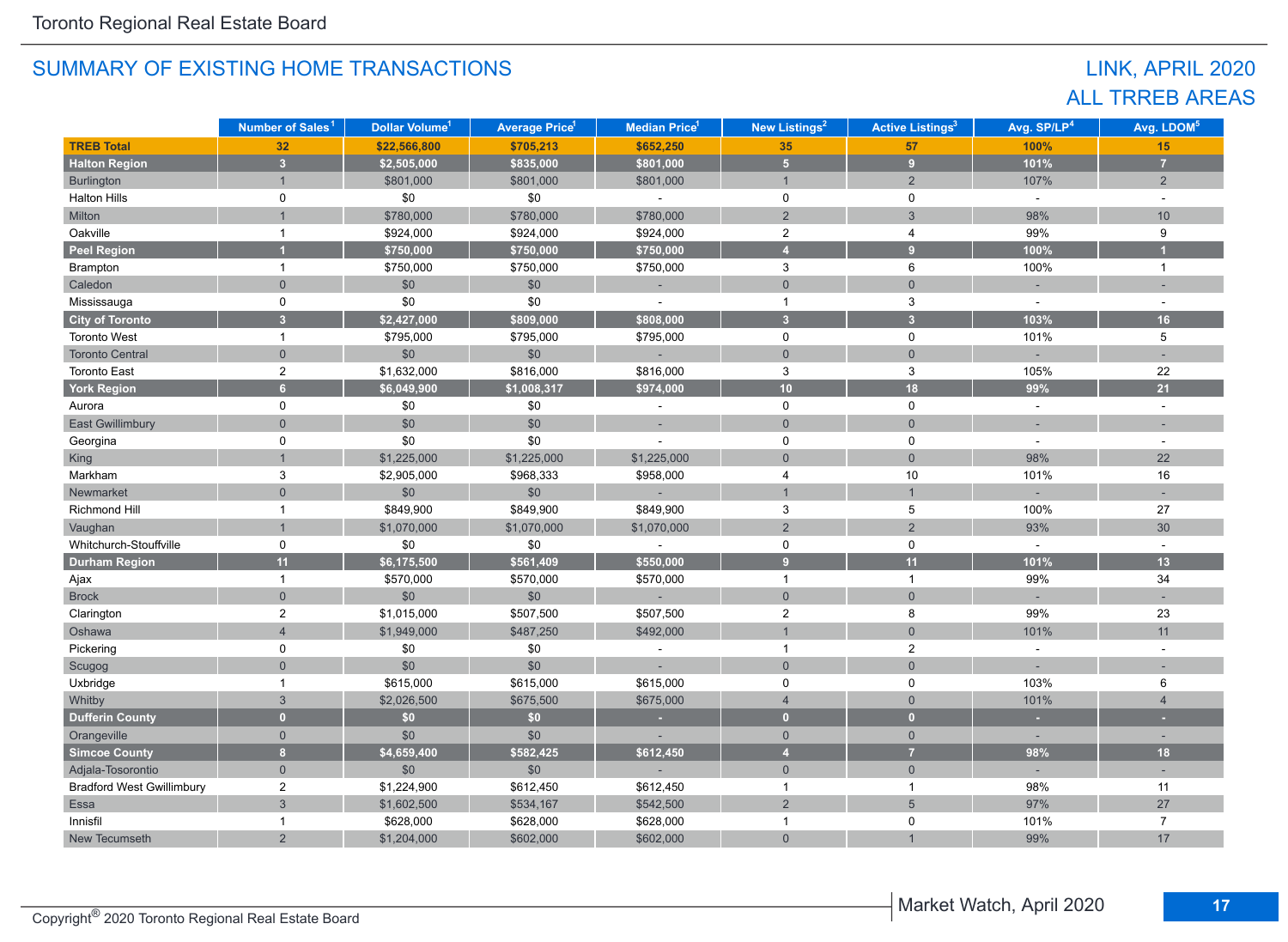## LINK, APRIL 2020 CITY OF TORONTO MUNICIPAL BREAKDOWN

|                        | Number of Sales <sup>1</sup> | Dollar Volume <sup>1</sup> | <b>Average Price<sup>1</sup></b> | Median Price <sup>1</sup> | New Listings <sup>2</sup> | <b>Active Listings<sup>3</sup></b> | Avg. SP/LP <sup>4</sup> | Avg. LDOM <sup>5</sup> |
|------------------------|------------------------------|----------------------------|----------------------------------|---------------------------|---------------------------|------------------------------------|-------------------------|------------------------|
| <b>TREB Total</b>      | 32                           | \$22,566,800               | \$705,213                        | \$652,250                 | 35                        | 57                                 | 100%                    | 15                     |
| <b>City of Toronto</b> | $\overline{\mathbf{3}}$      | \$2,427,000                | \$809,000                        | \$808,000                 | $\overline{\mathbf{3}}$   | $\overline{\mathbf{3}}$            | 103%                    | 16                     |
| <b>Toronto West</b>    |                              | \$795,000                  | \$795,000                        | \$795,000                 | $\overline{0}$            | $\mathbf{0}$                       | 101%                    | 5 <sup>2</sup>         |
| Toronto W01            | 0                            | \$0                        | \$0                              | $\blacksquare$            | $\mathsf 0$               | $\mathbf 0$                        | $\omega$                | $\sim$                 |
| Toronto W02            | $\overline{0}$               | \$0                        | \$0                              | ÷                         | $\mathsf 0$               | $\mathbf 0$                        | $\sim$                  |                        |
| Toronto W03            | $\mathbf 0$                  | \$0                        | \$0                              | $\blacksquare$            | $\mathbf 0$               | $\mathbf 0$                        | $\sim$                  | $\sim$                 |
| Toronto W04            | $\mathsf{O}\xspace$          | \$0                        | \$0                              | ÷,                        | $\mathsf{O}$              | $\mathbf 0$                        |                         |                        |
| Toronto W05            | $\mathbf{1}$                 | \$795,000                  | \$795,000                        | \$795,000                 | $\mathsf{O}$              | $\mathbf 0$                        | 101%                    | 5                      |
| Toronto W06            | $\mathbf{0}$                 | \$0                        | \$0                              | ×.                        | $\mathbf{0}$              | $\overline{0}$                     |                         |                        |
| Toronto W07            | 0                            | \$0                        | \$0                              |                           | 0                         | 0                                  |                         |                        |
| Toronto W08            | $\mathbf{0}$                 | \$0                        | \$0                              | ÷,                        | $\mathbf 0$               | $\overline{0}$                     |                         |                        |
| Toronto W09            | $\mathsf 0$                  | \$0                        | \$0                              | $\blacksquare$            | $\mathsf 0$               | $\mathsf 0$                        | $\sim$                  |                        |
| Toronto W10            | $\mathbf 0$                  | \$0                        | \$0                              | $\sim$                    | $\mathbf{0}$              | $\overline{0}$                     | $\sim$                  | $\sim$                 |
| <b>Toronto Central</b> | $\mathbf{0}$                 | \$0                        | \$0                              | ×                         | $\bullet$                 | $\mathbf{0}$                       | ×.                      | ×                      |
| Toronto C01            | $\mathsf{O}\xspace$          | $$0$$                      | \$0                              | ×,                        | $\mathbf 0$               | $\mathsf{O}\xspace$                |                         |                        |
| Toronto C02            | $\mathsf 0$                  | \$0                        | \$0                              | $\bar{a}$                 | $\pmb{0}$                 | $\mathsf 0$                        | $\sim$                  |                        |
| Toronto C03            | $\mathbf 0$                  | \$0                        | \$0                              | ٠                         | $\mathsf{O}\xspace$       | $\overline{0}$                     |                         |                        |
| Toronto C04            | 0                            | $\$0$                      | \$0                              | $\overline{\phantom{a}}$  | $\mathbf 0$               | 0                                  |                         |                        |
| Toronto C06            | $\mathbf 0$                  | \$0                        | \$0                              |                           | $\mathbf{0}$              | $\mathbf{0}$                       |                         |                        |
| Toronto C07            | 0                            | $\$0$                      | \$0                              | $\sim$                    | $\mathsf 0$               | $\mathbf 0$                        | $\overline{a}$          |                        |
| Toronto C08            | $\mathbf{0}$                 | \$0                        | \$0                              | ۰                         | $\mathbf{0}$              | $\overline{0}$                     |                         |                        |
| Toronto C09            | $\mathbf 0$                  | \$0                        | \$0                              | $\blacksquare$            | $\mathbf 0$               | $\mathbf 0$                        | $\sim$                  | $\sim$                 |
| Toronto C10            | $\mathbf{0}$                 | \$0                        | \$0                              | ٠                         | $\mathsf{O}$              | $\overline{0}$                     |                         |                        |
| Toronto C11            | 0                            | \$0                        | \$0                              | $\sim$                    | $\mathbf 0$               | $\mathbf 0$                        |                         |                        |
| Toronto C12            | $\mathbf{0}$                 | \$0                        | \$0                              | ÷,                        | $\mathbf{0}$              | $\overline{0}$                     |                         |                        |
| Toronto C13            | 0                            | $$0$$                      | \$0                              | $\overline{\phantom{a}}$  | 0                         | $\mathbf 0$                        |                         |                        |
| Toronto C14            | $\overline{0}$               | \$0                        | \$0                              |                           | $\mathbf{0}$              | $\mathbf 0$                        |                         |                        |
| Toronto C15            | 0                            | \$0                        | \$0                              | ٠                         | $\mathsf 0$               | $\mathbf 0$                        | $\sim$                  | $\sim$                 |
| <b>Toronto East</b>    | $\overline{2}$               | \$1,632,000                | \$816,000                        | \$816,000                 | $\overline{\mathbf{3}}$   | $\overline{\mathbf{3}}$            | 105%                    | 22                     |
| Toronto E01            | $\mathsf{O}$                 | $$0$$                      | \$0                              | ä,                        | $\mathsf 0$               | $\mathsf 0$                        | $\sim$                  | $\sim$                 |
| Toronto E02            | $\mathsf{O}\xspace$          | \$0                        | \$0                              | $\sim$                    | $\mathsf{O}\xspace$       | $\overline{0}$                     | $\sim$                  |                        |
| Toronto E03            | $\mathsf 0$                  | \$0                        | \$0                              | ä,                        | $\mathsf 0$               | $\mathbf 0$                        | $\sim$                  | $\sim$                 |
| Toronto E04            | $\mathbf 0$                  | \$0                        | \$0                              | $\overline{a}$            | $\mathbf{0}$              | $\overline{0}$                     |                         |                        |
| Toronto E05            | $\mathbf{1}$                 | \$824,000                  | \$824,000                        | \$824,000                 | $\mathsf 0$               | $\mathbf 0$                        | 96%                     | 31                     |
| Toronto E06            | $\mathbf 0$                  | \$0                        | $$0$$                            |                           | $\mathsf{O}\xspace$       | $\mathsf{O}\xspace$                |                         |                        |
| Toronto E07            | $\mathbf{1}$                 | \$808,000                  | \$808,000                        | \$808,000                 | $\overline{2}$            | $\mathbf{2}$                       | 115%                    | 12                     |
| Toronto E08            | $\mathsf{O}\xspace$          | $$0$$                      | \$0                              | ÷                         | $\mathbf 0$               | $\mathsf{O}\xspace$                |                         |                        |
| Toronto E09            | 0                            | $$0$$                      | \$0                              | $\sim$                    | $\mathsf 0$               | $\mathbf 0$                        | $\sim$                  | $\overline{a}$         |
| Toronto E10            | $\overline{0}$               | \$0                        | \$0                              | ÷,                        | $\mathbf 0$               | $\overline{0}$                     |                         |                        |
| Toronto E11            | $\Omega$                     | \$0                        | \$0                              |                           | 1                         | 1                                  |                         |                        |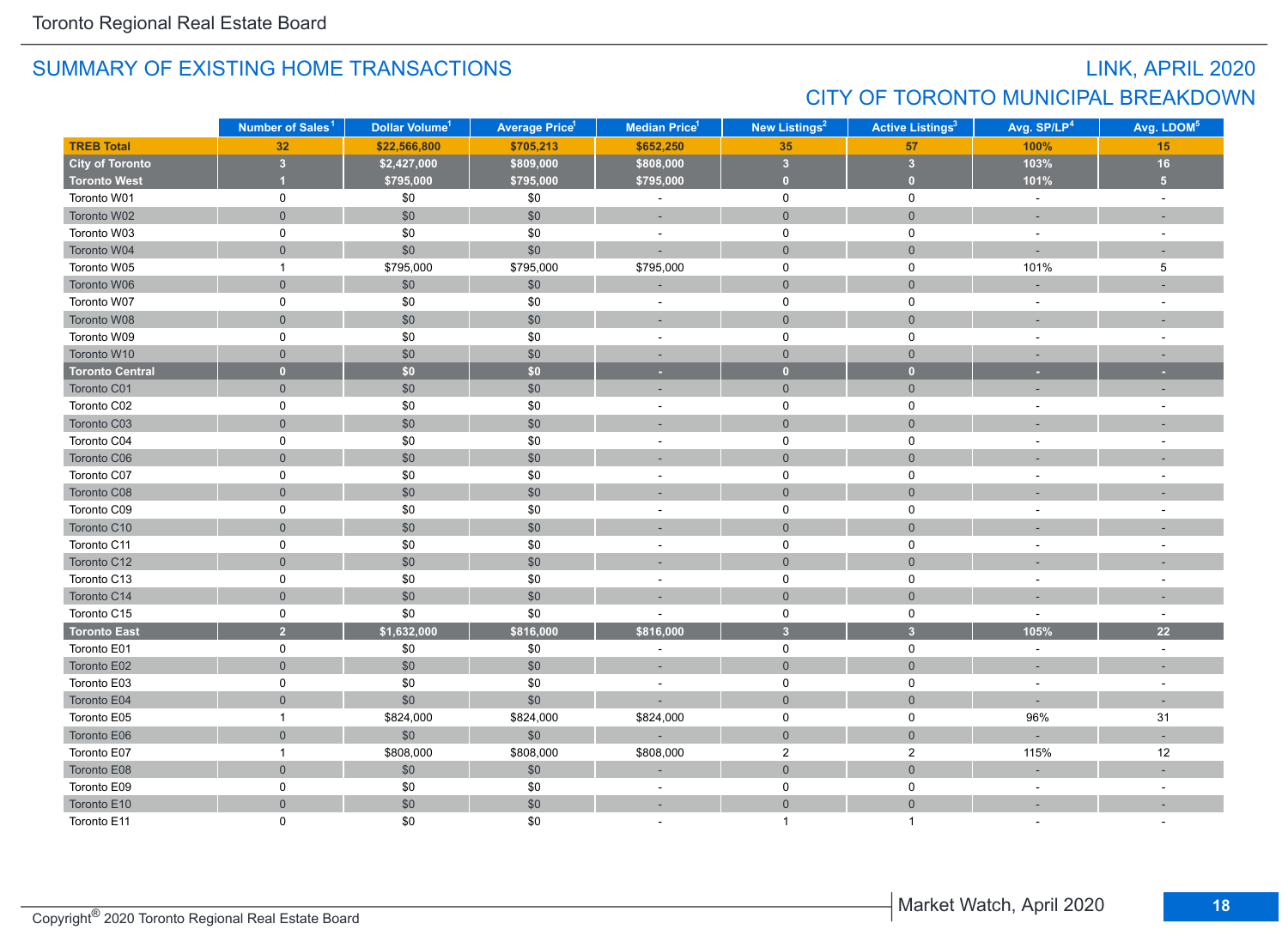## CO-OP APT, APRIL 2020 ALL TRREB AREAS

|                                  | Number of Sales <sup>1</sup> | Dollar Volume <sup>1</sup> | Average Price <sup>1</sup> | Median Price <sup>1</sup> | New Listings <sup>2</sup> | <b>Active Listings<sup>3</sup></b> | Avg. SP/LP <sup>4</sup> | Avg. LDOM <sup>5</sup> |
|----------------------------------|------------------------------|----------------------------|----------------------------|---------------------------|---------------------------|------------------------------------|-------------------------|------------------------|
| <b>TREB Total</b>                | $\overline{3}$               | \$894,000                  | \$298,000                  | \$359,000                 | $\overline{7}$            | 13                                 | 95%                     | 52                     |
| <b>Halton Region</b>             | $\overline{0}$               | \$0                        | \$0\$                      | ×,                        | $\overline{1}$            | $\overline{2}$                     | $\sim$                  | ÷.                     |
| Burlington                       | $\overline{0}$               | \$0                        | \$0                        | ÷,                        | $\mathbf{1}$              | $\overline{2}$                     |                         | ÷                      |
| <b>Halton Hills</b>              | 0                            | $\$0$                      | $\$0$                      | $\sim$                    | $\mathbf 0$               | $\mathbf 0$                        | $\sim$                  | $\sim$                 |
| Milton                           | $\overline{0}$               | \$0                        | \$0                        | ÷.                        | $\mathbf{0}$              | $\mathbf 0$                        |                         |                        |
| Oakville                         | $\mathsf 0$                  | \$0                        | \$0                        | $\sim$                    | $\mathsf 0$               | $\mathsf 0$                        | $\sim$                  | $\sim$                 |
| <b>Peel Region</b>               | $\overline{0}$               | \$0                        | \$0                        | ×.                        | $\overline{0}$            | $\overline{0}$                     |                         |                        |
| Brampton                         | $\mathsf 0$                  | \$0                        | \$0                        | $\omega$                  | $\mathsf 0$               | $\mathbf 0$                        | $\sim$                  | $\sim$                 |
| Caledon                          | $\overline{0}$               | $$0$$                      | \$0                        | ÷.                        | $\mathsf{O}\xspace$       | $\mathsf{O}\xspace$                |                         | ÷.                     |
| Mississauga                      | $\mathbf 0$                  | \$0                        | \$0                        | $\sim$                    | $\mathsf 0$               | $\mathbf 0$                        | $\sim$                  | $\sim$                 |
| <b>City of Toronto</b>           | $\overline{2}$               | \$519,000                  | \$259,500                  | \$259,500                 | $6\phantom{a}$            | 11                                 | 96%                     | 26                     |
| <b>Toronto West</b>              | $\mathbf{1}$                 | \$359,000                  | \$359,000                  | \$359,000                 | $\overline{\mathbf{4}}$   | 6                                  | 98%                     | 31                     |
| <b>Toronto Central</b>           | $\mathbf 0$                  | $$0$$                      | \$0                        |                           | $\mathbf{1}$              | $\overline{4}$                     |                         |                        |
| <b>Toronto East</b>              | $\mathbf{1}$                 | \$160,000                  | \$160,000                  | \$160,000                 | $\mathbf{1}$              | $\mathbf{1}$                       | 90%                     | 20                     |
| <b>York Region</b>               |                              | \$375,000                  | \$375,000                  | \$375,000                 | $\overline{0}$            | $\overline{0}$                     | 94%                     | 105                    |
| Aurora                           | $\mathsf 0$                  | \$0                        | \$0                        | ÷,                        | $\mathsf 0$               | $\mathbf 0$                        | $\sim$                  | $\sim$                 |
| <b>East Gwillimbury</b>          | $\overline{0}$               | \$0                        | \$0                        | ۰                         | $\overline{0}$            | $\overline{0}$                     |                         | ÷.                     |
| Georgina                         | $\mathbf 0$                  | \$0                        | \$0                        | ÷,                        | $\mathbf 0$               | $\mathbf 0$                        | $\sim$                  | $\sim$                 |
| King                             | $\overline{1}$               | \$375,000                  | \$375,000                  | \$375,000                 | $\mathbf{0}$              | $\overline{0}$                     | 94%                     | 105                    |
| Markham                          | $\mathbf 0$                  | $\$0$                      | \$0                        | $\overline{\phantom{a}}$  | $\mathbf 0$               | $\mathbf 0$                        | $\sim$                  | $\sim$                 |
| Newmarket                        | $\overline{0}$               | \$0                        | \$0                        |                           | $\mathsf{O}\xspace$       | $\overline{0}$                     |                         |                        |
| Richmond Hill                    | 0                            | \$0                        | $$0$$                      | $\blacksquare$            | $\mathbf 0$               | $\mathbf 0$                        | $\overline{a}$          | $\sim$                 |
| Vaughan                          | $\overline{0}$               | \$0                        | \$0                        |                           | $\mathsf{O}$              | $\mathbf{0}$                       |                         |                        |
| Whitchurch-Stouffville           | 0                            | \$0                        | $\$0$                      | $\sim$                    | $\mathbf 0$               | $\mathbf 0$                        | $\sim$                  | $\sim$                 |
| <b>Durham Region</b>             | $\overline{0}$               | $\overline{50}$            | $\overline{50}$            | ٠                         | $\bullet$                 | $\overline{0}$                     |                         |                        |
| Ajax                             | $\mathsf 0$                  | \$0                        | \$0                        | $\omega$                  | $\mathsf 0$               | $\mathbf 0$                        | $\sim$                  | $\sim$                 |
| <b>Brock</b>                     | $\overline{0}$               | \$0                        | \$0                        |                           | $\mathsf{O}$              | $\overline{0}$                     |                         |                        |
| Clarington                       | $\mathbf 0$                  | \$0                        | \$0                        | $\sim$                    | $\mathsf 0$               | $\mathbf 0$                        | $\sim$                  | $\sim$                 |
| Oshawa                           | $\overline{0}$               | \$0                        | \$0                        |                           | $\mathbf{0}$              | $\overline{0}$                     |                         |                        |
| Pickering                        | $\mathbf 0$                  | $\$0$                      | $\$0$                      | $\sim$                    | $\mathbf 0$               | $\mathbf 0$                        | $\sim$                  | $\sim$                 |
| Scugog                           | $\overline{0}$               | $$0$$                      | \$0                        | $\overline{a}$            | $\mathsf{O}\xspace$       | $\mathsf{O}\xspace$                |                         |                        |
| Uxbridge                         | 0                            | $$0$$                      | $$0$$                      | $\sim$                    | $\mathbf 0$               | $\mathbf 0$                        |                         | ÷,                     |
| Whitby                           | $\overline{0}$               | \$0                        | \$0                        | ×.                        | $\mathbf 0$               | $\mathbf 0$                        |                         |                        |
| <b>Dufferin County</b>           | $\overline{0}$               | \$0                        | \$0                        | ٠                         | $\overline{0}$            | $\overline{0}$                     |                         |                        |
| Orangeville                      | $\overline{0}$               | \$0                        | \$0                        | ×.                        | $\mathsf{O}\xspace$       | $\mathsf{O}\xspace$                | $\sim$                  | ×.                     |
| <b>Simcoe County</b>             | $\overline{0}$               | \$0\$                      | \$0                        | ٠                         | $\overline{0}$            | $\mathbf{0}$                       |                         |                        |
| Adjala-Tosorontio                | $\mathbf{0}$                 | \$0                        | \$0                        | ÷                         | $\overline{0}$            | $\overline{0}$                     |                         |                        |
| <b>Bradford West Gwillimbury</b> | $\mathbf 0$                  | \$0                        | \$0                        | ٠                         | $\mathbf 0$               | $\mathsf{O}$                       |                         |                        |
| Essa                             | $\overline{0}$               | \$0                        | \$0                        |                           | $\mathbf 0$               | $\overline{0}$                     |                         |                        |
| Innisfil                         | 0                            | $\$0$                      | $$0$$                      | ÷,                        | $\mathbf 0$               | 0                                  |                         | $\overline{a}$         |
| New Tecumseth                    | $\overline{0}$               | \$0                        | \$0                        |                           | $\mathbf{0}$              | $\overline{0}$                     |                         |                        |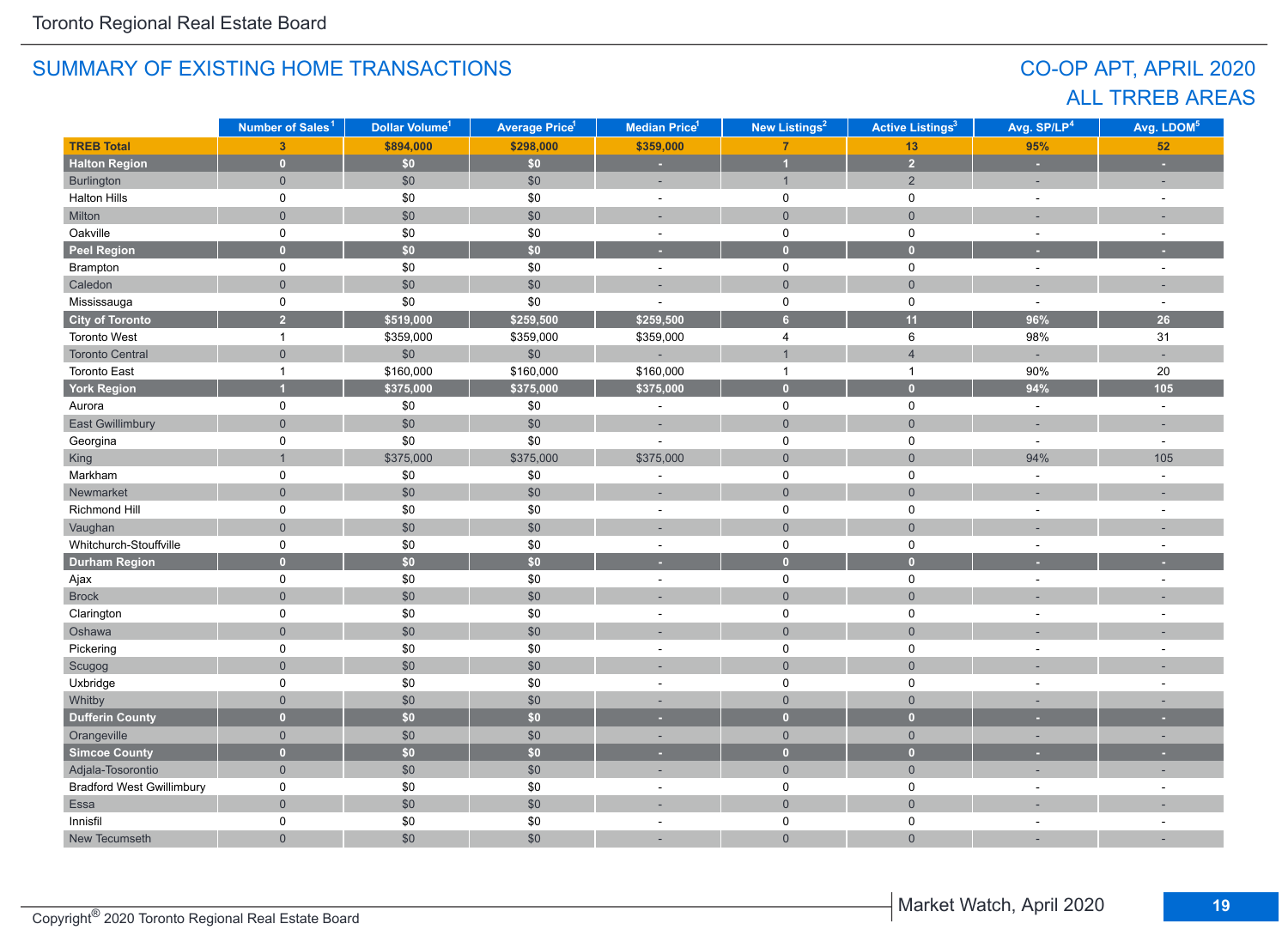## CO-OP APT, APRIL 2020 CITY OF TORONTO MUNICIPAL BREAKDOWN

|                        | Number of Sales <sup>1</sup> | Dollar Volume <sup>1</sup> | <b>Average Price<sup>1</sup></b> | <b>Median Price</b> <sup>1</sup> | New Listings <sup>2</sup> | <b>Active Listings<sup>3</sup></b> | Avg. SP/LP <sup>4</sup>  | Avg. LDOM <sup>5</sup>   |
|------------------------|------------------------------|----------------------------|----------------------------------|----------------------------------|---------------------------|------------------------------------|--------------------------|--------------------------|
| <b>TREB Total</b>      | 3 <sup>2</sup>               | \$894,000                  | \$298,000                        | \$359,000                        | $\overline{7}$            | 13                                 | 95%                      | 52                       |
| <b>City of Toronto</b> | $\overline{2}$               | \$519,000                  | \$259,500                        | \$259,500                        | 6                         | 11                                 | 96%                      | 26                       |
| <b>Toronto West</b>    |                              | \$359,000                  | \$359,000                        | \$359,000                        | $\overline{4}$            | 6                                  | 98%                      | 31                       |
| Toronto W01            | $\mathbf 0$                  | \$0                        | \$0                              | $\sim$                           | $\mathsf{O}$              | $\mathsf 0$                        | $\sim$                   | $\omega$                 |
| Toronto W02            | $\overline{0}$               | \$0                        | \$0                              | ÷                                | $\mathbf{0}$              | $\mathbf{0}$                       | $\sim$                   | $\sim$                   |
| Toronto W03            | 0                            | \$0                        | \$0                              | $\sim$                           | $\mathsf{O}$              | $\mathsf{O}$                       | $\sim$                   | $\sim$                   |
| Toronto W04            | $\overline{0}$               | \$0                        | \$0                              | ٠                                | $\mathsf{O}\xspace$       | $\mathbf 0$                        |                          |                          |
| Toronto W05            | 0                            | \$0                        | \$0                              | $\sim$                           | $\mathsf{O}$              | $\mathbf 0$                        | $\sim$                   | $\sim$                   |
| Toronto W06            | $\overline{0}$               | \$0                        | \$0                              | $\sim$                           | $\overline{1}$            | $\overline{1}$                     | $\overline{\phantom{a}}$ | $\overline{\phantom{a}}$ |
| Toronto W07            | 0                            | \$0                        | \$0                              | ÷,                               | $\pmb{0}$                 | $\overline{1}$                     | $\overline{\phantom{a}}$ |                          |
| Toronto W08            | $\overline{0}$               | \$0                        | \$0                              |                                  | 2                         | $\mathbf{3}$                       | $\sim$                   |                          |
| Toronto W09            | $\mathbf{1}$                 | \$359,000                  | \$359,000                        | \$359,000                        | $\mathbf{1}$              | $\overline{1}$                     | 98%                      | 31                       |
| Toronto W10            | $\overline{0}$               | \$0                        | \$0                              |                                  | $\mathsf{O}\xspace$       | $\mathbf{0}$                       | $\sim$                   | $\sim$                   |
| <b>Toronto Central</b> | $\mathbf{0}$                 | \$0                        | \$0                              | ٠                                | $\overline{1}$            | $\overline{4}$                     | ×                        | ×                        |
| Toronto C01            | $\mathsf{O}\xspace$          | \$0                        | \$0                              | $\sim$                           | $\mathbf{1}$              | $\mathbf{1}$                       |                          |                          |
| Toronto C02            | 0                            | \$0                        | \$0                              | $\sim$                           | $\mathsf 0$               | $\mathsf 0$                        | $\blacksquare$           |                          |
| Toronto C03            | $\overline{0}$               | \$0                        | \$0                              | ٠                                | $\mathsf{O}\xspace$       | $\mathbf{0}$                       | $\overline{\phantom{a}}$ |                          |
| Toronto C04            | 0                            | \$0                        | \$0                              | $\blacksquare$                   | $\mathsf{O}\xspace$       | 0                                  | $\blacksquare$           | $\sim$                   |
| Toronto C06            | $\overline{0}$               | $$0$$                      | \$0                              | ÷.                               | $\mathbf{0}$              | $\mathbf{0}$                       |                          |                          |
| Toronto C07            | 0                            | $\$0$                      | \$0                              | $\sim$                           | $\mathsf 0$               | $\mathsf 0$                        | $\sim$                   | $\overline{a}$           |
| Toronto C08            | $\overline{0}$               | \$0                        | \$0                              | ÷.                               | $\mathbf{0}$              | $\mathbf{0}$                       |                          |                          |
| Toronto C09            | 0                            | \$0                        | \$0                              | $\sim$                           | $\mathsf{O}$              | $\overline{2}$                     | $\sim$                   | $\sim$                   |
| Toronto C10            | $\overline{0}$               | \$0                        | \$0                              | ٠                                | $\mathsf{O}\xspace$       | $\mathbf 0$                        |                          |                          |
| Toronto C11            | 0                            | \$0                        | \$0                              | $\overline{a}$                   | $\mathsf{O}$              | $\mathsf{O}$                       | $\sim$                   |                          |
| Toronto C12            | $\overline{0}$               | \$0                        | \$0                              | $\sim$                           | $\overline{0}$            | $\mathbf{0}$                       | $\sim$                   |                          |
| Toronto C13            | 0                            | $\$0$                      | \$0                              | $\blacksquare$                   | $\mathsf 0$               | 0                                  | $\sim$                   |                          |
| Toronto C14            | $\overline{0}$               | \$0                        | \$0                              |                                  | $\mathbf{0}$              | $\mathbf{0}$                       |                          |                          |
| Toronto C15            | 0                            | \$0                        | \$0                              | ÷.                               | $\mathsf{O}$              | $\overline{1}$                     | $\sim$                   | $\sim$                   |
| <b>Toronto East</b>    |                              | \$160,000                  | \$160,000                        | \$160,000                        | $\overline{1}$            | $\overline{1}$                     | 90%                      | $20\degree$              |
| Toronto E01            | 0                            | \$0                        | \$0                              | ÷,                               | $\mathsf 0$               | $\mathbf 0$                        | $\blacksquare$           | $\sim$                   |
| Toronto E02            | $\overline{0}$               | \$0                        | \$0                              | $\sim$                           | $\mathsf{O}\xspace$       | $\mathbf{0}$                       | ٠                        | $\sim$                   |
| Toronto E03            | 0                            | \$0                        | \$0                              | ÷                                | $\mathsf 0$               | $\mathbf 0$                        | $\overline{\phantom{a}}$ |                          |
| Toronto E04            | $\overline{0}$               | $$0$$                      | \$0                              | ÷,                               | $\overline{0}$            | $\mathbf{0}$                       |                          |                          |
| Toronto E05            | 0                            | $\$0$                      | \$0                              | $\sim$                           | $\mathsf{O}\xspace$       | $\mathsf 0$                        | $\sim$                   |                          |
| Toronto E06            | $\overline{0}$               | $$0$$                      | \$0                              | ÷,                               | $\mathsf{O}\xspace$       | $\mathsf{O}\xspace$                |                          |                          |
| Toronto E07            | 0                            | \$0                        | \$0                              | $\blacksquare$                   | $\pmb{0}$                 | $\mathsf 0$                        | $\overline{\phantom{a}}$ | $\overline{\phantom{a}}$ |
| Toronto E08            | $\mathsf{O}\xspace$          | \$0                        | \$0                              | ÷,                               | $\mathbf 0$               | $\mathbf 0$                        |                          |                          |
| Toronto E09            | 0                            | \$0                        | \$0                              | ÷,                               | $\mathsf{O}$              | 0                                  | $\sim$                   | $\sim$                   |
| Toronto E10            | $\overline{1}$               | \$160,000                  | \$160,000                        | \$160,000                        | $\overline{1}$            | $\overline{1}$                     | 90%                      | 20                       |
| Toronto E11            | $\Omega$                     | \$0                        | \$0                              |                                  | $\mathbf 0$               | $\Omega$                           |                          |                          |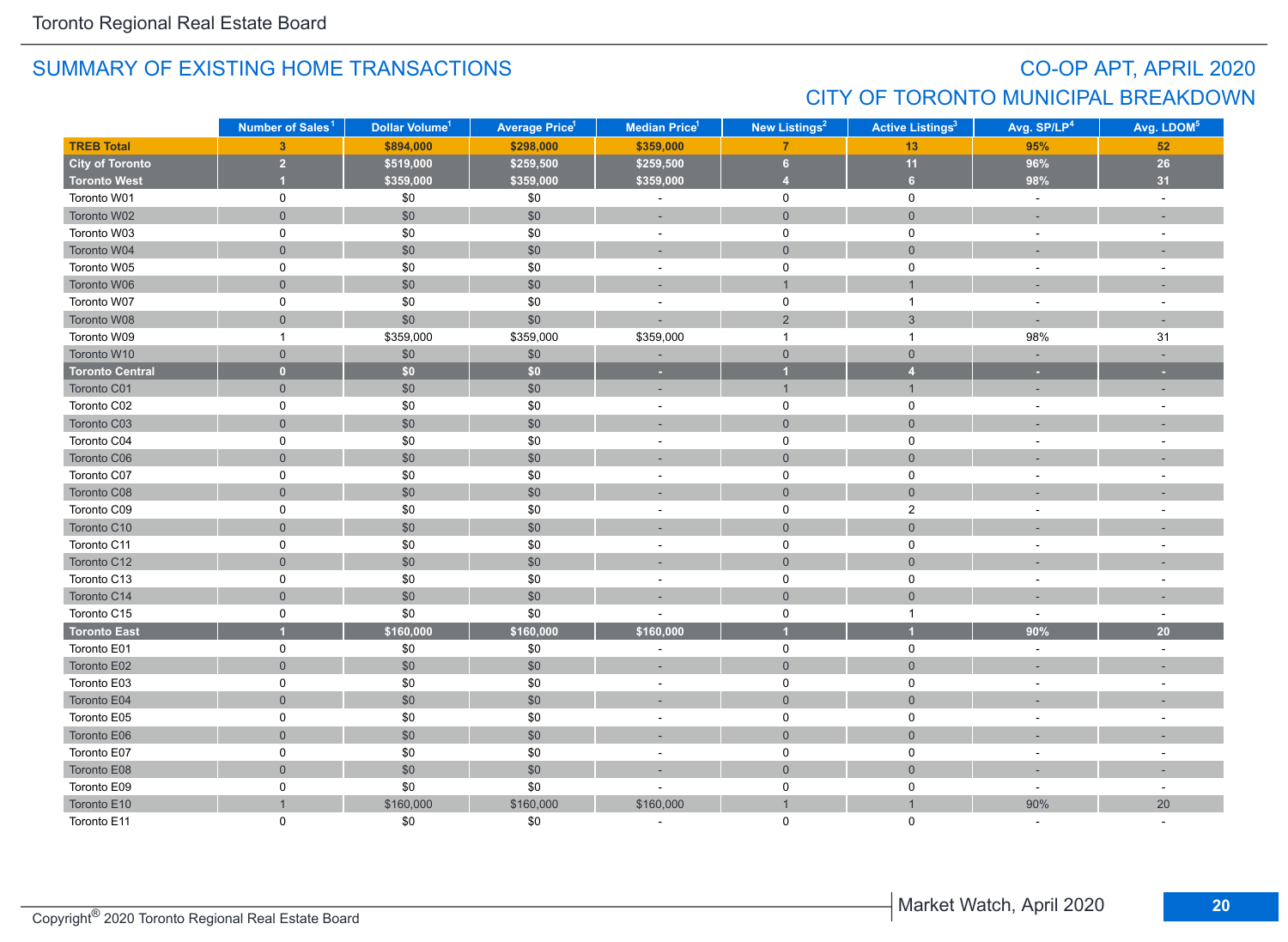## DET CONDO, APRIL 2020 ALL TRREB AREAS

|                                  | Number of Sales <sup>1</sup> | Dollar Volume <sup>1</sup> | <b>Average Price<sup>1</sup></b> | Median Price <sup>1</sup> | New Listings <sup>2</sup> |                     | Avg. SP/LP <sup>4</sup>  | Avg. LDOM <sup>5</sup> |
|----------------------------------|------------------------------|----------------------------|----------------------------------|---------------------------|---------------------------|---------------------|--------------------------|------------------------|
| <b>TREB Total</b>                | 3 <sup>2</sup>               | \$1,509,000                | \$503,000                        | \$515,000                 | 6                         | 21                  | 97%                      | 38                     |
| <b>Halton Region</b>             | $\mathbf{0}$                 | \$0                        | \$0                              | ×.                        | $\mathbf{0}$              | $\mathbf 0$         | ٠                        | ×                      |
| Burlington                       | $\mathsf{O}\xspace$          | \$0                        | \$0                              | ۰                         | $\mathsf{O}\xspace$       | $\mathsf{O}\xspace$ | ÷                        | ٠                      |
| <b>Halton Hills</b>              | $\mathsf{O}$                 | \$0                        | \$0                              | $\mathbf 0$<br>$\sim$     |                           | $\pmb{0}$           | $\sim$                   | $\sim$                 |
| Milton                           | $\overline{0}$               | \$0                        | \$0                              | ÷.                        | $\overline{0}$            | $\mathbf 0$         | ÷.                       |                        |
| Oakville                         | 0                            | \$0                        | \$0                              | $\sim$                    | $\mathbf 0$               | $\mathbf 0$         | ÷.                       | $\sim$                 |
| <b>Peel Region</b>               | $\overline{0}$               | \$0                        | \$0                              | ٠                         | $\overline{2}$            | $\overline{2}$      |                          |                        |
| Brampton                         | 0                            | \$0                        | \$0                              | $\mathbf{r}$              | $\mathbf{1}$              | $\mathbf{1}$        | $\sim$                   | $\sim$                 |
| Caledon                          | $\overline{0}$               | \$0                        | \$0                              |                           | $\mathsf{O}\xspace$       | $\mathbf{1}$        |                          |                        |
| Mississauga                      | 0                            | $$0$$                      | \$0                              | $\overline{a}$            | $\mathbf{1}$              | $\pmb{0}$           | $\sim$                   | ÷,                     |
| <b>City of Toronto</b>           | $\overline{0}$               | \$0\$                      | \$0                              |                           | $\mathbf{0}$              | $\overline{1}$      |                          |                        |
| <b>Toronto West</b>              | 0                            | \$0                        | \$0                              | $\sim$                    | $\mathsf 0$               | $\pmb{0}$           | $\sim$                   | $\sim$                 |
| <b>Toronto Central</b>           | $\overline{0}$               | \$0                        | \$0                              | ×,                        | $\mathsf{O}\xspace$       | $\mathbf 0$         | ٠                        |                        |
| Toronto East                     | 0                            | $\$0$                      | \$0                              | $\overline{a}$            | $\mathbf 0$               | $\mathbf{1}$        | $\sim$                   | $\overline{a}$         |
| <b>York Region</b>               | $\overline{0}$               | $\overline{50}$            | \$0                              | ×                         | $\mathbf{0}$              | $\mathbf{0}$        | ٠                        | н                      |
| Aurora                           | 0                            | \$0                        | \$0                              | ÷,                        | 0                         | $\pmb{0}$           | $\overline{a}$           | $\overline{a}$         |
| East Gwillimbury                 | $\overline{0}$               | \$0                        | \$0                              |                           | $\overline{0}$            | $\mathbf 0$         |                          |                        |
| Georgina                         | 0                            | \$0                        | \$0                              | $\overline{\phantom{a}}$  | $\mathbf 0$               | $\mathbf 0$         | ÷,                       | ÷,                     |
| King                             | $\overline{0}$               | \$0                        | \$0                              |                           | $\overline{0}$            | $\mathbf{0}$        |                          |                        |
| Markham                          | 0                            | \$0                        | \$0                              | ÷,                        | $\mathbf 0$               | $\mathbf 0$         | ٠                        |                        |
| Newmarket                        | $\mathsf{O}\xspace$          | \$0                        | \$0                              |                           | $\overline{0}$            | $\mathbf 0$         |                          |                        |
| Richmond Hill                    | 0                            | \$0                        | \$0                              | $\overline{\phantom{a}}$  | $\mathbf 0$               | $\mathbf 0$         |                          | ÷                      |
| Vaughan                          | $\overline{0}$               | $$0$$                      | \$0                              |                           | $\overline{0}$            | $\mathbf{0}$        |                          |                        |
| Whitchurch-Stouffville           | 0                            | \$0                        | \$0                              | ÷                         | $\pmb{0}$                 | $\pmb{0}$           |                          |                        |
| <b>Durham Region</b>             | $\overline{0}$               | $\overline{\textbf{S0}}$   | $\overline{50}$                  |                           | $\overline{0}$            | $\mathbf{0}$        |                          |                        |
| Ajax                             | 0                            | \$0                        | \$0                              | $\sim$                    | $\mathsf 0$               | $\pmb{0}$           | $\sim$                   | $\sim$                 |
| <b>Brock</b>                     | $\overline{0}$               | $$0$$                      | \$0                              |                           | $\mathbf 0$               | $\mathbf 0$         |                          |                        |
| Clarington                       | 0                            | \$0                        | \$0                              | $\sim$                    | $\mathbf 0$               | $\pmb{0}$           | ÷.                       | ٠                      |
| Oshawa                           | $\overline{0}$               | $$0$$                      | \$0                              |                           | $\overline{0}$            | $\mathbf{0}$        |                          |                        |
| Pickering                        | 0                            | \$0                        | \$0                              | $\overline{a}$            | $\mathbf 0$               | $\pmb{0}$           | ÷,                       | ÷,                     |
| Scugog                           | $\overline{0}$               | $$0$$                      | \$0                              | ٠                         | $\mathsf{O}\xspace$       | $\mathbf 0$         |                          |                        |
| Uxbridge                         | 0                            | $\$0$                      | \$0                              | $\overline{a}$            | $\mathsf 0$               | $\pmb{0}$           | $\ddot{\phantom{1}}$     | $\overline{a}$         |
| Whitby                           | $\overline{0}$               | \$0                        | \$0                              | п.                        | $\overline{0}$            | $\mathbf{0}$        | ÷                        | ۰                      |
| <b>Dufferin County</b>           | $\overline{0}$               | \$0                        | \$0                              | ٠                         | $\mathbf{0}$              | $\bullet$           | ٠                        | ٠                      |
| Orangeville                      | $\overline{0}$               | \$0                        | \$0                              |                           | $\overline{0}$            | $\overline{0}$      | $\overline{\phantom{a}}$ | $\sim$                 |
| <b>Simcoe County</b>             | $\overline{\mathbf{3}}$      | \$1,509,000                | \$503,000                        | \$515,000                 | $\overline{4}$            | 18                  | 97%                      | 38                     |
| Adjala-Tosorontio                | $\overline{0}$               | \$0                        | \$0                              |                           | $\mathsf{O}\xspace$       | $\mathsf{O}\xspace$ | ÷,                       |                        |
| <b>Bradford West Gwillimbury</b> | 0                            | \$0                        | \$0                              | $\sim$                    | $\mathbf 0$               | $\mathbf 0$         | $\sim$                   | $\sim$                 |
| Essa                             | $\mathsf{O}\xspace$          | $$0$$                      | \$0                              | ÷                         | $\mathsf{O}\xspace$       | $\mathsf{O}\xspace$ | ٠                        | ٠                      |
| Innisfil                         | 0                            | \$0                        | \$0                              |                           | 0                         | $\pmb{0}$           | $\sim$                   | $\sim$                 |
| New Tecumseth                    | $\mathbf{3}$                 | \$1,509,000                | \$503,000                        | \$515,000                 | $\overline{4}$            | 18                  | 97%                      | 38                     |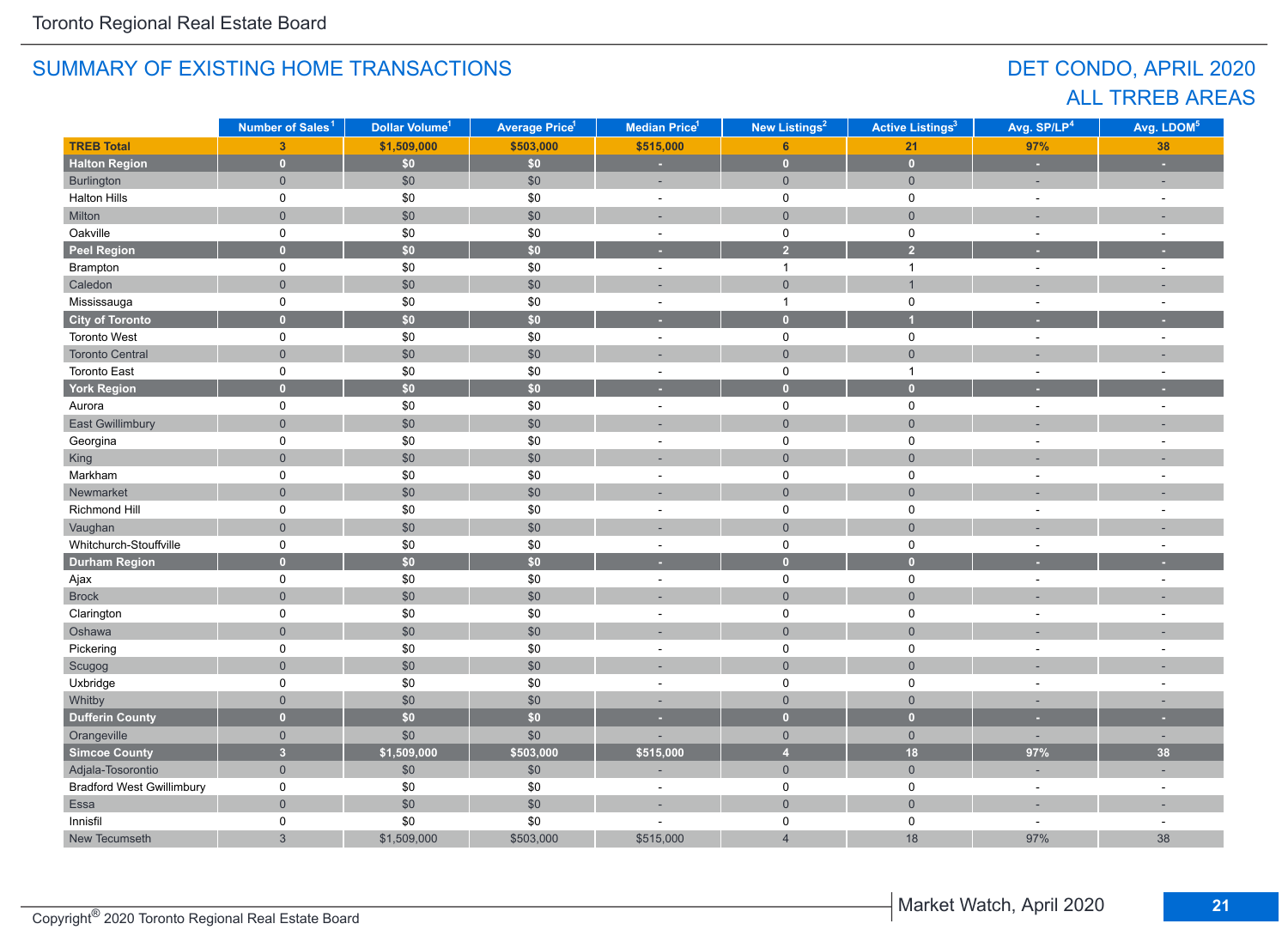## DET CONDO, APRIL 2020 CITY OF TORONTO MUNICIPAL BREAKDOWN

|                        | Number of Sales <sup>1</sup> | Dollar Volume <sup>1</sup> | <b>Average Price<sup>1</sup></b> | <b>Median Price</b> <sup>1</sup> | New Listings <sup>2</sup> | <b>Active Listings<sup>3</sup></b> | Avg. SP/LP <sup>4</sup>  | Avg. LDOM <sup>5</sup>   |
|------------------------|------------------------------|----------------------------|----------------------------------|----------------------------------|---------------------------|------------------------------------|--------------------------|--------------------------|
| <b>TREB Total</b>      | 3 <sup>2</sup>               | \$1,509,000                | \$503,000                        | \$515,000                        | 6                         | 21                                 | 97%                      | 38                       |
| <b>City of Toronto</b> | $\mathbf{0}$                 | \$0                        | $$0$$                            |                                  | $\bullet$                 | $\overline{\mathbf{1}}$            | н.                       |                          |
| <b>Toronto West</b>    | $\overline{0}$               | \$0                        | \$0                              | ٠                                | $\mathbf{0}$              | $\overline{0}$                     |                          |                          |
| Toronto W01            | $\mathbf 0$                  | \$0                        | \$0                              | $\sim$                           | $\mathsf{O}$              | $\mathsf 0$                        | $\sim$                   | $\sim$                   |
| Toronto W02            | $\overline{0}$               | $$0$$                      | \$0                              | ÷                                | $\mathbf{0}$              | $\mathbf 0$                        | $\sim$                   |                          |
| Toronto W03            | 0                            | \$0                        | \$0                              | $\blacksquare$                   | $\mathsf{O}$              | $\mathsf{O}$                       | $\sim$                   | $\sim$                   |
| Toronto W04            | $\overline{0}$               | \$0                        | \$0                              | ٠                                | $\mathsf{O}\xspace$       | $\overline{0}$                     |                          |                          |
| Toronto W05            | 0                            | \$0                        | \$0                              | $\sim$                           | $\mathsf{O}$              | $\mathsf{O}$                       | $\sim$                   |                          |
| Toronto W06            | $\overline{0}$               | \$0                        | \$0                              | $\sim$                           | $\mathbf{0}$              | $\mathbf{0}$                       | $\overline{\phantom{a}}$ |                          |
| Toronto W07            | 0                            | \$0                        | \$0                              | $\overline{\phantom{a}}$         | $\mathbf 0$               | 0                                  | $\sim$                   |                          |
| Toronto W08            | $\overline{0}$               | $$0$$                      | \$0                              |                                  | $\mathbf{0}$              | $\mathbf 0$                        |                          |                          |
| Toronto W09            | 0                            | \$0                        | \$0                              | $\blacksquare$                   | $\mathsf 0$               | $\mathsf 0$                        | $\overline{\phantom{a}}$ | $\overline{\phantom{a}}$ |
| Toronto W10            | $\overline{0}$               | \$0                        | \$0                              | $\sim$                           | $\mathbf{0}$              | $\overline{0}$                     | $\sim$                   | $\sim$                   |
| <b>Toronto Central</b> | $\mathbf{0}$                 | \$0\$                      | \$0                              | $\sim$                           | $\mathbf{0}$              | $\overline{0}$                     | ×.                       | ×.                       |
| Toronto C01            | $\mathsf{O}\xspace$          | \$0                        | \$0                              | ÷,                               | $\mathsf{O}\xspace$       | $\mathbf 0$                        |                          |                          |
| Toronto C02            | 0                            | \$0                        | \$0                              | $\sim$                           | $\pmb{0}$                 | $\mathsf 0$                        | $\overline{\phantom{a}}$ |                          |
| Toronto C03            | $\overline{0}$               | \$0                        | \$0                              | ٠                                | $\mathsf{O}\xspace$       | $\mathbf{0}$                       | $\sim$                   |                          |
| Toronto C04            | 0                            | \$0                        | \$0                              | $\overline{\phantom{a}}$         | $\mathsf{O}\xspace$       | 0                                  | $\overline{\phantom{a}}$ |                          |
| Toronto C06            | $\overline{0}$               | $$0$$                      | \$0                              |                                  | $\mathbf{0}$              | $\mathbf{0}$                       |                          |                          |
| Toronto C07            | 0                            | \$0                        | \$0                              | $\sim$                           | $\mathsf 0$               | $\mathsf 0$                        | $\sim$                   | $\overline{a}$           |
| Toronto C08            | $\overline{0}$               | \$0                        | \$0                              | ÷                                | $\overline{0}$            | $\mathbf{0}$                       |                          |                          |
| Toronto C09            | 0                            | \$0                        | \$0                              | $\blacksquare$                   | $\mathsf{O}$              | 0                                  | $\sim$                   | $\sim$                   |
| Toronto C10            | $\overline{0}$               | \$0                        | \$0                              | ٠                                | $\mathsf{O}\xspace$       | $\mathbf{0}$                       |                          |                          |
| Toronto C11            | 0                            | \$0                        | \$0                              | $\sim$                           | $\mathsf{O}$              | $\mathsf{O}$                       | $\overline{a}$           |                          |
| Toronto C12            | $\overline{0}$               | \$0                        | \$0                              | $\sim$                           | $\mathbf{0}$              | $\mathbf{0}$                       |                          |                          |
| Toronto C13            | 0                            | $\$0$                      | \$0                              | $\blacksquare$                   | $\mathsf 0$               | 0                                  | $\overline{\phantom{a}}$ |                          |
| Toronto C14            | $\overline{0}$               | \$0                        | \$0                              |                                  | $\mathbf{0}$              | $\mathbf{0}$                       |                          |                          |
| Toronto C15            | 0                            | \$0                        | \$0                              | $\blacksquare$                   | $\mathsf{O}$              | $\mathbf 0$                        | $\sim$                   | $\sim$                   |
| <b>Toronto East</b>    | $\overline{0}$               | \$0                        | \$0                              | ٥                                | $\bullet$                 | $\overline{1}$                     |                          |                          |
| Toronto E01            | 0                            | $\$0$                      | \$0                              | $\overline{\phantom{a}}$         | $\mathsf 0$               | $\mathbf 0$                        | $\overline{\phantom{a}}$ | $\sim$                   |
| Toronto E02            | $\overline{0}$               | \$0                        | \$0                              | $\sim$                           | $\mathsf{O}\xspace$       | $\mathbf{0}$                       |                          |                          |
| Toronto E03            | 0                            | \$0                        | \$0                              | ÷,                               | $\mathsf 0$               | 0                                  | $\overline{\phantom{a}}$ |                          |
| Toronto E04            | $\overline{0}$               | $$0$$                      | \$0                              |                                  | $\overline{0}$            | $\mathbf{0}$                       |                          |                          |
| Toronto E05            | 0                            | $\$0$                      | \$0                              | $\overline{\phantom{a}}$         | $\mathsf{O}\xspace$       | $\mathsf 0$                        | $\overline{\phantom{a}}$ |                          |
| Toronto E06            | $\overline{0}$               | $$0$$                      | \$0                              |                                  | $\mathsf{O}\xspace$       | $\mathbf{0}$                       |                          |                          |
| Toronto E07            | 0                            | \$0                        | \$0                              | $\blacksquare$                   | $\pmb{0}$                 | $\mathsf 0$                        | $\sim$                   |                          |
| Toronto E08            | $\mathsf{O}\xspace$          | \$0                        | \$0                              |                                  | $\boldsymbol{0}$          | $\overline{1}$                     |                          |                          |
| Toronto E09            | 0                            | \$0                        | \$0                              | $\sim$                           | $\mathsf{O}$              | 0                                  | $\sim$                   |                          |
| Toronto E10            | $\overline{0}$               | \$0                        | \$0                              | ÷                                | $\mathbf 0$               | $\overline{0}$                     |                          |                          |
| Toronto E11            | $\Omega$                     | \$0                        | \$0                              |                                  | $\mathbf 0$               | $\Omega$                           |                          |                          |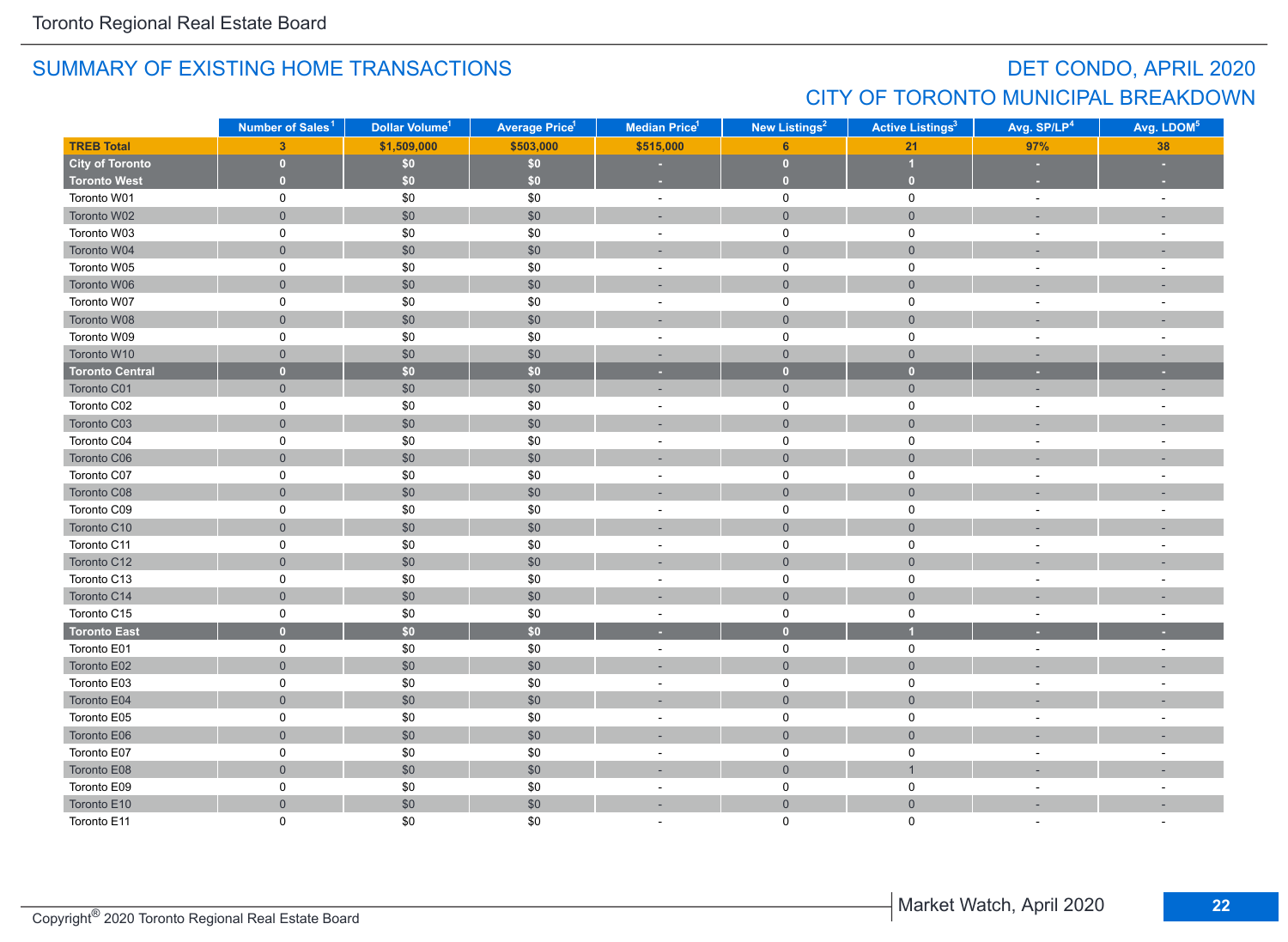## CO-OWNERSHIP APT, APRIL 2020 ALL TRREB AREAS

|                                  | Number of Sales <sup>1</sup> | Dollar Volume <sup>1</sup> | <b>Average Price<sup>1</sup></b> | Median Price <sup>1</sup> | New Listings <sup>2</sup> |                           | Avg. SP/LP <sup>4</sup> | Avg. LDOM <sup>5</sup>   |
|----------------------------------|------------------------------|----------------------------|----------------------------------|---------------------------|---------------------------|---------------------------|-------------------------|--------------------------|
| <b>TREB Total</b>                | 2 <sup>1</sup>               | \$995,000                  | \$497,500                        | \$497,500                 | 3 <sup>1</sup>            | 8                         | 100%                    | 37                       |
| <b>Halton Region</b>             | $\mathbf{0}$                 | \$0                        | \$0\$                            | ×,                        | $\bullet$                 | $\mathbf{0}$              | ÷                       | ÷                        |
| Burlington                       | $\overline{0}$               | \$0                        | \$0                              | ÷,                        | $\mathbf 0$               | $\mathbf 0$               | ÷,                      | ÷,                       |
| <b>Halton Hills</b>              | 0                            | \$0                        | \$0                              | $\sim$                    | $\mathsf 0$               | $\pmb{0}$                 | $\sim$                  | $\sim$                   |
| Milton                           | $\overline{0}$               | \$0                        | \$0                              | ÷.                        | $\mathsf{O}\xspace$       | $\mathbf 0$               | ÷                       |                          |
| Oakville                         | 0                            | \$0                        | \$0                              | $\sim$                    | $\mathbf 0$               | $\pmb{0}$                 | $\sim$                  | $\sim$                   |
| <b>Peel Region</b>               | $\overline{0}$               | \$0                        | $\overline{50}$                  | ٠                         | $\mathbf{0}$              | $\overline{0}$            | ٠                       | н                        |
| Brampton                         | 0                            | $$0$$                      | \$0                              | $\omega$                  | $\mathsf 0$               | $\pmb{0}$                 | $\sim$                  | $\sim$                   |
| Caledon                          | $\overline{0}$               | \$0                        | \$0                              | ÷                         | $\overline{0}$            | $\mathbf 0$               |                         |                          |
| Mississauga                      | 0                            | \$0                        | \$0                              | ÷,                        | $\mathbf 0$               | $\pmb{0}$                 | $\sim$                  | $\sim$                   |
| <b>City of Toronto</b>           | $\overline{2}$               | \$995,000                  | \$497,500                        | \$497,500                 | $\overline{\mathbf{3}}$   | $\bf{8}$                  | 100%                    | 37                       |
| Toronto West                     | 0                            | \$0                        | \$0                              |                           | $\mathbf 0$               | $\ensuremath{\mathsf{3}}$ | $\sim$                  | $\omega$                 |
| <b>Toronto Central</b>           | $\overline{2}$               | \$995,000                  | \$497,500                        | \$497,500                 | $\mathfrak{S}$            | $5\phantom{.0}$           | 100%                    | 37                       |
| <b>Toronto East</b>              | 0                            | $$0$$                      | \$0                              | ÷                         | $\mathbf 0$               | $\pmb{0}$                 | $\sim$                  | $\sim$                   |
| <b>York Region</b>               | $\mathbf{0}$                 | \$0                        | \$0                              | ٠                         | $\mathbf{0}$              | $\mathbf{0}$              | ٠                       |                          |
| Aurora                           | 0                            | \$0                        | \$0                              | $\sim$                    | $\mathsf 0$               | $\mathbf 0$               | $\sim$                  | $\sim$                   |
| <b>East Gwillimbury</b>          | $\overline{0}$               | \$0                        | \$0                              | ٠                         | $\mathsf{O}\xspace$       | $\mathbf{0}$              | ÷                       | ٠                        |
| Georgina                         | $\mathsf{O}$                 | $\$0$                      | \$0                              | $\sim$                    | $\mathsf 0$               | $\pmb{0}$                 | $\sim$                  | $\sim$                   |
| King                             | $\overline{0}$               | $$0$$                      | \$0                              | $\overline{\phantom{a}}$  | $\overline{0}$            | $\mathbf 0$               |                         |                          |
| Markham                          | 0                            | \$0                        | \$0                              |                           | $\mathbf 0$               | $\mathbf 0$               |                         |                          |
| Newmarket                        | $\overline{0}$               | \$0                        | \$0                              |                           | $\overline{0}$            | $\overline{0}$            |                         |                          |
| Richmond Hill                    | 0                            | \$0                        | \$0                              | ÷                         | $\mathbf 0$               | $\mathbf 0$               | ÷,                      | ÷                        |
| Vaughan                          | $\overline{0}$               | $$0$$                      | \$0                              | ÷                         | $\overline{0}$            | $\mathbf{0}$              |                         |                          |
| Whitchurch-Stouffville           | 0                            | \$0                        | \$0                              | ÷,                        | $\mathbf 0$               | $\pmb{0}$                 | ÷                       | ÷,                       |
| <b>Durham Region</b>             | $\overline{0}$               | \$0                        | $\overline{50}$                  | ٠                         | $\overline{0}$            | $\mathbf{0}$              |                         |                          |
| Ajax                             | 0                            | $$0$$                      | \$0                              | $\blacksquare$            | $\mathbf 0$               | $\pmb{0}$                 | $\sim$                  | ÷                        |
| <b>Brock</b>                     | $\mathsf{O}\xspace$          | \$0                        | \$0                              |                           | $\mathsf{O}\xspace$       | $\mathbf 0$               |                         |                          |
| Clarington                       | 0                            | $\$0$                      | \$0                              | $\overline{a}$            | $\mathsf 0$               | $\pmb{0}$                 | $\overline{a}$          | ÷,                       |
| Oshawa                           | $\overline{0}$               | \$0                        | \$0                              |                           | $\overline{0}$            | $\mathbf 0$               |                         |                          |
| Pickering                        | 0                            | $$0$$                      | \$0                              | $\sim$                    | $\mathbf 0$               | $\pmb{0}$                 | $\sim$                  | $\overline{\phantom{a}}$ |
| Scugog                           | $\overline{0}$               | \$0                        | \$0                              | ÷                         | $\mathbf 0$               | $\mathbf 0$               |                         |                          |
| Uxbridge                         | 0                            | \$0                        | \$0                              | $\sim$                    | $\mathbf 0$               | $\mathbf 0$               | ÷,                      | ÷                        |
| Whitby                           | $\mathbf 0$                  | \$0                        | \$0                              | п.                        | $\overline{0}$            | $\mathbf 0$               |                         |                          |
| <b>Dufferin County</b>           | $\overline{0}$               | $\overline{50}$            | \$0                              | ×                         | $\mathbf{0}$              | $\mathbf{0}$              | ٠                       | $\sim$                   |
| Orangeville                      | $\overline{0}$               | \$0                        | \$0                              | ×,                        | $\overline{0}$            | $\overline{0}$            | ٠                       | ×,                       |
| <b>Simcoe County</b>             | $\mathbf{0}$                 | $\overline{30}$            | $\overline{50}$                  | ٠                         | $\mathbf{0}$              | $\mathbf{0}$              | ٠                       | ٠                        |
| Adjala-Tosorontio                | $\overline{0}$               | \$0                        | \$0                              | ٠                         | $\mathsf{O}\xspace$       | $\overline{0}$            | ٠                       | ÷                        |
| <b>Bradford West Gwillimbury</b> | 0                            | $$0$$                      | \$0                              | $\sim$                    | $\mathbf 0$               | $\mathbf 0$               | $\sim$                  | ÷,                       |
| Essa                             | $\mathsf{O}\xspace$          | $\$0$                      | \$0                              | ٠                         | $\mathsf{O}\xspace$       | $\mathsf{O}\xspace$       |                         |                          |
| Innisfil                         | 0                            | \$0                        | \$0                              | ÷,                        | 0                         | $\pmb{0}$                 | $\sim$                  |                          |
| New Tecumseth                    | $\overline{0}$               | \$0                        | \$0                              | ٠                         | $\overline{0}$            | $\mathbf 0$               | ÷,                      | ÷                        |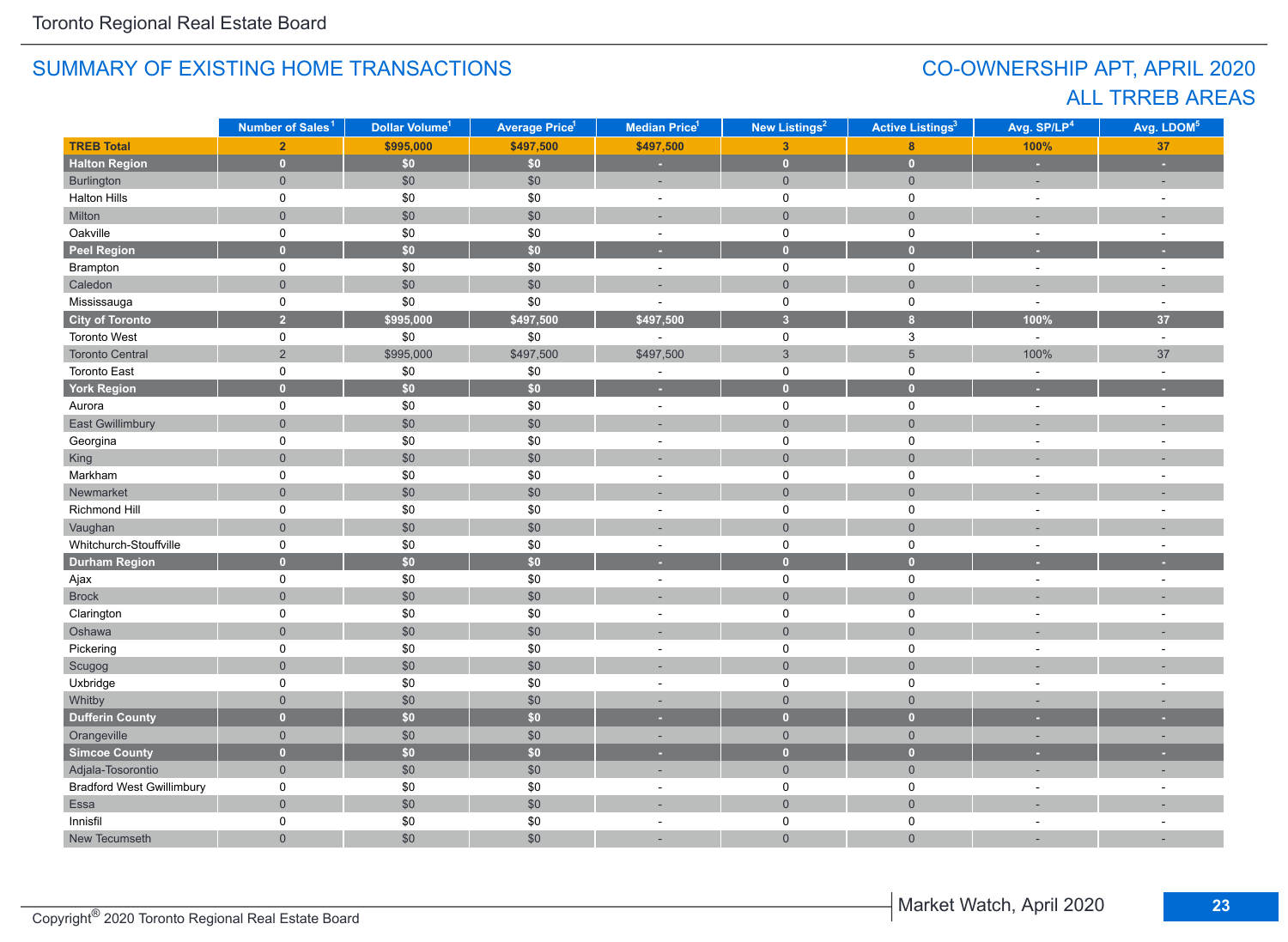## CO-OWNERSHIP APT, APRIL 2020 CITY OF TORONTO MUNICIPAL BREAKDOWN

|                        | Number of Sales <sup>1</sup> | Dollar Volume <sup>1</sup> | <b>Average Price<sup>1</sup></b> | <b>Median Price</b> <sup>1</sup> | New Listings <sup>2</sup> | <b>Active Listings<sup>3</sup></b> | Avg. SP/LP <sup>4</sup>  | Avg. LDOM <sup>5</sup>   |
|------------------------|------------------------------|----------------------------|----------------------------------|----------------------------------|---------------------------|------------------------------------|--------------------------|--------------------------|
| <b>TREB Total</b>      | 2 <sup>1</sup>               | \$995,000                  | \$497,500                        | \$497,500                        | $\overline{3}$            | 8                                  | 100%                     | 37                       |
| <b>City of Toronto</b> | $\overline{2}$               | \$995,000                  | \$497,500                        | \$497,500                        | $\sqrt{3}$                | 8 <sub>1</sub>                     | 100%                     | $37\,$                   |
| <b>Toronto West</b>    | $\mathbf{0}$                 | \$0\$                      | \$0                              |                                  | $\mathbf 0$               | $\overline{\mathbf{3}}$            |                          |                          |
| Toronto W01            | $\mathbf 0$                  | $\$0$                      | \$0                              | $\sim$                           | $\mathsf{O}\xspace$       | $\mathsf 0$                        | $\omega$                 | $\sim$                   |
| Toronto W02            | $\mathbf{0}$                 | $$0$$                      | \$0                              | ÷                                | $\mathsf{O}\xspace$       | $\mathbf{0}$                       |                          |                          |
| Toronto W03            | 0                            | $$0$$                      | \$0                              | $\blacksquare$                   | 0                         | $\mathbf 0$                        |                          | $\overline{\phantom{a}}$ |
| Toronto W04            | $\overline{0}$               | \$0                        | \$0                              |                                  | $\overline{0}$            | $\mathbf 0$                        |                          |                          |
| Toronto W05            | 0                            | \$0                        | \$0                              | $\sim$                           | $\mathbf 0$               | 3                                  | $\sim$                   | $\sim$                   |
| Toronto W06            | $\overline{0}$               | $$0$$                      | \$0                              | ÷.                               | $\mathbf{0}$              | $\overline{0}$                     |                          |                          |
| Toronto W07            | 0                            | $$0$$                      | \$0                              | $\blacksquare$                   | $\mathbf 0$               | $\mathbf 0$                        | $\sim$                   | $\overline{\phantom{a}}$ |
| Toronto W08            | $\mathsf{O}\xspace$          | \$0                        | \$0                              | ÷                                | $\mathbf 0$               | $\mathsf{O}\xspace$                |                          | ٠                        |
| Toronto W09            | 0                            | \$0                        | \$0                              | $\bar{a}$                        | $\mathbf 0$               | $\mathbf 0$                        | $\sim$                   | $\sim$                   |
| Toronto W10            | $\overline{0}$               | \$0                        | \$0                              | ä,                               | $\mathbf{0}$              | $\overline{0}$                     | i.                       | п,                       |
| <b>Toronto Central</b> | $\overline{2}$               | \$995,000                  | \$497,500                        | \$497,500                        | $\overline{\mathbf{3}}$   | 5 <sup>1</sup>                     | 100%                     | 37                       |
| Toronto C01            | $\overline{0}$               | \$0                        | \$0                              |                                  | $\mathbf{0}$              | $\overline{0}$                     |                          | ÷                        |
| Toronto C02            | $\overline{2}$               | \$995,000                  | \$497,500                        | \$497,500                        | $\overline{1}$            | $\mathbf{1}$                       | 100%                     | 37                       |
| Toronto C03            | $\mathsf{O}\xspace$          | $$0$$                      | \$0                              |                                  | $\mathsf{O}\xspace$       | $\mathbf{1}$                       |                          |                          |
| Toronto C04            | $\pmb{0}$                    | $$0$$                      | \$0                              | $\bar{a}$                        | $\overline{1}$            | $\mathbf{1}$                       | $\sim$                   | $\sim$                   |
| Toronto C06            | $\mathbf{0}$                 | \$0                        | \$0                              | $\sim$                           | $\mathbf 0$               | $\mathbf{0}$                       |                          | $\overline{a}$           |
| Toronto C07            | 0                            | \$0                        | \$0                              | $\blacksquare$                   | $\mathbf 0$               | $\mathbf 0$                        |                          |                          |
| Toronto C08            | $\overline{0}$               | \$0                        | \$0                              |                                  | $\mathbf{1}$              | $\mathbf{1}$                       |                          |                          |
| Toronto C09            | 0                            | $$0$$                      | \$0                              | $\sim$                           | $\mathsf{O}$              | $\mathbf 0$                        | $\sim$                   | $\sim$                   |
| Toronto C10            | $\mathbf{0}$                 | $$0$$                      | \$0                              | ×.                               | $\mathsf{O}\xspace$       | $\mathsf{O}\xspace$                |                          |                          |
| Toronto C11            | 0                            | $$0$$                      | \$0                              | $\bar{a}$                        | $\mathbf 0$               | $\mathbf 0$                        |                          |                          |
| Toronto C12            | $\mathsf{O}\xspace$          | \$0                        | \$0                              | ٠                                | $\mathsf{O}\xspace$       | $\mathsf{O}\xspace$                |                          |                          |
| Toronto C13            | 0                            | $$0$$                      | \$0                              | $\sim$                           | $\mathsf 0$               | $\mathbf 0$                        |                          |                          |
| Toronto C14            | $\overline{0}$               | $$0$$                      | \$0                              |                                  | $\mathbf 0$               | $\overline{1}$                     |                          |                          |
| Toronto C15            | 0                            | \$0                        | \$0                              | $\overline{\phantom{a}}$         | $\mathbf 0$               | $\mathbf 0$                        | $\sim$                   | $\overline{\phantom{a}}$ |
| <b>Toronto East</b>    | $\bullet$                    | \$0                        | $\overline{50}$                  | ٠                                | $\bullet$                 | $\mathbf{0}$                       |                          |                          |
| Toronto E01            | $\mathbf 0$                  | $\$0$                      | \$0                              | $\sim$                           | $\mathsf{O}\xspace$       | $\mathbf 0$                        | $\sim$                   | $\sim$                   |
| Toronto E02            | $\mathbf{0}$                 | \$0                        | \$0                              | ٠                                | $\mathsf{O}\xspace$       | $\mathsf{O}\xspace$                |                          |                          |
| Toronto E03            | $\mathbf 0$                  | \$0                        | \$0                              | ÷,                               | $\pmb{0}$                 | $\mathbf 0$                        |                          |                          |
| Toronto E04            | $\overline{0}$               | \$0                        | \$0                              | ×.                               | $\mathbf{0}$              | $\overline{0}$                     |                          |                          |
| Toronto E05            | 0                            | \$0                        | \$0                              | $\blacksquare$                   | 0                         | 0                                  |                          |                          |
| Toronto E06            | $\mathbf{0}$                 | \$0                        | \$0                              |                                  | $\overline{0}$            | $\overline{0}$                     |                          |                          |
| Toronto E07            | 0                            | $\$0$                      | \$0                              | $\blacksquare$                   | $\mathsf 0$               | $\mathbf 0$                        | $\overline{\phantom{a}}$ |                          |
| Toronto E08            | $\mathsf{O}\xspace$          | \$0                        | \$0                              | $\overline{\phantom{a}}$         | $\mathsf{O}\xspace$       | $\mathsf{O}\xspace$                |                          |                          |
| Toronto E09            | 0                            | $$0$$                      | \$0                              | $\blacksquare$                   | $\mathbf 0$               | $\mathbf 0$                        | $\sim$                   | ÷,                       |
| Toronto E10            | $\mathbf{0}$                 | \$0                        | \$0                              | ÷                                | $\mathsf{O}\xspace$       | $\mathsf{O}\xspace$                |                          |                          |
| Toronto E11            | $\Omega$                     | \$0                        | \$0                              |                                  | $\Omega$                  | $\Omega$                           |                          |                          |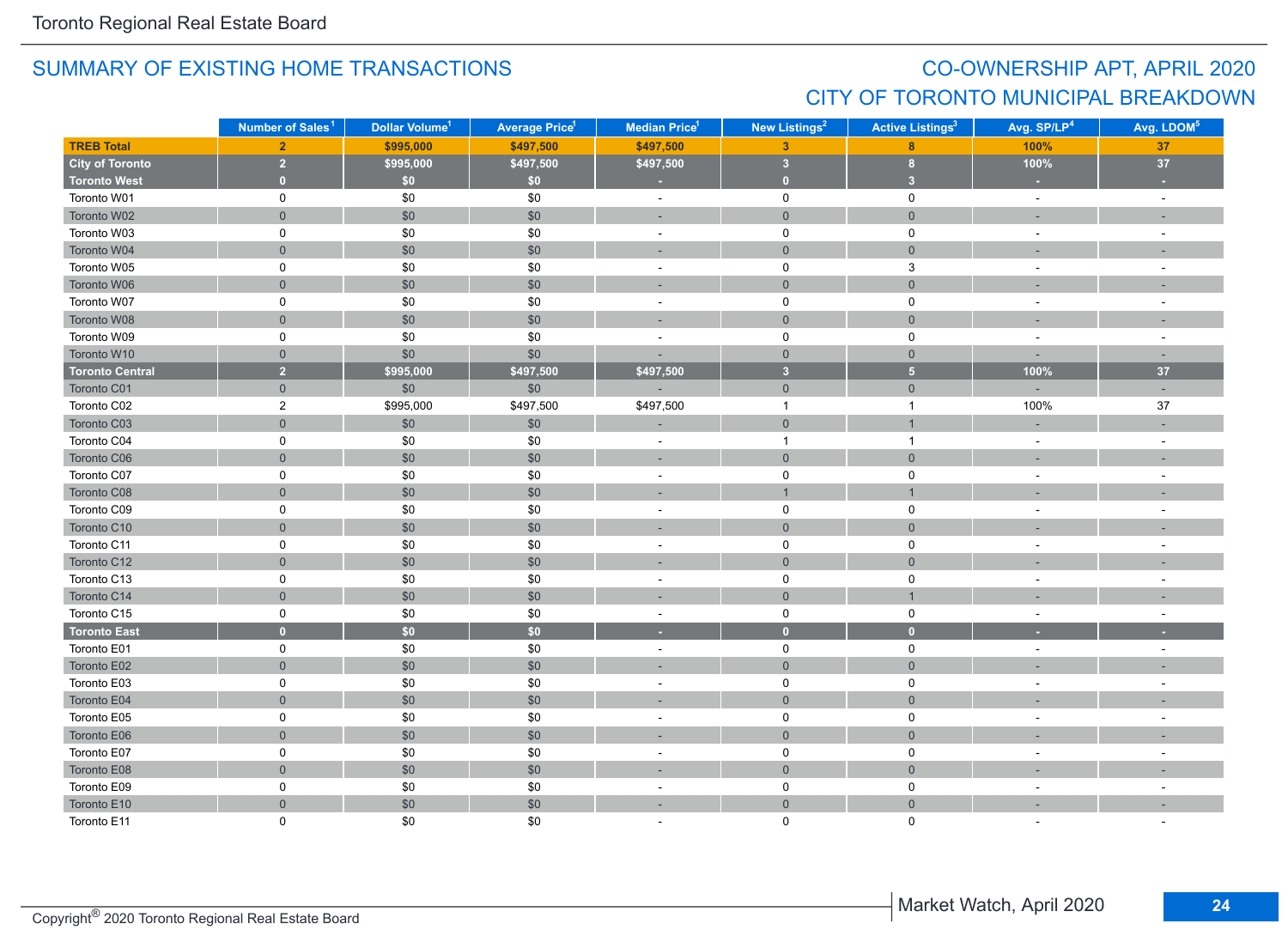#### FOCUS ON THE MLS HOME PRICE INDEX

## ALL TRREB AREAS INDEX AND BENCHMARK PRICE, APRIL 2020

|                                  |              | <b>Composite</b> |                          |        | <b>Single Family Detached</b> |                          |              | <b>Single Family Attached</b> |                         |                          | <b>Townhouse</b> |                          |               | <b>Apartment</b> |               |
|----------------------------------|--------------|------------------|--------------------------|--------|-------------------------------|--------------------------|--------------|-------------------------------|-------------------------|--------------------------|------------------|--------------------------|---------------|------------------|---------------|
|                                  | <b>Index</b> |                  | Benchmark Yr./Yr. % Chg. | Index  |                               | Benchmark Yr./Yr. % Chg. | <b>Index</b> |                               | Benchmark Yr./Yr. % Chg | <b>Index</b>             |                  | Benchmark Yr./Yr. % Chg. | Index         | <b>Benchmark</b> | Yr./Yr. % Chg |
| <b>TREB Total</b>                | 286.8        | \$870,100        | 10.22%                   | 274.6  | \$1,013,900                   | 8.49%                    | 286.6        | \$805,800                     | 9.60%                   | 293.6                    | \$648,200        | 10.79%                   | 300.0         | \$598,700        | 13.21%        |
| <b>Halton Region</b>             | 297.1        | \$958,000        | 10.36%                   | 291.9  | \$1,076,600                   | 9.65%                    | 301.3        | \$770,800                     | 8.38%                   | 333.4                    | \$615,000        | 12.90%                   | 282.8         | \$523,000        | 12.94%        |
| <b>Burlington</b>                | 310.6        | \$843,800        | 13.48%                   | 304.7  | \$1,031,500                   | 13.78%                   | 326.0        | \$782,100                     | 11.15%                  | 343.6                    | \$631,500        | 13.03%                   | 284.1         | \$467,600        | 13.69%        |
| <b>Halton Hills</b>              | 276.1        | \$817,200        | 8.36%                    | 270.9  | \$881,400                     | 7.67%                    | 284.5        | \$644,600                     | 8.63%                   | 318.5                    | \$511,900        | 13.47%                   | 274.1         | \$554,200        | 16.09%        |
| Milton                           | 276.0        | \$818,200        | 8.19%                    | 270.6  | \$968,400                     | 7.55%                    | 285.5        | \$690,000                     | 7.01%                   | 299.0                    | \$495,100        | 13.73%                   | 279.2         | \$568,700        | 12.04%        |
| Oakville                         | 299.6        | \$1,095,900      | 9.22%                    | 297.3  | \$1,256,700                   | 8.31%                    | 308.1        | \$860,300                     | 8.87%                   | 323.0                    | \$698,900        | 12.15%                   | 283.0         | \$543,600        | 12.39%        |
| <b>Peel Region</b>               | 286.1        | \$811,200        | 12.55%                   | 274.9  | \$970,600                     | 10.71%                   | 283.9        | \$726,800                     | 11.86%                  | 283.8                    | \$609,300        | 12.57%                   | 309.6         | \$530,800        | 17.94%        |
| <b>Brampton</b>                  | 284.6        | \$721,700        | 12.14%                   | 276.6  | \$807,900                     | 11.26%                   | 286.6        | \$672,200                     | 12.13%                  | 283.5                    | \$518,400        | 13.08%                   | 292.9         | \$437,200        | 20.68%        |
| Caledon                          | 236.0        | \$866,600        | 9.36%                    | 236.5  | \$899,000                     | 9.85%                    | 270.5        | \$668,200                     | 9.83%                   | ÷.                       |                  |                          | 251.2         | \$610,700        | 7.44%         |
| Mississauga                      | 291.4        | \$862,800        | 13.12%                   | 280.0  | \$1,118,400                   | 10.15%                   | 280.9        | \$774,700                     | 11.56%                  | 283.8                    | \$637,900        | 12.31%                   | 312.4         | \$548,800        | 17.49%        |
| <b>City of Toronto</b>           | 297.5        | \$964,600        | 10.43%                   | 278.3  | \$1,221,200                   | 7.95%                    | 295.7        | \$985,700                     | 8.24%                   | 289.8                    | \$689,900        | 8.01%                    | 307.6         | \$631,800        | 12.51%        |
| <b>York Region</b>               | 272.6        | \$919,700        | 7.66%                    | 273.2  | \$1,039,600                   | 6.55%                    | 276.1        | \$798,800                     | 8.32%                   | 253.3                    | \$650,500        | 6.83%                    | 254.0         | \$557,100        | 12.74%        |
| Aurora                           | 271.6        | \$898,800        | 6.47%                    | 266.8  | \$1,007,800                   | 4.92%                    | 278.9        | \$719,300                     | 7.85%                   | 259.6                    | \$710.400        | 10.00%                   | 266.1         | \$556,300        | 9.33%         |
| East Gwillimbury                 | 234.7        | \$801,900        | 3.30%                    | 237.6  | \$846,800                     | 2.77%                    | 250.8        | \$524,600                     | 4.02%                   | $\sim$                   |                  | $\sim$                   | $\mathcal{L}$ |                  | $\sim$        |
| Georgina                         | 249.4        | \$475,200        | 6.76%                    | 255.4  | \$481,500                     | 6.64%                    | 251.8        | \$496,400                     | 7.79%                   | $\sim$                   |                  |                          |               |                  | ÷.            |
| King                             | 228.9        | \$957,600        | $-0.74%$                 | 228.2  | \$949,300                     | $-1.64%$                 | 235.9        | \$552,500                     | 5.08%                   | ÷                        |                  | $\sim$                   | 253.3         | \$692,800        | 9.18%         |
| Markham                          | 280.9        | \$972,100        | 8.29%                    | 296.8  | \$1,221,000                   | 6.88%                    | 285.2        | \$853,000                     | 7.79%                   | 247.3                    | \$657,300        | 7.01%                    | 248.7         | \$595,300        | 14.77%        |
| Newmarket                        | 250.5        | \$738,200        | 8.63%                    | 249.6  | \$841,300                     | 7.91%                    | 249.3        | \$587,200                     | 8.39%                   | 238.6                    | \$495,400        | 6.09%                    | 286.5         | \$482,600        | 9.10%         |
| Richmond Hill                    | 287.3        | \$1,031,300      | 7.16%                    | 303.6  | \$1,290,200                   | 6.90%                    | 282.0        | \$857,000                     | 6.50%                   | 245.6                    | \$622,600        | 3.76%                    | 259.0         | \$527,100        | 11.93%        |
| Vaughan                          | 273.0        | \$987,100        | 8.85%                    | 263.1  | \$1,093,700                   | 8.45%                    | 280.1        | \$848,500                     | 10.80%                  | 282.8                    | \$769,000        | 6.52%                    | 251.8         | \$581,000        | 10.88%        |
| <b>Whitchurch-Stouffville</b>    | 279.0        | \$961,500        | 6.41%                    | 274.5  | \$984,700                     | 5.29%                    | 251.8        | \$691.600                     | 8.53%                   | 237.6                    | \$426,500        | 12.02%                   | 271.5         | \$603,300        | 11.96%        |
| <b>Durham Region</b>             | 261.7        | \$611,200        | 9.73%                    | 254.8  | \$662,100                     | 9.03%                    | 271.7        | \$542.600                     | 10.63%                  | 273.1                    | \$433,100        | 10.57%                   | 269.1         | \$456,600        | 14.17%        |
| Ajax                             | 266.6        | \$656,000        | 9.98%                    | 265.2  | \$711,400                     | 9.63%                    | 274.6        | \$592,600                     | 11.26%                  | 244.1                    | \$446,200        | 6.50%                    | 259.2         | \$420,200        | 13.78%        |
| <b>Brock</b>                     | 214.1        | \$389,500        | 11.45%                   | 215.1  | \$392,600                     | 11.45%                   | $\sim$       | $\sim$                        | $\sim$                  | $\sim$                   |                  | $\sim$                   | $\sim$        |                  |               |
| Clarington                       | 253.7        | \$535.800        | 6.91%                    | 245.0  | \$590,000                     | 6.34%                    | 249.4        | \$476,400                     | 6.49%                   | 301.6                    | \$472,500        | 10.48%                   | 244.3         | \$361,800        | 12.89%        |
| Oshawa                           | 271.9        | \$518,600        | 12.45%                   | 260.2  | \$555,300                     | 11.72%                   | 291.3        | \$487,600                     | 13.70%                  | 302.9                    | \$376,200        | 13.11%                   | 263.8         | \$365,700        | 15.15%        |
| Pickering                        | 265.9        | \$712,500        | 8.27%                    | 256.8  | \$799,800                     | 6.47%                    | 275.2        | \$642,200                     | 8.35%                   | 257.2                    | \$459,200        | 7.89%                    | 307.6         | \$573,800        | 15.25%        |
| Scugog                           | 226.2        | \$590,600        | 7.56%                    | 233.8  | \$605,700                     | 7.40%                    | 226.0        | \$473,000                     | 5.85%                   | ÷.                       |                  |                          | $\sim$        | ÷,               |               |
| Uxbridge                         | 231.0        | \$706,000        | 4.81%                    | 229.6  | \$709,000                     | 4.74%                    | 236.1        | \$579,400                     | 6.74%                   | ٠                        |                  |                          |               |                  |               |
| Whitby                           | 260.8        | \$678,700        | 10.27%                   | 260.8  | \$750,100                     | 9.90%                    | 269.0        | \$592,600                     | 11.90%                  | 222.4                    | \$404,900        | 5.80%                    | 244.0         | \$442,200        | 11.31%        |
| <b>Dufferin County</b>           | 284.8        | \$652.800        | 6.87%                    | 297.4  | \$677,700                     | 6.82%                    | 281.8        | \$528.100                     | 9.78%                   | ×                        |                  |                          |               |                  |               |
| Orangeville                      | 284.8        | \$652,800        | 6.87%                    | 297.4  | \$677,700                     | 6.82%                    | 281.8        | \$528,100                     | 9.78%                   | $\overline{\phantom{a}}$ |                  |                          |               | ÷.               |               |
| <b>Simcoe County</b>             | 260.3        | \$570,300        | 10.62%                   | 250.4  | \$564,400                     | 13.00%                   | 277.0        | \$513,400                     | 9.14%                   |                          |                  |                          |               |                  |               |
| Adjala-Tosorontio                | 241.4        | \$726,400        | 8.49%                    | 241.4  | \$728,100                     | 8.49%                    | $\sim$       | $\overline{\phantom{a}}$      | $\sim$                  | $\sim$                   | $\overline{a}$   |                          |               |                  |               |
| <b>Bradford West Gwillimbury</b> | 275.2        | \$670,700        | 17.06%                   | 260.3  | \$712,100                     | 12.59%                   | 297.0        | \$617,300                     | 11.78%                  |                          |                  |                          |               |                  |               |
| Essa                             | 261.0        | \$505,900        | 11.68%                   | 257.3  | \$519,100                     | 7.93%                    | 273.9        | \$425,500                     | 7.12%                   | ÷.                       |                  |                          |               | ä,               |               |
| Innisfil                         | 269.9        | \$520,400        | 3.25%                    | 258.9  | \$498,500                     | 4.35%                    | 277.1        | \$423,600                     | 6.13%                   |                          |                  |                          |               |                  |               |
| Barrie                           |              |                  | $\sim$                   | $\sim$ |                               |                          | $\sim$       |                               |                         |                          |                  |                          |               |                  |               |
| New Tecumseth                    | 244.3        | \$580,500        | 8.67%                    | 237.1  | \$601,400                     | 8.31%                    | 259.8        | \$471,000                     | 9.62%                   |                          |                  |                          |               |                  |               |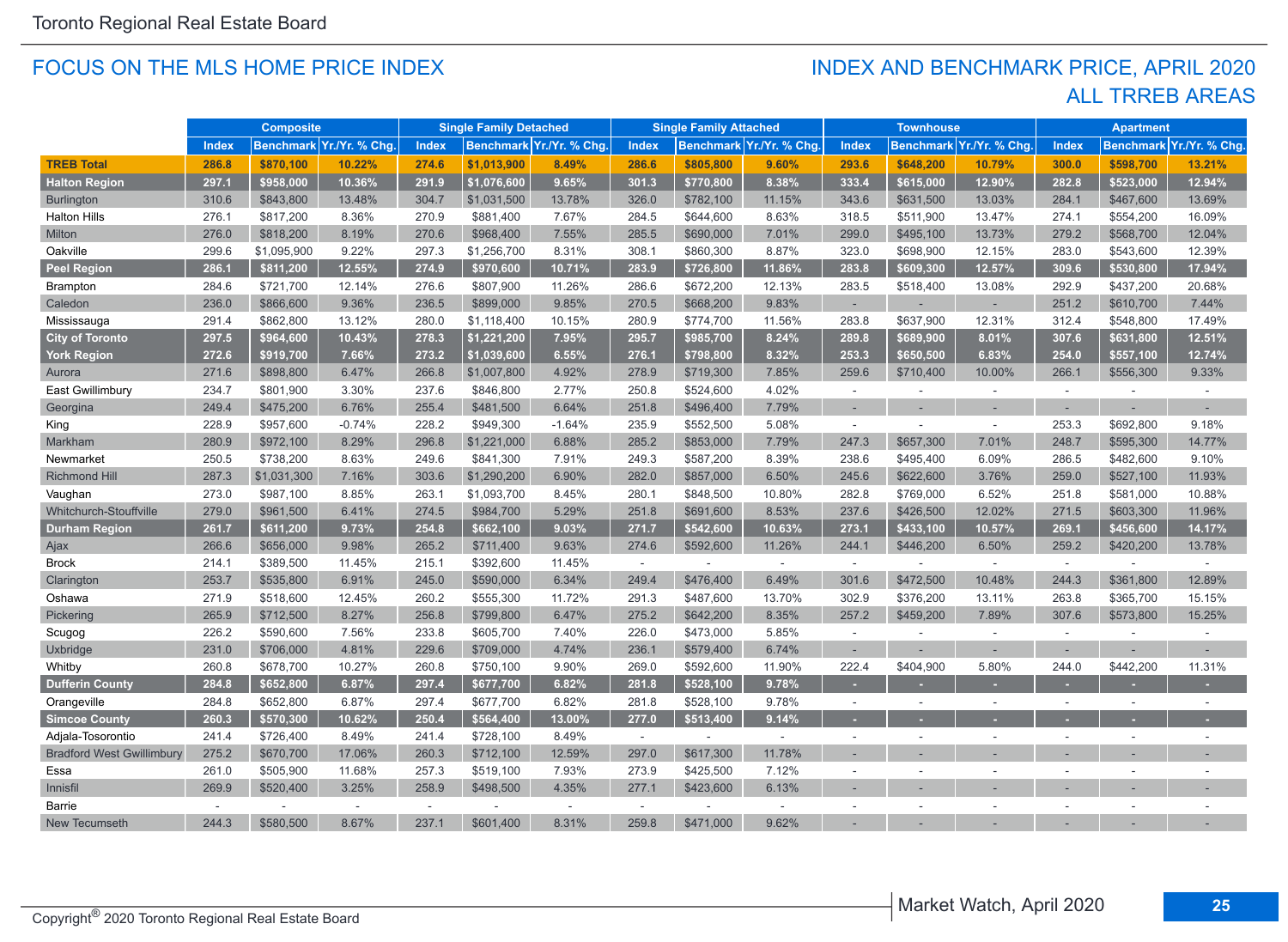#### FOCUS ON THE MLS HOME PRICE INDEX

## CITY OF TORONTO INDEX AND BENCHMARK PRICE, APRIL 2020

|                        |       | <b>Composite</b> |                         |              | <b>Single Family Detached</b> |                          |       | <b>Single Family Attached</b> |                          |              | <b>Townhouse</b> |                          |              | <b>Apartment</b> |                          |
|------------------------|-------|------------------|-------------------------|--------------|-------------------------------|--------------------------|-------|-------------------------------|--------------------------|--------------|------------------|--------------------------|--------------|------------------|--------------------------|
|                        | Index |                  | Benchmark Yr./Yr. % Chg | <b>Index</b> |                               | Benchmark Yr./Yr. % Chg. | Index |                               | Benchmark Yr./Yr. % Chg. | <b>Index</b> |                  | Benchmark Yr./Yr. % Chg. | <b>Index</b> |                  | Benchmark Yr./Yr. % Chg. |
| <b>TREB Total</b>      | 286.8 | \$870,100        | 10.22%                  | 274.6        | \$1,013,900                   | 8.49%                    | 286.6 | \$805,800                     | 9.60%                    | 293.6        | \$648,200        | 10.79%                   | 300.0        | \$598,700        | 13.21%                   |
| <b>City of Toronto</b> | 297.5 | \$964,600        | 10.43%                  | 278.3        | \$1,221,200                   | 7.95%                    | 295.7 | \$985,700                     | 8.24%                    | 289.8        | \$689,900        | 8.01%                    | 307.6        | \$631,800        | 12.51%                   |
| Toronto W01            | 273.6 | \$1,102,700      | 2.93%                   | 258.4        | \$1,348,300                   | 2.09%                    | 280.5 | \$1,081,600                   | 3.39%                    | 276.8        | \$585,800        | 3.75%                    | 277.8        | \$628,100        | 3.27%                    |
| Toronto W02            | 311.8 | \$1,109,600      | 8.08%                   | 300.6        | \$1,271,600                   | 11.21%                   | 334.6 | \$1,025,600                   | 8.39%                    | 285.6        | \$673,000        | 0.07%                    | 319.7        | \$686,300        | 7.03%                    |
| Toronto W03            | 317.5 | \$817,200        | 6.90%                   | 321.7        | \$874,500                     | 8.79%                    | 311.5 | \$797,900                     | 5.66%                    | 278.6        | \$568,300        | 0.83%                    | 311.7        | \$532,600        | 4.91%                    |
| Toronto W04            | 290.6 | \$744,000        | 9.54%                   | 279.7        | \$880,900                     | 7.62%                    | 268.5 | \$776,400                     | 6.08%                    | 252.8        | \$597,400        | 6.89%                    | 310.1        | \$454,200        | 11.63%                   |
| Toronto W05            | 275.9 | \$654,900        | 9.27%                   | 276.2        | \$916,000                     | 8.44%                    | 252.7 | \$737,900                     | 8.18%                    | 259.4        | \$471,000        | 4.60%                    | 308.5        | \$405,400        | 13.46%                   |
| Toronto W06            | 252.1 | \$738,300        | 15.22%                  | 306.1        | \$977,400                     | 10.39%                   | 256.3 | \$776,700                     | 15.09%                   | 313.5        | \$932,400        | 5.95%                    | 221.7        | \$561,700        | 17.30%                   |
| Toronto W07            | 261.1 | \$1,119,300      | 9.38%                   | 274.6        | \$1,190,200                   | 8.49%                    | 248.4 | \$1,018,500                   | 12.65%                   |              |                  |                          | 179.0        | \$725,800        | 14.89%                   |
| Toronto W08            | 249.8 | \$995,900        | 9.75%                   | 229.8        | \$1,201,200                   | 6.00%                    | 237.0 | \$878,000                     | 13.07%                   | 284.0        | \$683,100        | 10.94%                   | 262.1        | \$545,800        | 11.72%                   |
| Toronto W09            | 274.7 | \$691,500        | 10.86%                  | 255.8        | \$953,900                     | 9.18%                    | 218.5 | \$628,300                     | 4.10%                    | 302.7        | \$787,600        | 6.06%                    | 294.4        | \$377,500        | 14.42%                   |
| Toronto W10            | 296.8 | \$683,600        | 16.58%                  | 282.8        | \$848,400                     | 10.95%                   | 291.1 | \$745,000                     | 12.74%                   | 249.6        | \$531,600        | 11.23%                   | 317.9        | \$441,600        | 22.08%                   |
| Toronto C01            | 340.5 | \$841,300        | 11.82%                  | 327.7        | \$1,241,000                   | 5.00%                    | 317.2 | \$1,110,400                   | 6.98%                    | 302.4        | \$862,700        | 5.81%                    | 343.3        | \$714,700        | 12.56%                   |
| Toronto C02            | 285.3 | \$1,367,200      | 5.08%                   | 252.5        | \$2,017,400                   | 9.40%                    | 280.4 | \$1,470,600                   | 5.85%                    | 289.1        | \$1,291,000      | 0.73%                    | 290.2        | \$826,800        | 4.50%                    |
| Toronto C03            | 323.3 | \$1,688,600      | 7.23%                   | 301.0        | \$1,849,800                   | 8.98%                    | 319.0 | \$1,182,900                   | 7.15%                    |              |                  |                          | 359.4        | \$940,100        | 4.93%                    |
| Toronto C04            | 259.9 | \$1,603,900      | 4.93%                   | 258.4        | \$1,820,600                   | 3.90%                    | 268.5 | \$1,257,000                   | 6.59%                    | $\sim$       |                  | $\sim$                   | 256.4        | \$593,000        | 8.05%                    |
| Toronto C06            | 305.1 | \$1,188,100      | 8.65%                   | 273.4        | \$1,167,700                   | 5.64%                    | 239.9 | \$887,500                     | 7.39%                    | 264.0        | \$708,000        | 7.01%                    | 334.6        | \$740,000        | 10.17%                   |
| Toronto C07            | 286.0 | \$989,400        | 10.68%                  | 300.8        | \$1,376,000                   | 5.84%                    | 214.0 | \$765,800                     | 5.89%                    | 264.7        | \$746,100        | 8.39%                    | 282.3        | \$689,400        | 13.60%                   |
| Toronto C08            | 315.9 | \$826,100        | 12.58%                  | 301.0        | \$1,756,100                   | 3.69%                    | 293.0 | \$1,397,700                   | 2.45%                    | 302.1        | \$781,300        | 3.67%                    | 317.8        | \$687,000        | 13.58%                   |
| Toronto C09            | 200.7 | \$1,420,600      | 3.83%                   | 149.0        | \$1,871,700                   | 5.90%                    | 161.6 | \$1,315,000                   | 3.32%                    | 298.2        | \$1,633,200      | $-1.19%$                 | 227.5        | \$753,700        | 2.94%                    |
| Toronto C10            | 309.9 | \$1,209,900      | 10.92%                  | 280.9        | \$1,734,300                   | 7.09%                    | 269.1 | \$1,329,400                   | 7.08%                    | 286.5        | \$836,300        | 0.60%                    | 325.2        | \$776,600        | 12.68%                   |
| Toronto C11            | 292.7 | \$1,035,700      | 5.90%                   | 221.3        | \$1,507,500                   | 3.41%                    | 254.4 | \$1,126,500                   | 3.75%                    | 228.8        | \$396,400        | $-0.35%$                 | 345.9        | \$502,200        | 6.73%                    |
| Toronto C12            | 232.9 | \$1,987,000      | 4.67%                   | 210.8        | \$2,259,300                   | 2.43%                    | 277.4 | \$1,161,100                   | 5.12%                    | 207.4        | \$829,800        | 4.38%                    | 297.3        | \$932,100        | 5.99%                    |
| Toronto C13            | 272.4 | \$986,300        | 8.53%                   | 254.0        | \$1,354,600                   | 1.28%                    | 228.9 | \$730,400                     | 1.78%                    | 248.3        | \$717,800        | 8.57%                    | 290.8        | \$585,600        | 14.67%                   |
| Toronto C14            | 300.9 | \$983,900        | 11.82%                  | 274.4        | \$1,484,500                   | 4.77%                    | 219.1 | \$1,066,900                   | 5.03%                    | 340.5        | \$917,000        | 16.49%                   | 302.5        | \$761,800        | 12.50%                   |
| Toronto C15            | 274.9 | \$892,100        | 12.16%                  | 297.3        | \$1,395,900                   | 6.41%                    | 245.3 | \$797,500                     | 7.02%                    | 294.2        | \$704,200        | 8.08%                    | 267.3        | \$621,500        | 16.27%                   |
| Toronto E01            | 377.2 | \$1,178,000      | 8.52%                   | 359.5        | \$1,268,500                   | 6.90%                    | 372.1 | \$1,173,800                   | 7.73%                    | 426.2        | \$779,500        | 6.52%                    | 388.1        | \$920,600        | 13.25%                   |
| Toronto E02            | 313.1 | \$1,172,500      | 6.93%                   | 274.0        | \$1,248,400                   | 7.49%                    | 336.4 | \$1,126,500                   | 9.79%                    | 343.4        | \$989,100        | 4.09%                    | 273.7        | \$748,300        | 0.63%                    |
| Toronto E03            | 290.9 | \$894,900        | 6.21%                   | 297.4        | \$1,002,700                   | 5.69%                    | 278.2 | \$911,000                     | 7.29%                    |              |                  |                          | 278.4        | \$406,700        | 6.14%                    |
| Toronto E04            | 301.4 | \$744,400        | 11.30%                  | 280.7        | \$827,600                     | 11.74%                   | 296.6 | \$714,700                     | 14.16%                   | 276.9        | \$600,300        | 10.54%                   | 343.9        | \$527,700        | 9.52%                    |
| Toronto E05            | 280.4 | \$735,800        | 13.71%                  | 279.8        | \$985,400                     | 9.68%                    | 268.8 | \$740,700                     | 9.49%                    | 278.8        | \$606,300        | 10.68%                   | 282.0        | \$553,900        | 19.49%                   |
| Toronto E06            | 287.4 | \$801,500        | 6.37%                   | 293.2        | \$837,400                     | 8.31%                    | 290.7 | \$691,500                     | 8.92%                    |              |                  |                          | 256.3        | \$542,000        | $-2.47%$                 |
| Toronto E07            | 301.9 | \$740,000        | 13.41%                  | 293.2        | \$961,000                     | 8.63%                    | 280.8 | \$734,300                     | 9.43%                    | 278.0        | \$602,200        | 6.60%                    | 314.2        | \$538,100        | 17.94%                   |
| Toronto E08            | 297.3 | \$717,500        | 7.91%                   | 278.1        | \$866,800                     | 7.75%                    | 246.0 | \$637,700                     | 7.05%                    | 303.6        | \$619,700        | 13.16%                   | 331.2        | \$528,400        | 7.01%                    |
| Toronto E09            | 298.3 | \$713,200        | 15.75%                  | 282.6        | \$802,400                     | 12.19%                   | 273.1 | \$668,000                     | 13.70%                   | 329.3        | \$612,000        | 16.73%                   | 310.4        | \$582,200        | 19.06%                   |
| Toronto E10            | 294.1 | \$824,300        | 9.99%                   | 276.3        | \$885,300                     | 8.78%                    | 277.0 | \$718,300                     | 10.71%                   | 356.0        | \$621,500        | 13.63%                   | 290.9        | \$468,900        | 5.74%                    |
| Toronto E11            | 309.5 | \$677,000        | 14.42%                  | 306.2        | \$851,700                     | 11.87%                   | 308.1 | \$697,800                     | 13.82%                   | 236.3        | \$463,800        | 14.65%                   | 367.3        | \$548,200        | 16.97%                   |